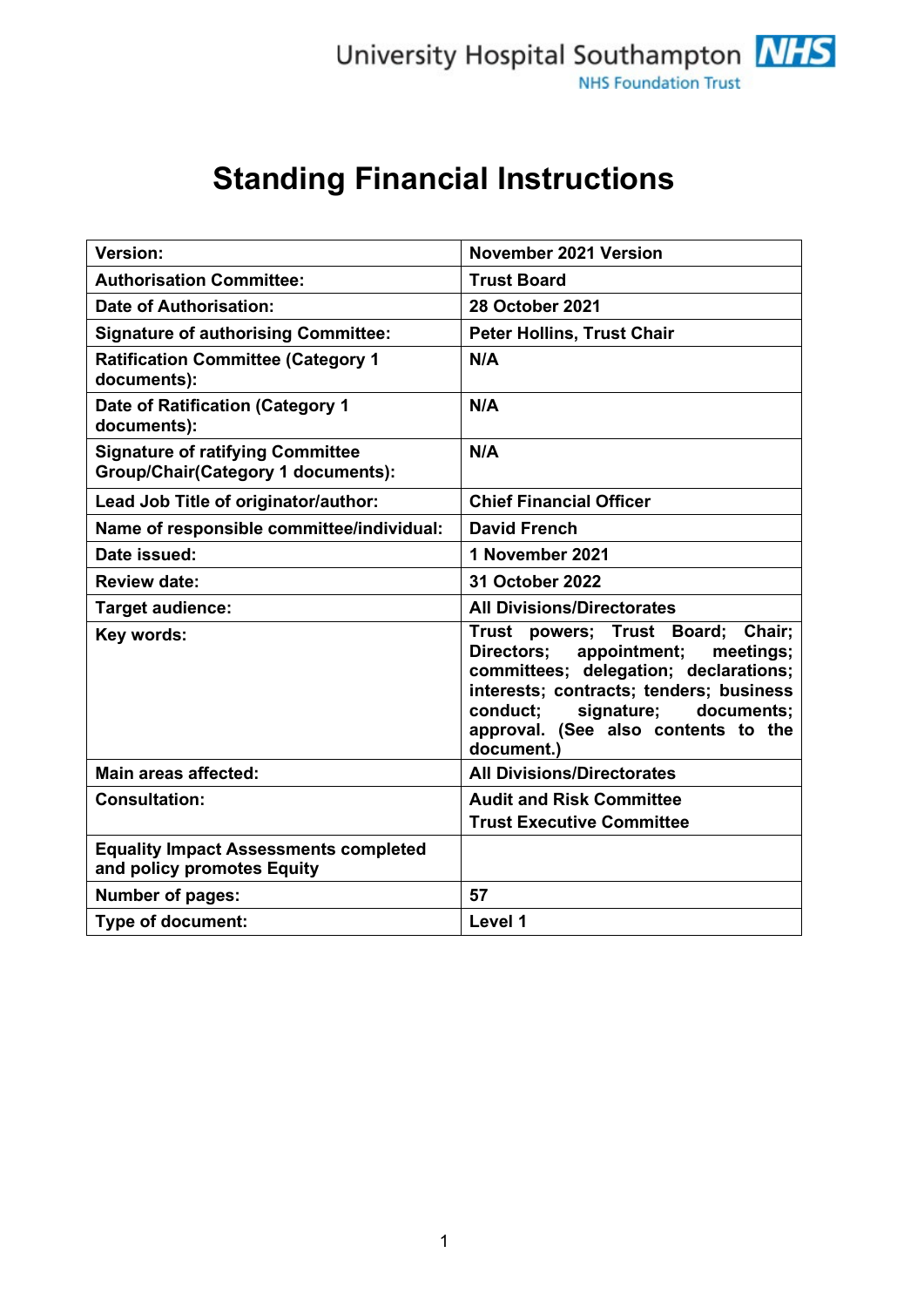| 1.<br>1.1<br>1.2                                                                                  | <b>Introduction</b><br>General<br>Responsibilities and Delegation                                                                                                                                                                                                                                                                                                                                                                                                                                                                                                                                                                                                                                            | 5<br>6                                                                     |
|---------------------------------------------------------------------------------------------------|--------------------------------------------------------------------------------------------------------------------------------------------------------------------------------------------------------------------------------------------------------------------------------------------------------------------------------------------------------------------------------------------------------------------------------------------------------------------------------------------------------------------------------------------------------------------------------------------------------------------------------------------------------------------------------------------------------------|----------------------------------------------------------------------------|
| 2.<br>2.1<br>2.2<br>2.3<br>2.4<br>2.5                                                             | <b>Audit</b><br><b>Chief Financial Officer</b><br>Role of Internal Audit<br><b>External Audit</b><br>Fraud, Corruption and Bribery<br><b>Security Management</b>                                                                                                                                                                                                                                                                                                                                                                                                                                                                                                                                             | 8<br>8<br>9<br>10<br>11                                                    |
| 3.<br>3.1<br>3.2<br>3.3<br>3.4<br>3.5<br>3.6<br>3.7<br>3.8                                        | <b>Business Planning, Budgets, Budgetary Control and Monitoring</b><br>Preparation and Approval of the Trust Operational Plan and Budgets<br><b>Operating Plan and Budget Setting Process</b><br>In-Year Adjustments to Budgets<br><b>Budgetary Delegation</b><br><b>Budgetary Control and Reporting</b><br><b>Capital Expenditure</b><br>Performance Monitoring Forms and Returns<br>In-Year Business Cases                                                                                                                                                                                                                                                                                                 | 11<br>12<br>12<br>13<br>13<br>14<br>14<br>14                               |
| 4.                                                                                                | <b>Annual Report and Accounts and Quality Report</b>                                                                                                                                                                                                                                                                                                                                                                                                                                                                                                                                                                                                                                                         | 14                                                                         |
| 5.<br>5.1<br>5.2<br>5.3<br>5.4<br>6.<br>6.1<br>6.2<br>6.3<br>6.4                                  | <b>Government Banking Service Bank Accounts</b><br>General<br>Government Banking Service ("GBS") Bank Accounts<br><b>Banking Procedures</b><br>Tendering and Review (applicable to any non-GBS bank accounts only)<br>Income, Fees and Charges and Security of Cash, Cheques<br>and Other Negotiable Instruments<br>Income Systems<br>Fees and Charges (including for private use of Trust assets)<br>Debt Recovery<br>Security of Cash, Cheques and Other Negotiable Instruments                                                                                                                                                                                                                            | 15<br>15<br>16<br>16<br>16<br>16<br>17<br>17                               |
| 7.<br>7.1<br>7.2<br>7.3<br>7.4<br>7.5<br>7.6<br>7.7<br>7.8<br>7.9<br>7.10<br>7.11<br>7.12<br>7.13 | <b>Tendering &amp; Contracting Procedures</b><br>Duty to comply with Standing Financial Instructions<br>Thresholds Tender Guide/Placing Contracts/Waivers<br><b>Electronic Tendering</b><br>Manual Tendering - General Rules<br>Receipt, Safe Custody and Record of Formal Tenders<br><b>Opening Formal Tenders</b><br>Admissibility and Acceptance of Formal Tenders<br><b>Extensions to Contract</b><br>Quotation & Tendering Procedures - Building and Engineering Contracts<br>Quotation & Tendering Procedures - Goods and Services Contracts<br>Waiving or Variation of Competitive Tendering/Quotation Procedure<br>Quotation & Tendering Procedures Summary - Contracts<br>Non-Disclosure Agreements | 18<br>18<br>18<br>18<br>19<br>19<br>20<br>21<br>21<br>22<br>22<br>23<br>24 |
| 8.<br>8.1<br>8.2<br>8.3                                                                           | <b>Contracts for the Provision of Services</b><br><b>Service Contracts</b><br><b>Involving Partners and Jointly Managing Risk</b><br>Tendering (where UHS is a competing body)                                                                                                                                                                                                                                                                                                                                                                                                                                                                                                                               | 24<br>25<br>25                                                             |

**9. Terms of Service and Payment of Board Directors and Employees**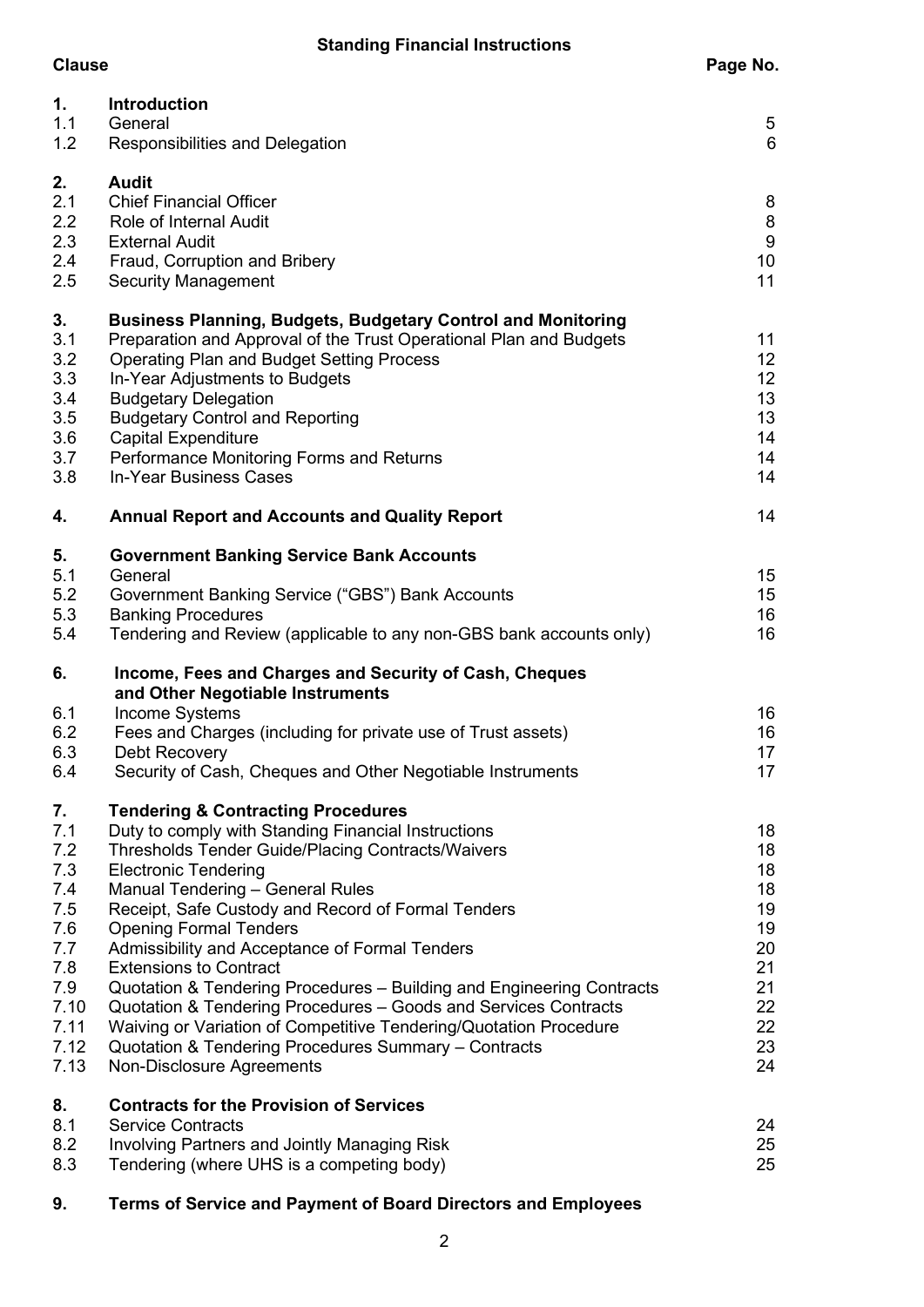| 9.1<br>9.2<br>9.3                                           | <b>Remuneration and Appointment Committee</b><br><b>Staff Appointments, Termination and Changes</b><br><b>Processing Payroll</b>                                                                                              | 25<br>26<br>27                         |
|-------------------------------------------------------------|-------------------------------------------------------------------------------------------------------------------------------------------------------------------------------------------------------------------------------|----------------------------------------|
| 10.<br>10.1<br>10.2<br>10.3                                 | <b>Non-Pay Expenditure</b><br>Delegation of Authority and Service Development Business Case<br>Requisitioning and Ordering Goods and Services<br>Choice, Requisitioning, Ordering, Receipt and Payment for Goods and Services | 27<br>27<br>28                         |
| 11.<br>11.1<br>11.2<br>11.3                                 | <b>External Borrowing, Public Dividend Capital and Cash Investments</b><br><b>External Borrowing</b><br>Public Dividend Capital ("PDC")<br>Investments                                                                        | 30<br>31<br>31                         |
| 12.                                                         | Capital Investment, Private Financing, Fixed Asset Registers and<br><b>Security of Assets</b>                                                                                                                                 |                                        |
| 12.1<br>12.2<br>12.3<br>12.4<br>12.5<br>12.6                | Capital Investment<br>Approval of Capital Business Cases<br><b>Private Finance Initiative</b><br><b>Asset Registers</b><br>Security of Assets<br>Property (Land and Buildings)                                                | 31<br>32<br>33<br>33<br>34<br>34       |
| 13.<br>13.1                                                 | <b>Inventory and Receipt of Goods</b><br><b>Inventory Stores and Inventory</b>                                                                                                                                                | 36                                     |
| 14.<br>14.1<br>14.2                                         | <b>Disposals and Condemnations, Losses and Special Payments</b><br><b>Disposals and Condemnations</b><br>Losses and Special Payments Procedures                                                                               | 37<br>38                               |
| 15.<br>15.1                                                 | <b>Information Technology</b><br><b>Computer Systems and Data</b>                                                                                                                                                             | 38                                     |
| 16.<br>16.1                                                 | <b>Patients' Property</b><br>Patients' Property and Income                                                                                                                                                                    | 40                                     |
| 17.<br>17.1<br>17.2<br>17.3<br>17.4<br>17.5<br>17.6<br>17.7 | <b>Charitable Funds held on Trust</b><br>Introduction<br><b>Administration of Charitable Funds</b><br>Fundraising & Incoming Funds<br>Investment Income<br>Expenditure<br><b>Asset Management</b><br><b>Risk Management</b>   | 41<br>41<br>42<br>42<br>43<br>44<br>44 |
| 18.                                                         | <b>Standards of Business Conduct</b>                                                                                                                                                                                          | 45                                     |
| 19.                                                         | <b>Retention of Records and Information</b>                                                                                                                                                                                   | 46                                     |
| 20.<br>20.1<br>20.2<br>20.3                                 | Governance, Risk Management and Insurance<br><b>Risk Management</b><br>Insurance<br><b>Clinical Risk Management/CNST</b>                                                                                                      | 47<br>47<br>47                         |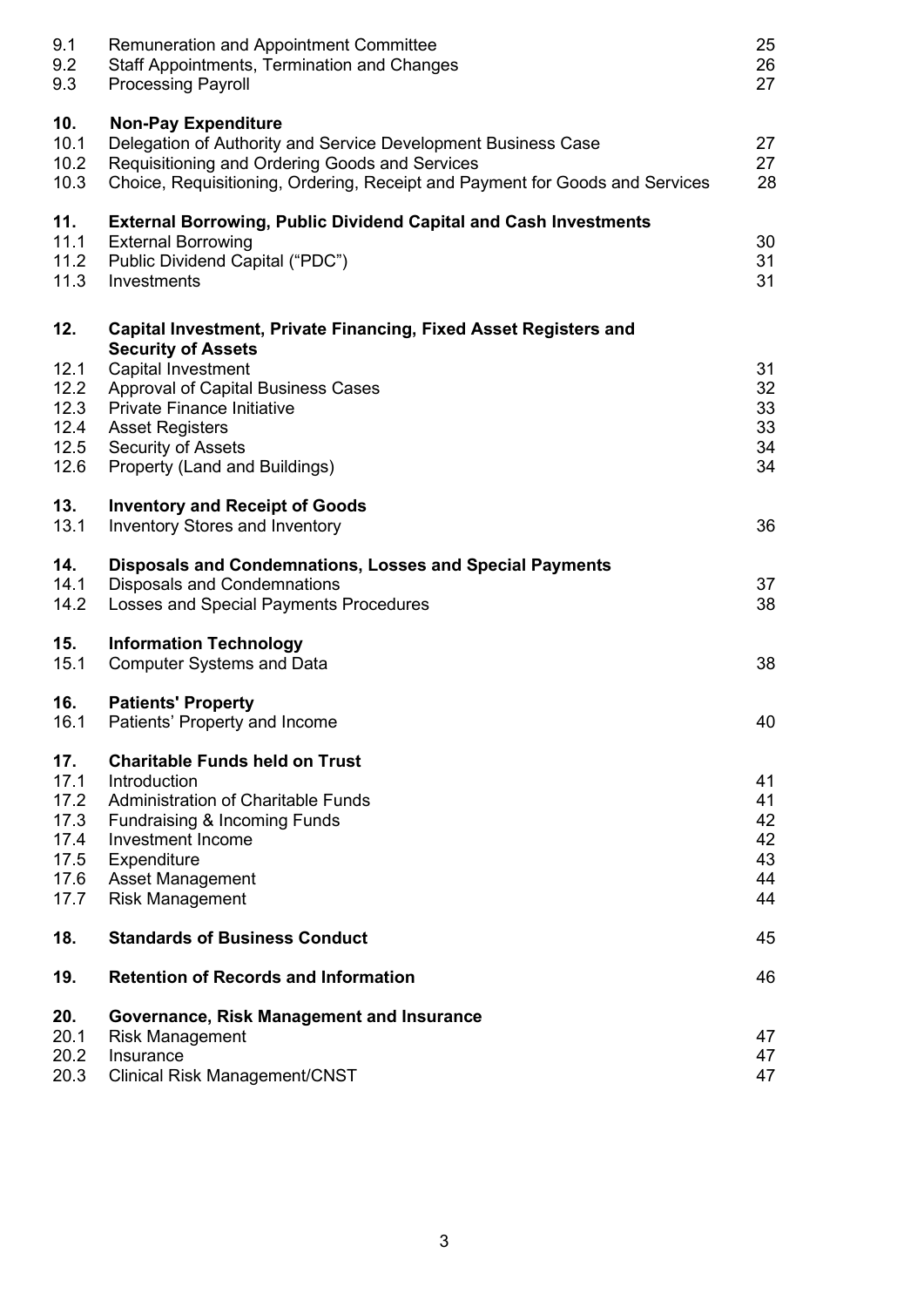| 21.<br>21.1<br>21.2                                      | <b>Litigation Payments</b><br>Claims from Staff, Patients and the Public<br>Health and Social Care (Community Health and Standards) Act 2003 – NHS Charges 48         | 48             |
|----------------------------------------------------------|-----------------------------------------------------------------------------------------------------------------------------------------------------------------------|----------------|
| 22.                                                      | <b>Employment Tribunals</b>                                                                                                                                           | 48             |
| 23.<br>23.1<br>23.2                                      | Subsidiaries, Shareholdings, Hosted Bodies, Partnerships and Collaborations<br>Subsidiaries and Shareholdings<br>Hosted Bodies, Partnerships and Collaborations       | 49<br>49       |
| 24.                                                      | <b>Force Majeure</b>                                                                                                                                                  | 49             |
| <b>Annex 1</b><br><b>Annex 2</b><br>Annex 3<br>Section 1 | <b>Writing-Off of Losses and Special Payment</b><br><b>Significant Transactions</b><br><b>Trust Authorisation Framework</b><br><b>Authorisation Bodies and Limits</b> | 51<br>52<br>53 |
| Section 2<br>Section 3<br>Section 4                      | Non-Pay Authorisation Framework<br>Contracting - Financial Limits<br>Authorisation Framework for Procurement and Tendering of expenditure                             | 54<br>55<br>56 |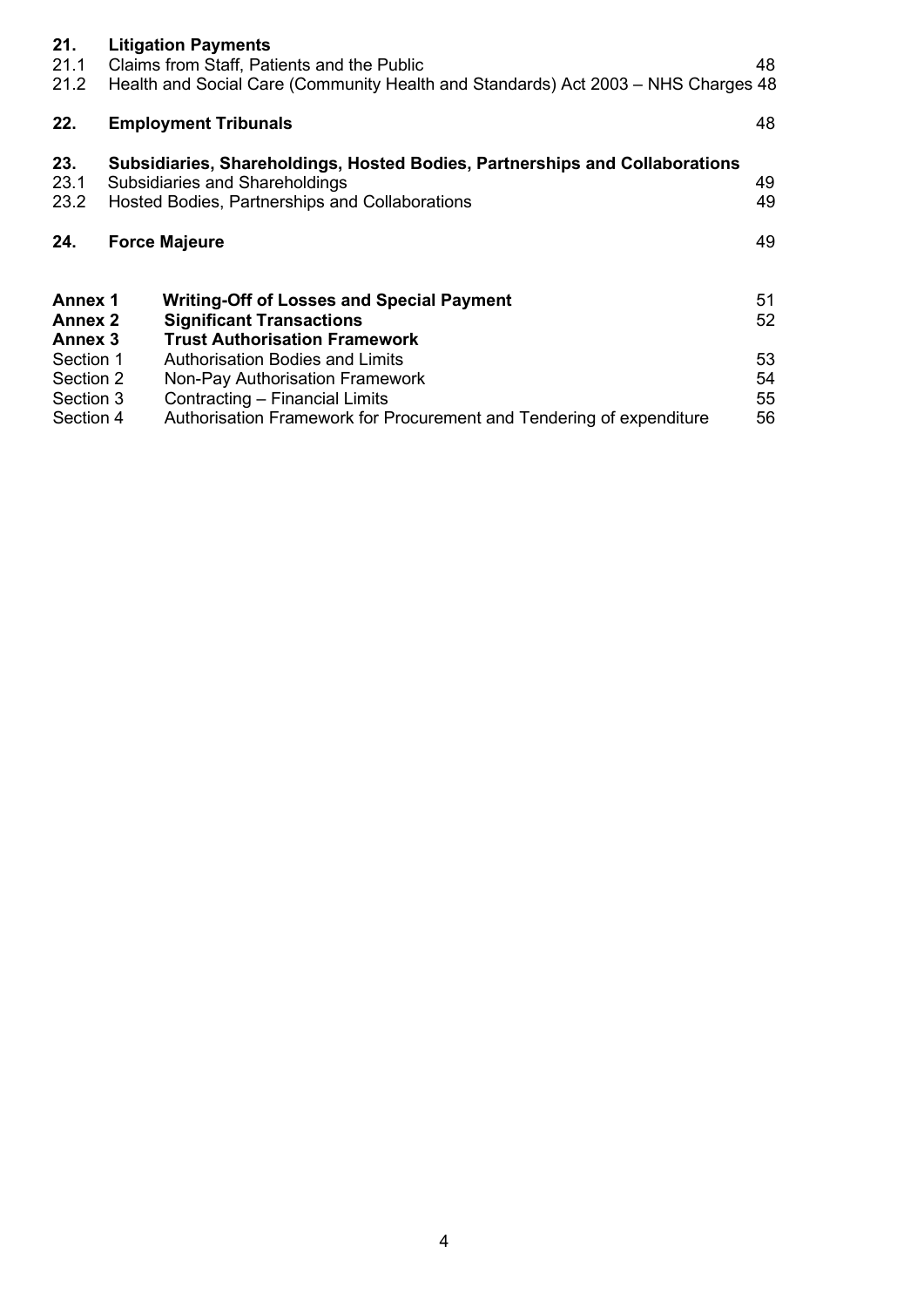# **1. INTRODUCTION**

# **1.1 General**

- 1.1.1 University Hospital Southampton NHS Foundation Trust ("the Trust") became a Public Benefit Corporation on  $1<sup>st</sup>$  October 2011, following authorisation by NHS Improvement (formerly Monitor), the Independent Regulator of NHS Foundation Trusts pursuant to the National Health Service Act 2006 (the "NHS 2006 Act" or "2006 Act").
- 1.1.2 These Standing Financial Instructions (SFIs) are issued for the regulation of the conduct of its members and officers in relation to all financial matters with which they are concerned. They shall have effect, as if incorporated in the Standing Orders (SOs) of the Foundation Trust's Board of Directors (note that SOs are a statutory requirement for Foundation Trusts (FTs) but SFIs are not termed as such, although an equivalent set of rules is required by NHS Improvement, which this document represents).
- 1.1.3 The *NHS Oversight Framework* details how NHS Improvement oversees and supports all NHS Trusts. Additional financial guidance is included in *National Audit Office – Code of Audit Practice,* NHS Foundation Trust Annual Reporting Manual and the *Department of Health and Social Care Group Accounting Manual (DHSC GAM)*, all as updated, replaced or superseded from time to time. Other relevant guidance may also be issued.
- 1.1.4 These SFIs detail the financial responsibilities, policies and procedures adopted by the Trust. They are designed to ensure that the Trust's financial transactions are carried out in accordance with the law and with Government policy in order to achieve probity, accuracy, economy, efficiency and effectiveness. They should be used in conjunction with the Schedule of Decisions Reserved to the Board and the Scheme of Delegation adopted by the Trust (collectively called the "Scheme of Delegation").
- 1.1.5 These SFIs identify the financial responsibilities which apply to everyone working for the Foundation Trust and its hosted organisations. They do not provide detailed procedural advice and should be read in conjunction with the detailed departmental and financial policies and procedures.
- 1.1.6 Should any difficulties arise regarding the interpretation or application of any of the SFIs, then the advice of the CFO must be sought before acting. The user of these SFIs should also be familiar with and comply with the provisions of the Trust's Standing Orders of the Board of Directors (as well as the separate Standing Orders of the Council of Governors).
- 1.1.7 Failure to comply with Standing Financial Instructions and Standing Orders of the Board of Directors can in certain circumstances be regarded as a disciplinary matter that could result in an employee's dismissal.
- 1.1.8 Overriding Standing Financial Instructions if for any reason these Standing Financial Instructions are not complied with, full details of the non-compliance and any justification for non-compliance and the circumstances around the non-compliance shall be reported to the next meeting of the Audit and Risk Committee for referring action or ratification. All members of the Board and staff have a duty to disclose any non-compliance with these SFIs to the CFO, as soon as possible.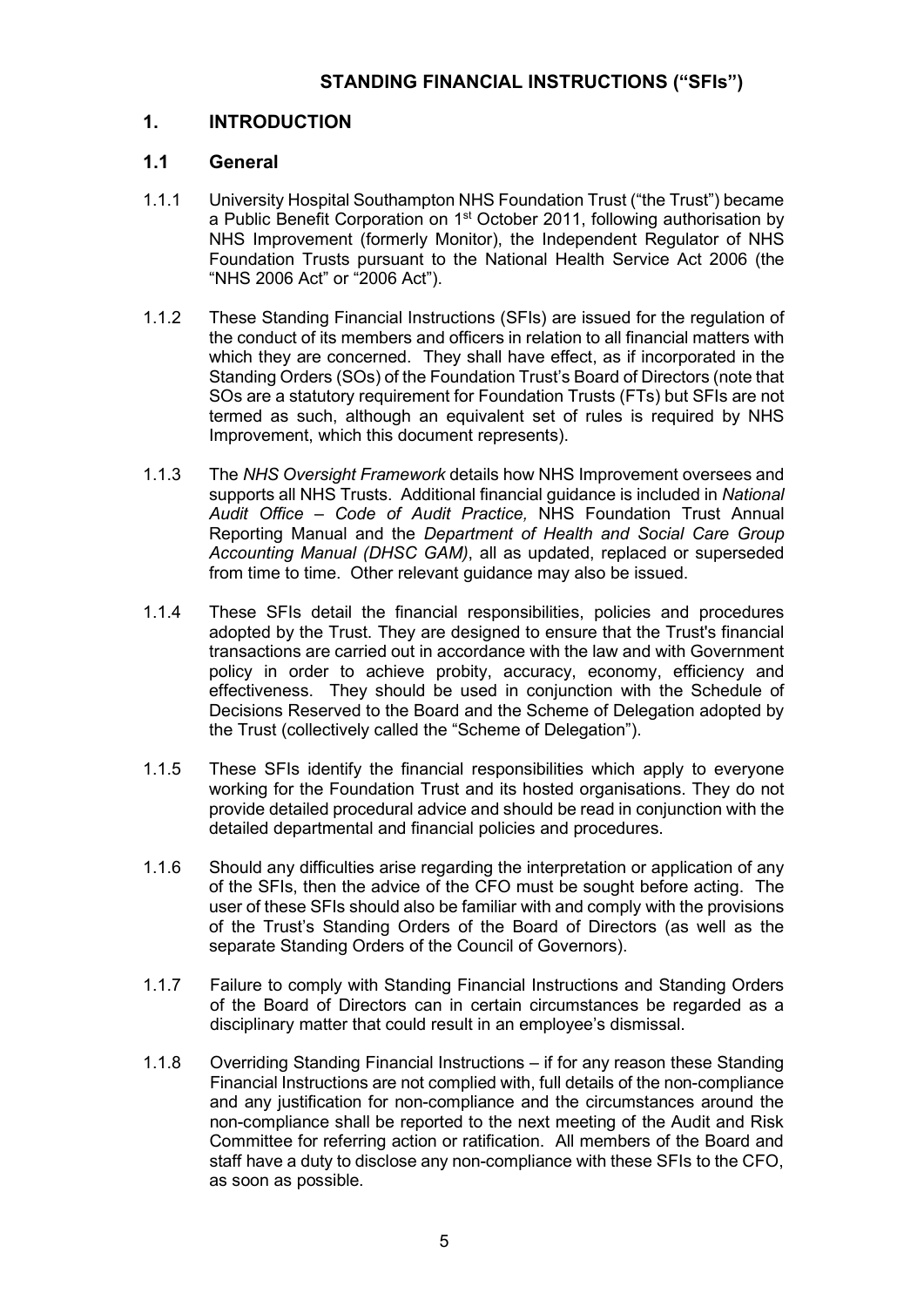## **1.2 Responsibilities and delegation**

## **Foundation Trust Board of Directors**

- 1.2.1 The Board of Directors exercises financial supervision and control by:
	- a) Formulating the financial strategy;
	- b) Requiring the submission and approval of budgets within specified limits;
	- c) Defining and approving essential features in respect of important procedures and financial systems (including the need to obtain value for money);
	- d) Defining specific delegated responsibilities placed on members of the Board of Directors and employees as indicated in the "Scheme of Delegation."
- 1.2.2 The Board of Directors has resolved that certain powers and decisions may only be exercised by the Board in formal session. These are set out in the "'Schedule of Decisions Reserved to the Board" document, which is part of the Scheme of Delegation document. All other powers have been delegated to such Executive Directors in the Scheme of Delegation, Subsidiary Boards or committees of the Board, as the Trust has established. The Board must approve the terms of reference of all committees reporting directly to the Board.
- 1.2.3 The Board will delegate responsibility for the performance of its functions in accordance with its Constitution, the SOs and the Scheme of Delegation adopted by the Trust. The extent of delegation shall be kept under review by the Board.

## **The Chief Executive Officer (CEO), Chief Financial Officer (CFO)**

- 1.2.4 The Chief Executive Officer and CFO will delegate their detailed responsibilities as permitted by the Constitution and SOs, but they remain accountable for financial control.
- 1.2.5 Within the SFIs, it is acknowledged that the Chief Executive Officer is ultimately accountable to the Board, and as Accounting Officer, to the Secretary of State for Health and Social Care, for ensuring that the Board meets its obligation to perform its functions within the available financial resources. The Chief Executive Officer has overall executive responsibility for the Trust's activities; is responsible to the Chair and the Board for ensuring that its financial obligations and targets are met and has overall responsibility for the Trust's system of internal control.
- 1.2.6 It is a duty of the Chief Executive Officer to ensure that Members of the Board, employees and all new appointees are notified of, and put in a position to understand their responsibilities within these SFIs.
- 1.2.7 In the event of absence of the Chief Executive Officer, the Deputy Chief Executive will temporarily be delegated the authorisation limits outlined within this document.

## **The Chief Financial Officer**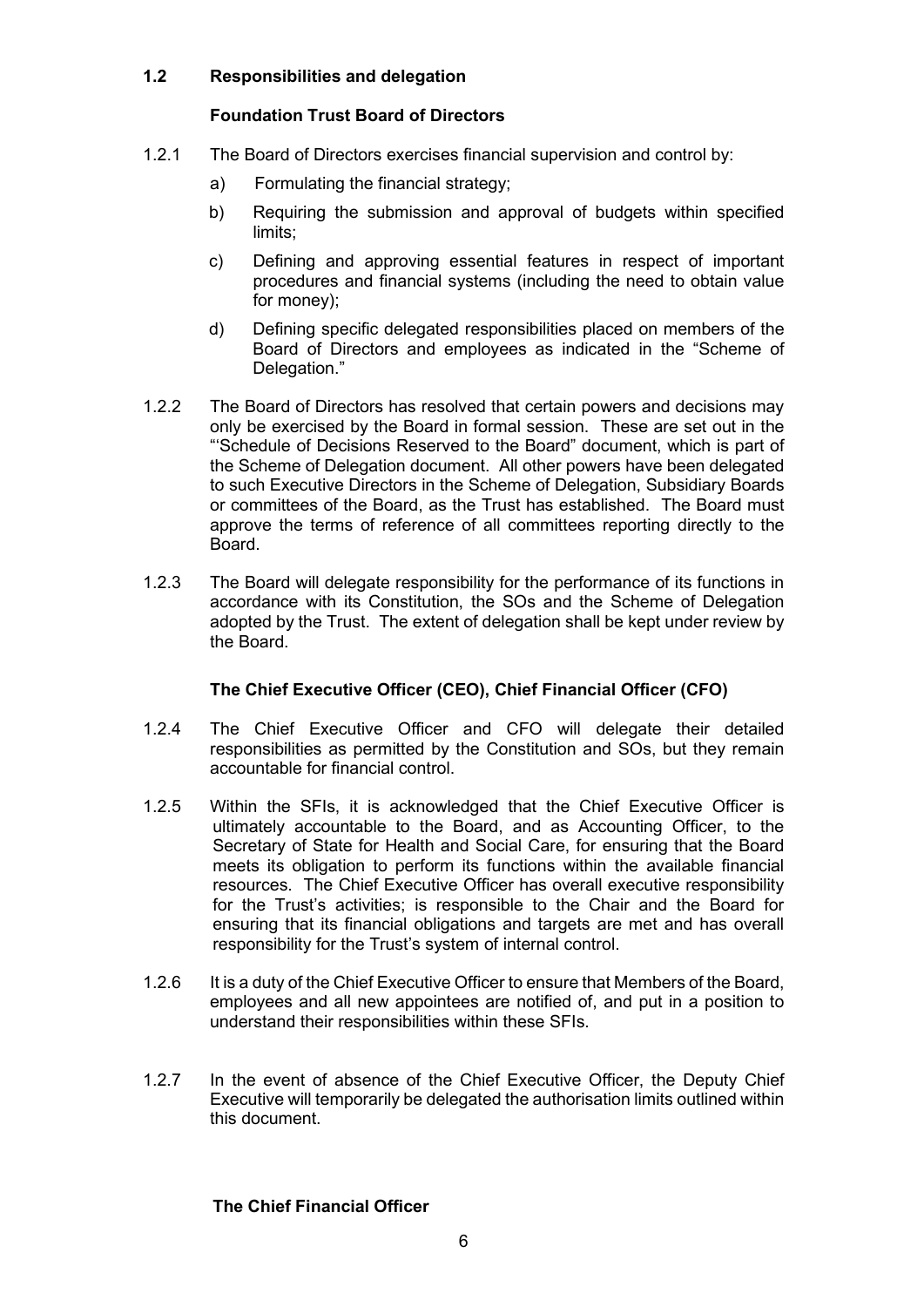- 1.2.8 The CFO is responsible for:
	- a) These SFIs and for keeping them appropriate and up to date;
	- b) Implementing the Trust's financial policies and for coordinating any corrective action necessary to further these policies;
	- c) Maintaining an effective system of internal financial control including ensuring that detailed financial procedures and systems incorporating the principles of separation of duties and internal checks are prepared, documented and maintained to supplement these instructions;
	- d) Ensuring that sufficient records are maintained to show and explain the Trust's transactions, in order to disclose, with reasonable accuracy, the financial position of the Trust at any time;
	- e) Without prejudice to any other functions of the Trust, and employees of the Trust, the duties of the CFO include:
		- i) Provision of financial advice to other members of the Trust Board and employees;
		- ii) Design, implementation and supervision of systems of internal financial control;
		- iii) Preparation and maintenance of such accounts, certificates, estimates, records and reports as the Trust may require for the purpose of carrying out its statutory duties.
- 1.2.9 In the event of absence of the Chief Financial Officer, the Director of Operational Finance will temporarily be delegated the authorisation limits outlined within this document.

## **Board of Directors and Employees**

- 1.2.10 All members of the Board of Directors and employees, severally and collectively, are responsible for:
	- a) The security of the property of the Trust;
	- b) Avoiding loss;
	- c) Exercising economy and efficiency in the use of resources;
	- d) Conforming to the requirements of NHS Improvement, the conditions of the NHS provider licence, the Constitution, Standing Orders, Standing Financial Instructions and the Scheme of Delegation.

#### **Contractors and their employees**

- 1.2.11 Any contractor or, employee of a contractor who is empowered by the Trust to commit the Trust to expenditure or, who is authorised to obtain income, shall be covered by these instructions. It is the responsibility of the Chief Executive Officer to ensure that such persons are made aware of this.
- 1.2.12 For any and all directors and employees who carry out a financial function, the form in which financial records are kept and the manner in which directors and employees discharge their duties must be to the satisfaction of the CFO.

## **2. AUDIT**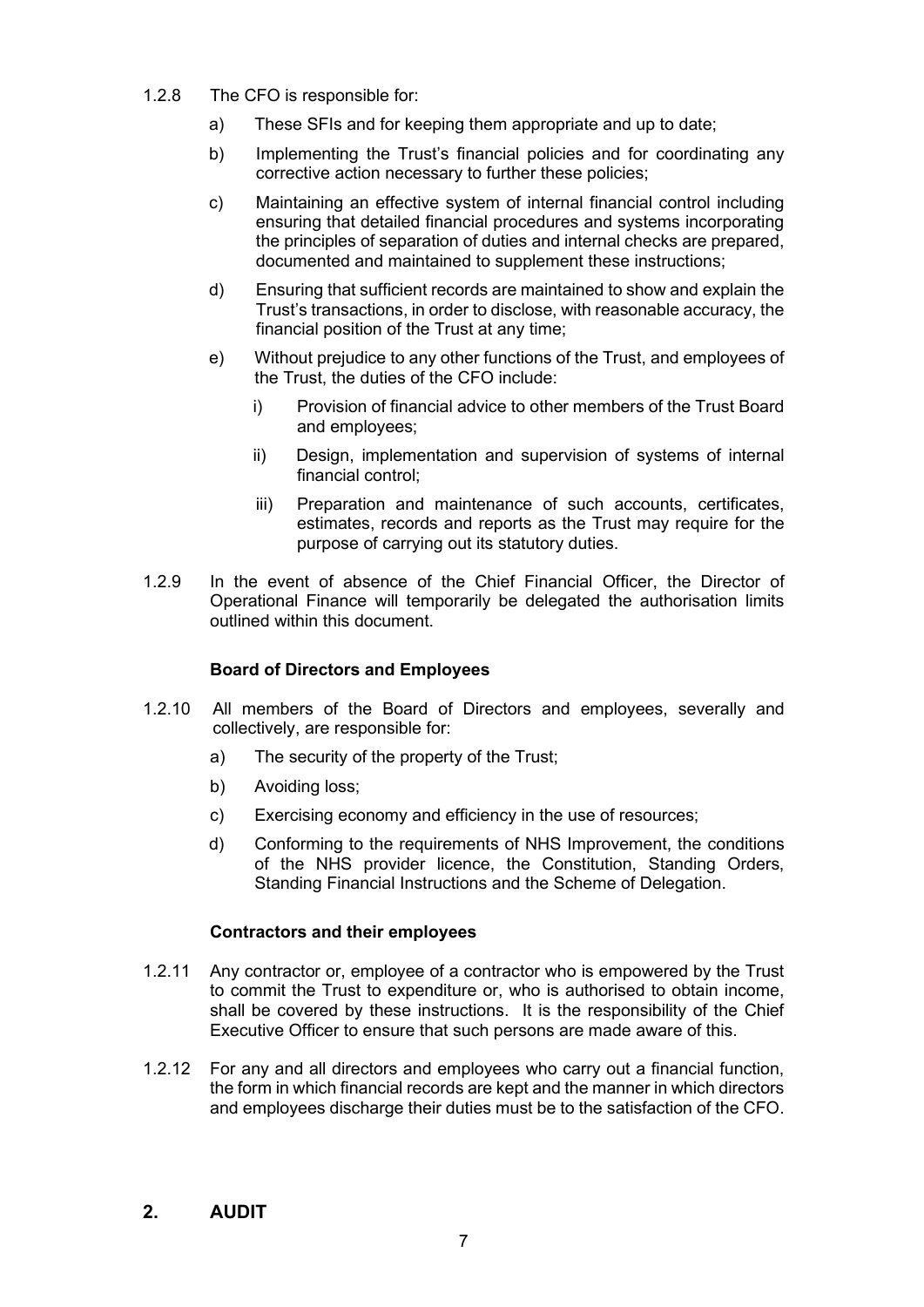## **2.1 Chief Financial Officer**

- 2.1.1 The CFO is responsible for:
	- a) Ensuring there are arrangements to review, evaluate and report on the effectiveness of internal financial control, including the establishment of an effective internal audit function. An internal audit function is required by NHS Improvement's "NHS Foundation Trust Accounting Officer Memorandum" (August 2015);
	- b) Ensuring that the Internal Audit service to the Trust is adequate and meets NHS Improvement's mandatory internal audit standards;
	- c) Deciding at what stage to involve the police in cases of misappropriation of assets and any other irregularities (subject to the provisions of SFI 2.4 in relation to fraud and corruption);
	- d) Ensuring that an annual internal audit report is prepared (with interim progress reports) for the consideration of the Audit and Risk Committee. The report(s) must cover:
		- i) A clear opinion on the effectiveness of internal control in accordance with current assurance framework guidance issued by the DHSC, including for example compliance with control criteria and standards. This opinion provides assurances to the Accounting Officer, especially when preparing the "Statement of Internal Control" and also provides assurances to the Audit and Risk Committee;
		- ii) Any major internal financial control weaknesses discovered;
		- iii) Progress on the implementation of internal audit recommendations;
		- iv) Progress against plan over the previous year;
		- v) A detailed work-plan for the coming year.
- 2.1.2 The CFO and designated auditors are entitled without necessarily giving prior notice to require and receive:
	- a) Access to all records, documents and correspondence relating to any financial or other relevant transactions, including documents of a confidential nature;
	- b) Access at all reasonable times to any land, premises or members of the Board or employee of the Trust;
	- c) The production of any cash, stores or other property of the Trust under a member of the Board and an employee's control; and
	- d) Explanations concerning any matter under investigation.

## **2.2 Role of Internal Audit**

- 2.2.1 Internal Audit provides an independent and objective opinion to the Chief Executive Officer, the Audit and Risk Committee and the Board on the degree to which risk management, control and governance support the achievement of the Trust's agreed objectives.
- 2.2.2 Internal Audit will review, appraise and report upon:
	- a) The extent of compliance with, and the financial effect of, relevant established policies, plans and procedures;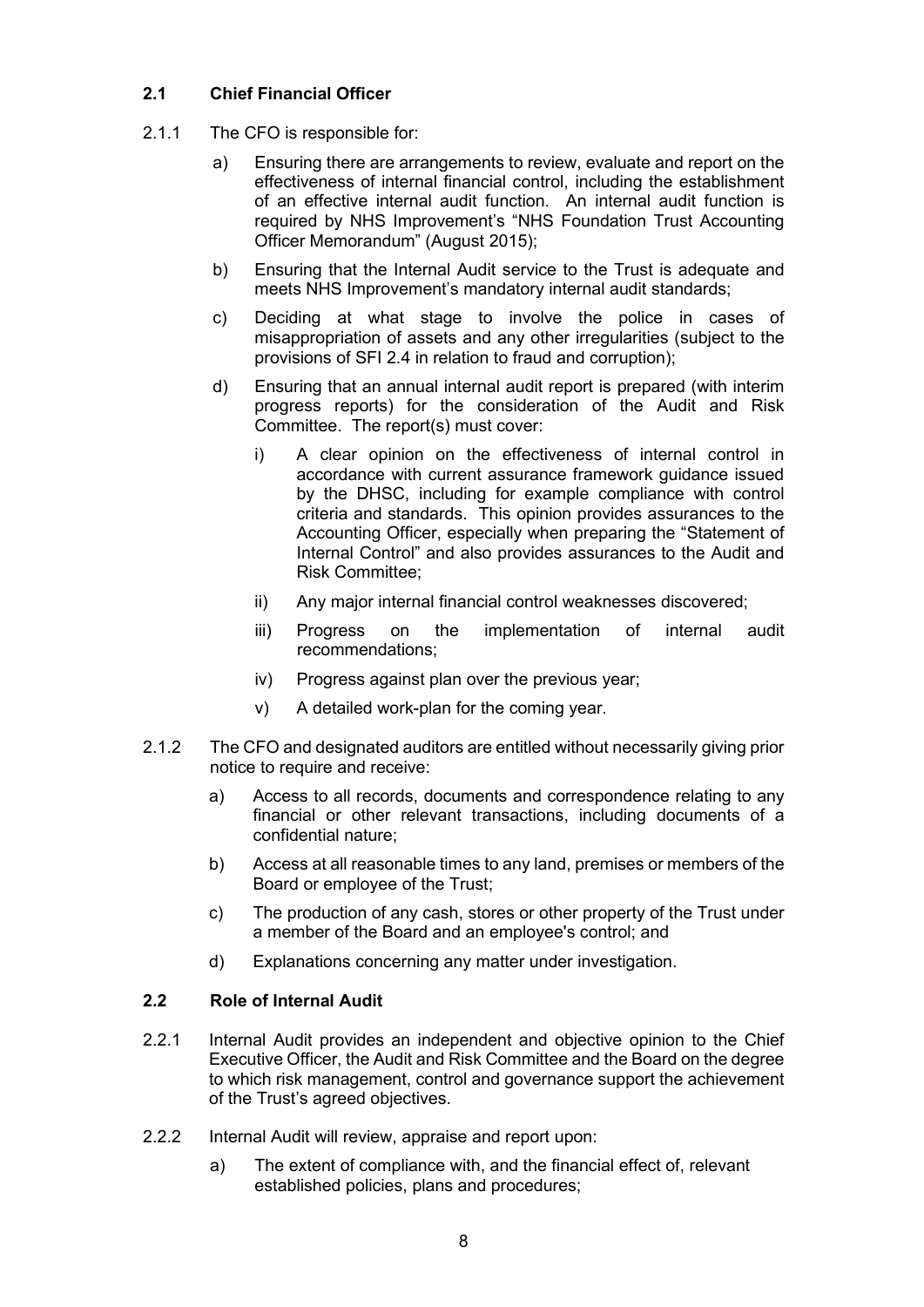- b) The adequacy and application of financial and other related management controls;
- c) The suitability of financial and other related management data including internal and external reporting and accountability processes;
- d) The efficient and effective use of resources;
- e) The extent to which the Trust's assets and interests are accounted for and safeguarded from loss of any kind, arising from:
	- i) Fraud and other offences (responsibility for investigation of any suspected or alleged fraud is held by the Local Counter Fraud Specialist)
	- ii) Waste, extravagance, inefficient administration;
	- iii) Poor value for money or other causes;
	- iv) Any form of risk, especially business and financial risk but not exclusively so.
- f) The adequacy of follow-up actions by the Trust to internal audit reports;
- g) Any investigations/project work agreed with and under terms of reference laid down by the CFO;
- h) The Trust's Annual Governance Statement and Assurance Framework;
- i) The Trust's compliance with the Care Quality Commission's fundamental standards.
- 2.2.3 Whenever any matter arises (in the course of work undertaken by internal audit) which involves, or is thought to involve, irregularities concerning cash, stores, or other property or any suspected irregularity in the exercise of any function of a pecuniary nature, the CFO must be notified immediately and, in the case of alleged or suspected fraud, the Local Counter Fraud Service (LCFS) must be notified.
- 2.2.4 The Head of Internal Audit (or equivalent title) will normally attend Audit and Risk Committee meetings and has a right of access to Audit and Risk Committee members, the Chair and Chief Executive Officer.
- 2.2.5 The reporting system for internal audit shall be agreed between the CFO, the Audit and Risk Committee and the Head of Internal Audit. The agreement shall be in writing and shall comply with the guidance on reporting contained in the "Audit Code," the "DHSC Group Accounting Manual" and the "NHS FT Accounting Officer memorandum".

#### **2.3 External Audit**

- 2.3.1 The External Auditor is appointed by the Council of Governors with advice from the Audit and Risk Committee.
- 2.3.2 The Audit and Risk Committee must ensure a cost-effective service is provided and agree audit work-plans, except statutory requirements.
- 2.3.3 The External Auditor must ensure that this service fulfils the functions and audit access and information requirements, as specified in Schedule 10 of the NHS Act 2006.
- 2.3.4 The Trust shall comply with the Audit Code and shall require the External Auditor to comply with the Audit Code.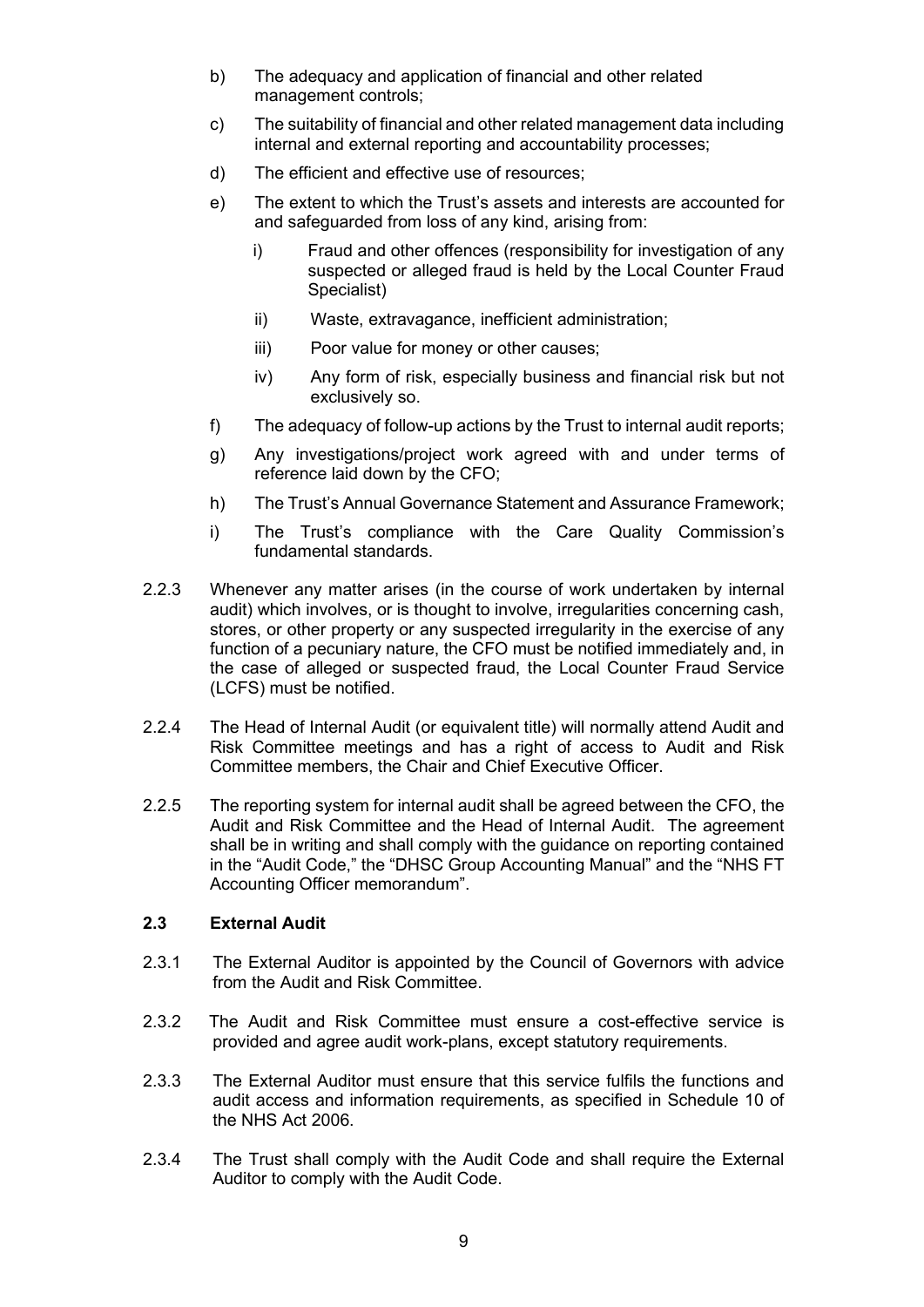- 2.3.5 If there are any problems relating to the service provided by the External Auditor this should be resolved in accordance with the Audit Code.
- 2.3.6 Prior approval must be sought from the Audit and Risk Committee (the Council of Governors may also be notified) for each discrete piece of additional external audit work (i.e., work over and above the audit plan, approved at the start of the year) awarded to the external auditors. Competitive tendering is not required and the CFO is required to authorise expenditure.

#### **2.4 Fraud, Corruption and Bribery**

- 2.4.1 In line with their responsibilities, the Chief Executive Officer and CFO shall monitor and ensure compliance with the NHS Standard Contract Service Condition 24 to put in place and maintain appropriate counter-fraud, bribery and corruption arrangements, having regard to the NHS Counter Fraud Authority counter-fraud requirements and guidance (informed by Government Functional Standard GovS 013: Counter Fraud).
- 2.4.2 The CFO is the executive board member responsible for countering fraud, bribery and corruption in the Trust.
- 2.4.3 The Trust shall nominate a professionally accredited Local Counter Fraud Specialist ("LCFS"), to conduct the full range of counter-fraud, bribery and corruption work on behalf of the trust as specified in the NHS Counter Fraud Authority counter-fraud requirements and guidance.
- 2.4.4 The LCFS shall report to the CFO and shall work with staff in the NHS Counter Fraud Authority, in accordance with the NHS Counter Fraud Authority counter-fraud requirements and guidance, the NHS Counter Fraud Manual, including the NHS Counter Fraud Authority's Investigation Case File Toolkit.
- 2.4.5 If it is considered that evidence of offences exists and that a prosecution is desirable, the LCFS will consult with the CFO to obtain the necessary authority and agree the appropriate route for pursuing any action e.g. referral to the police or NHS Counter Fraud Authority.
- 2.4.6 The Local Counter Fraud Specialist will provide a written report, at least annually, on anti-fraud, bribery and corruption work within the Trust to the Audit and Risk Committee.
- 2.4.7 The LCFS will ensure that measures to mitigate identified risks are included in an organisational work plan which ensures that an appropriate level of resource is available to the level of any risks identified. Work will be monitored by the CFO and outcomes fed back to the Audit and Risk Committee.
- 2.4.8 In accordance with the Raising Concerns (Whistleblowing) Policy, the Trust shall have a whistle-blowing mechanism to report any suspected or actual fraud, bribery or corruption matters and internally publicise this, together with the national fraud and corruption reporting line provided by the NHS Counter Fraud Authority.
- 2.4.9 The Trust will report annually on how it has met the Government Functional Standard GovS 013: Counter Fraud in relation to counter-fraud, bribery and corruption work and the CFO shall sign-off the annual return and authorise its submission to the NHS Counter Fraud Authority. The CFO shall sign-off the annual qualitative assessment (in years when this assessment is required) and submit it to the relevant authority.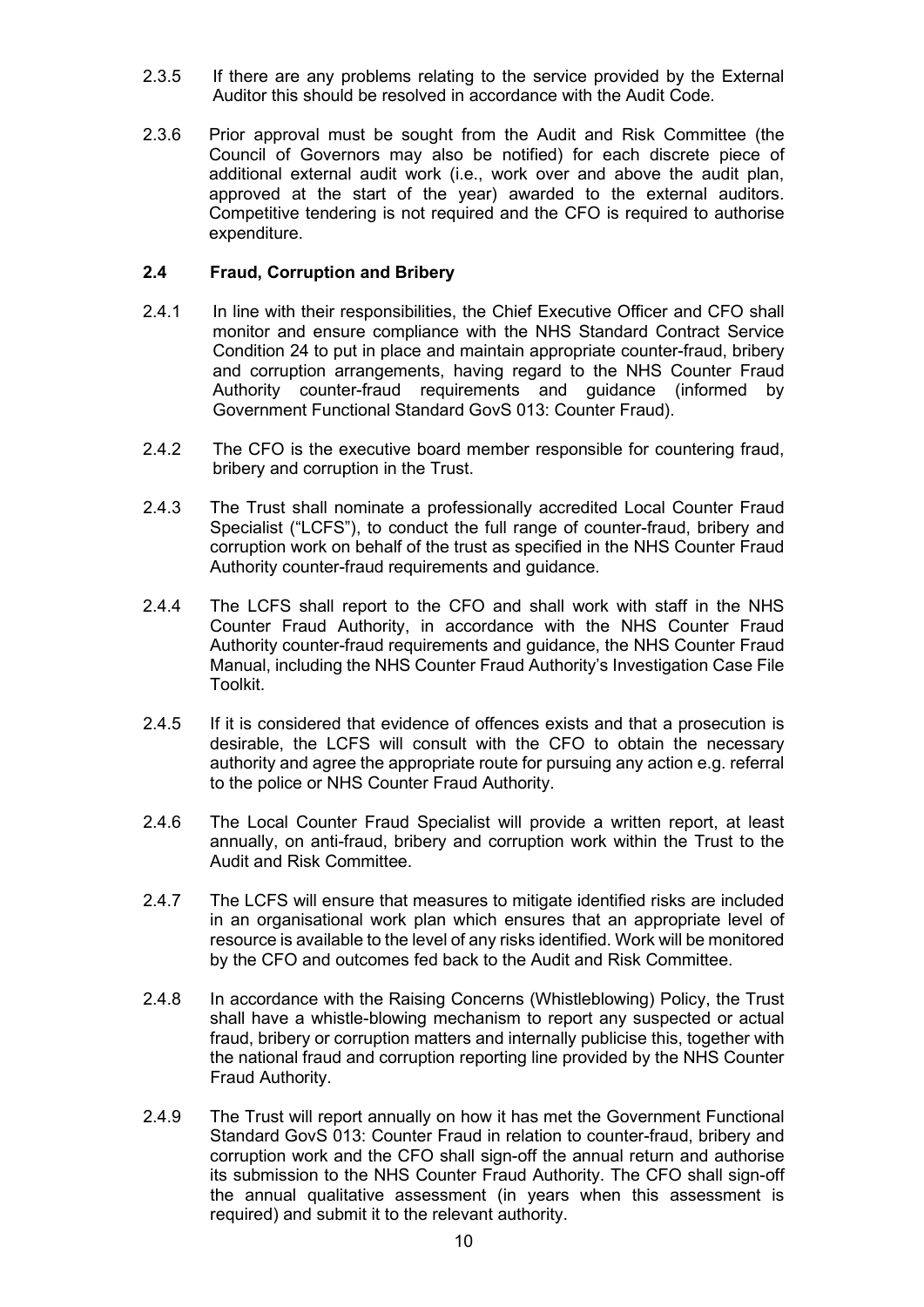## **2.5 Security Management**

- 2.5.1 The Chief Executive Officer has overall responsibility for the safety and security of employees, patients and visitors of the Trust, as part of the Trust's role as an employer and healthcare provider and for keeping the Trust's premises secure. However, the management of security risks within the Trust has delegated to the Chief Operating Officer and also to the appointed Local Security Management Specialist ("LSMS") in line with Trust policies and procedures.
- 2.5.2 Any prosecution of other offences relating to fraud, bribery or corruption against the Trust not involving the LCFS should be authorised by the CFO and will be reported to the Audit and Risk Committee.

## **3. BUSINESS PLANNING, BUDGETS, BUDGETARY CONTROL, AND MONITORING**

## **3.1 Preparation and Approval of the Trust Operational Plan and Budgets**

- 3.1.1 In accordance with the annual planning cycle, the Chief Executive Officer will compile and submit to the Board of Directors and to the Council of Governors the annual "Operational Plan" which takes into account financial targets and forecast limits of available resources. The Trust Operational Plan will contain:
	- a) A statement of the significant assumptions on which the plan is based;
	- b) Details of major changes in workload, delivery of services or resources required to achieve the plan;
	- c) The Financial Plan for the year;
	- d) Such other contents as may be determined by NHS Improvement.
- 3.1.2 The annual Operational Plan must be submitted to NHS Improvement in accordance with NHS Improvement's requirements.
- 3.1.3 The CFO will, on behalf of the Chief Executive Officer, prepare and submit an annual budget for approval by the Board of Directors. Such a budget will:
	- a) Be in accordance with the aims and objectives set out in the Trust Operational Plan;
	- b) Accord with demand, workforce and capacity plans;
	- c) Be produced following discussion with appropriate budget holders;
	- d) Be prepared within the limits of available funds;
	- e) Identify potential risks;
	- f) Be based on reasonable and realistic assumptions; and
	- g) Enable the Trust to comply with the whole regulatory framework for FTs.
- 3.1.4 The Trust Operational Plan, which will include the annual budget, will be submitted to the Council of Governors in a general meeting.
- 3.1.5 The CFO shall monitor financial performance against budget, and report to the Board of Directors.
- 3.1.6 All budget holders must provide information as required by the CFO to enable budgets to be compiled.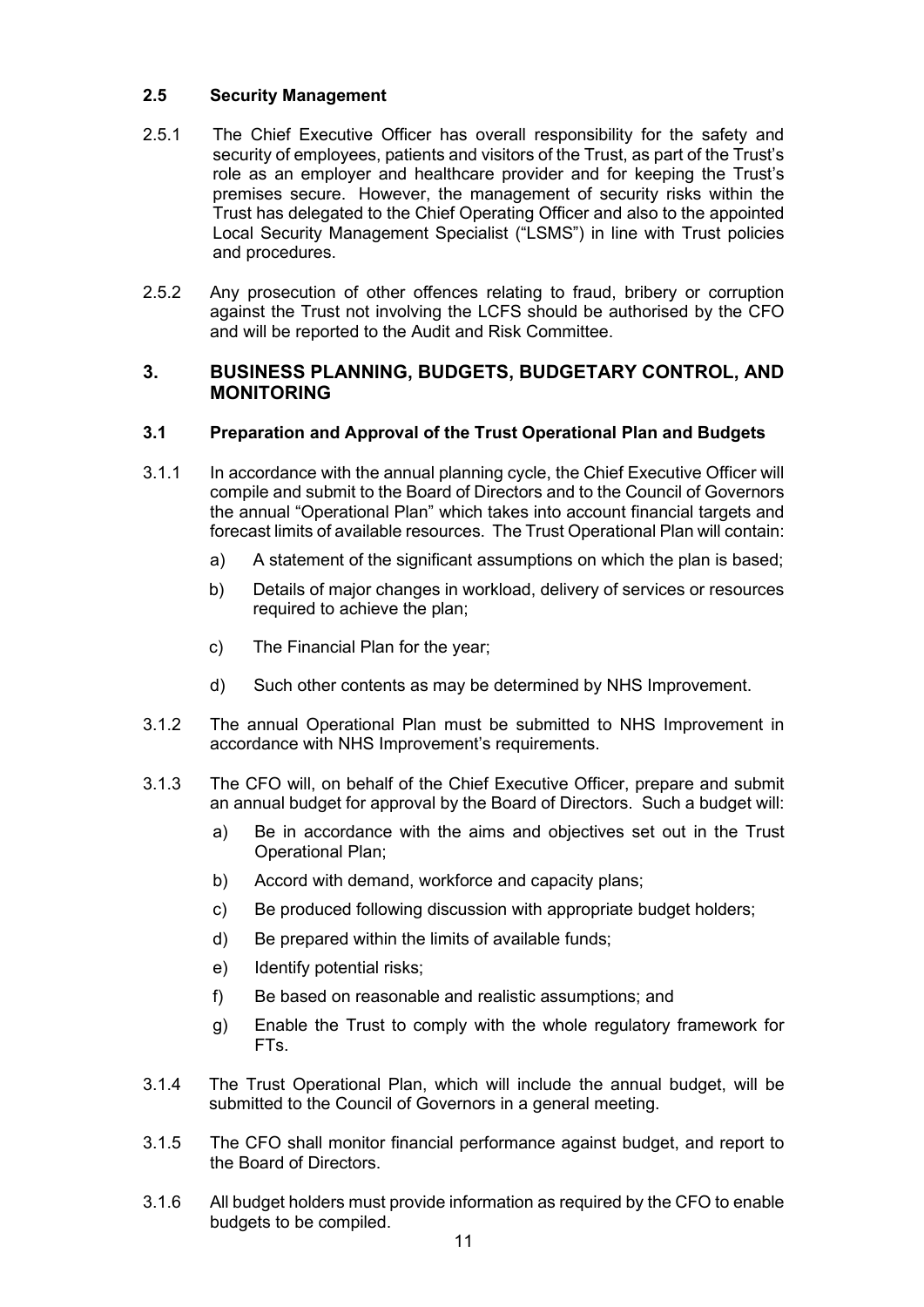3.1.7 The CFO has a responsibility to ensure that adequate training is delivered on an ongoing basis to budget holders to help them manage their budgets successfully.

## **3.2 Operating Plan and Budget Setting Process**

- 3.2.1 The Chief Financial Officer will submit to the Board of Directors a paper outlining the annual budget setting process for the year. This will include a baseline formed from a set of clearly defined assumptions.
- 3.2.2 Each Department and Director will be asked to submit a list of Business Cases and cost pressures for consideration in budget setting, as part of the Strategic Review process. Only approved business cases will be incorporated into delegated budgets. Funded business cases will require approval as per the Trust Approval Framework in Annex 3, section 1.
- 3.2.3 The Chief Executive Officer and Chief Financial Officer will set an annual process for approving cases to be incorporated into the budget and Operational Plan.
- 3.2.4 Each Department and Director will be asked to provide assumptions for the setting of the Trust's Production Plan (income plan). These will be considered alongside external factors including Commissioner plans in order to set the Trust's income budget.
- 3.2.5 The Chief Financial Officer will set a Cost Improvement Programme (CIP) savings target, delegated to each budget holder.
- 3.2.6 The Chief Financial Officer may set reserves to cover unknown cost pressures at the planning stage, which may then subsequently be delegated in-year.

## **3.3 In-Year Adjustments to Budgets**

3.3.1 The Chief Financial Officer may authorise budget virements in the following circumstances:

> a) To reflect an in-year business case approved by the relevant committee;

> b) To distribute reserves set to cover cost pressures that were unknown at the planning stage;

> c) To reflect where the distribution of income and expenditure has materially changed from the original plan, where this is net neutral. For example, to reflect the reality of CIP delivery where this changes materially from the original planning assumption

3.3.2 Budget virements for in-year business cases can only be allocated on an overall neutral basis, to ensure the budget remains balanced to the Operational Plan. Additional expenditure will require funding via additional income assumptions, release of reserves or additional savings in another part of the budget.

## **3.4 Budgetary Delegation**

3.4.1 The Chief Executive Officer, through the CFO, may delegate the management of a budget to permit the performance of a defined range of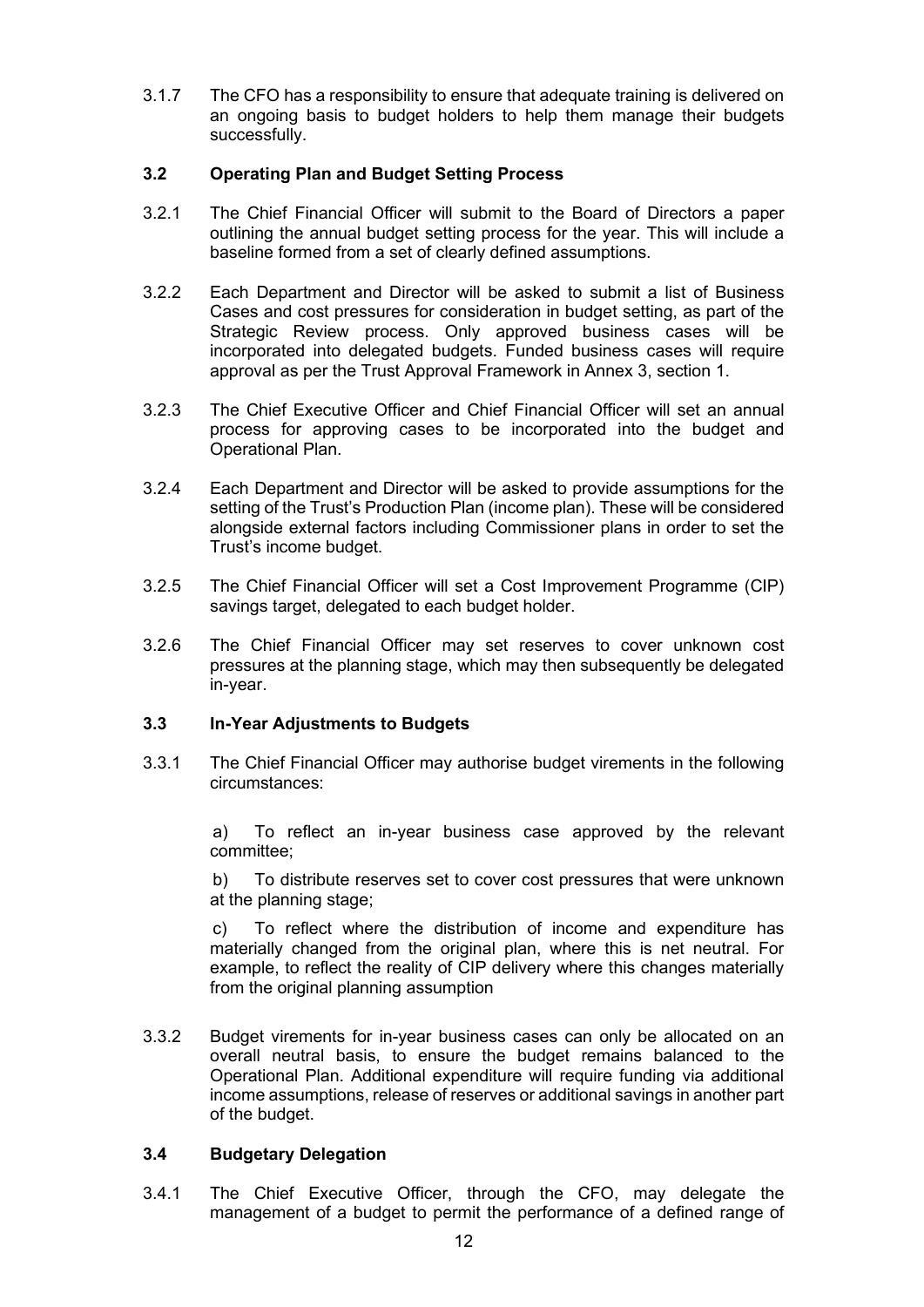activities. This delegation must be in writing and be accompanied by a clear definition of:

- a) The amount of the budget;
- b) The purpose(s) of each budget heading;
- c) Individual and group responsibilities;
- d) Achievement of planned levels of service;
- e) The provision of regular reports.
- 3.4.2 Except where otherwise approved by the Chief Executive Officer, taking account of advice from the CFO, budgets shall only be used for the purpose for which they were provided.
- 3.4.3 Any budgeted funds not required for their designated purpose(s) revert to the immediate control of the CFO, subject to guidance on budgetary control in the Trust.
- 3.4.4 Non-recurring budgets should not be used to finance recurring expenditure without the authority in writing of the Chief Executive Officer or the CFO.
- 3.4.5 Budget Holders are expected to sign their acceptance of their annual expenditure budget.

#### **3.5 Budgetary Control and Reporting**

- 3.5.1 The CFO will devise and maintain systems of budgetary control. These will include:
	- a) Monthly financial reports to the Board of Directors in a form approved by the Board of Directors, containing sufficient information to allow the Directors of the Board to ascertain the financial performance of the Trust. This may include the following:
		- i) Income and expenditure to date, showing trends and the forecast year-end position;
		- ii) Movements in working capital;
		- iii) Movements in cash;
		- iv) Capital project spend and projected outturn against plan;
		- v) Explanations of any material variances from budget;
		- vi) Details of any corrective action where necessary and the Chief Executive Officer's and/or CFO's view of whether such actions are sufficient to correct the situation
	- b) The issue of timely, accurate and comprehensible advice and financial reports to each budget holder, covering the areas for which they are responsible;
	- c) Investigation and reporting of variances from financial and workforce budgets;
	- d) Monitoring of management action to correct variances; and
	- e) Arrangements for the authorisation of budget transfers and virements.
- 3.5.2 Each Budget Holder is responsible for ensuring that no permanent employees are appointed without the approval of the Chief Executive Officer, other than those provided for within the budgeted workforce establishment. Any expenditure required beyond budgeted establishment will require an inyear business case.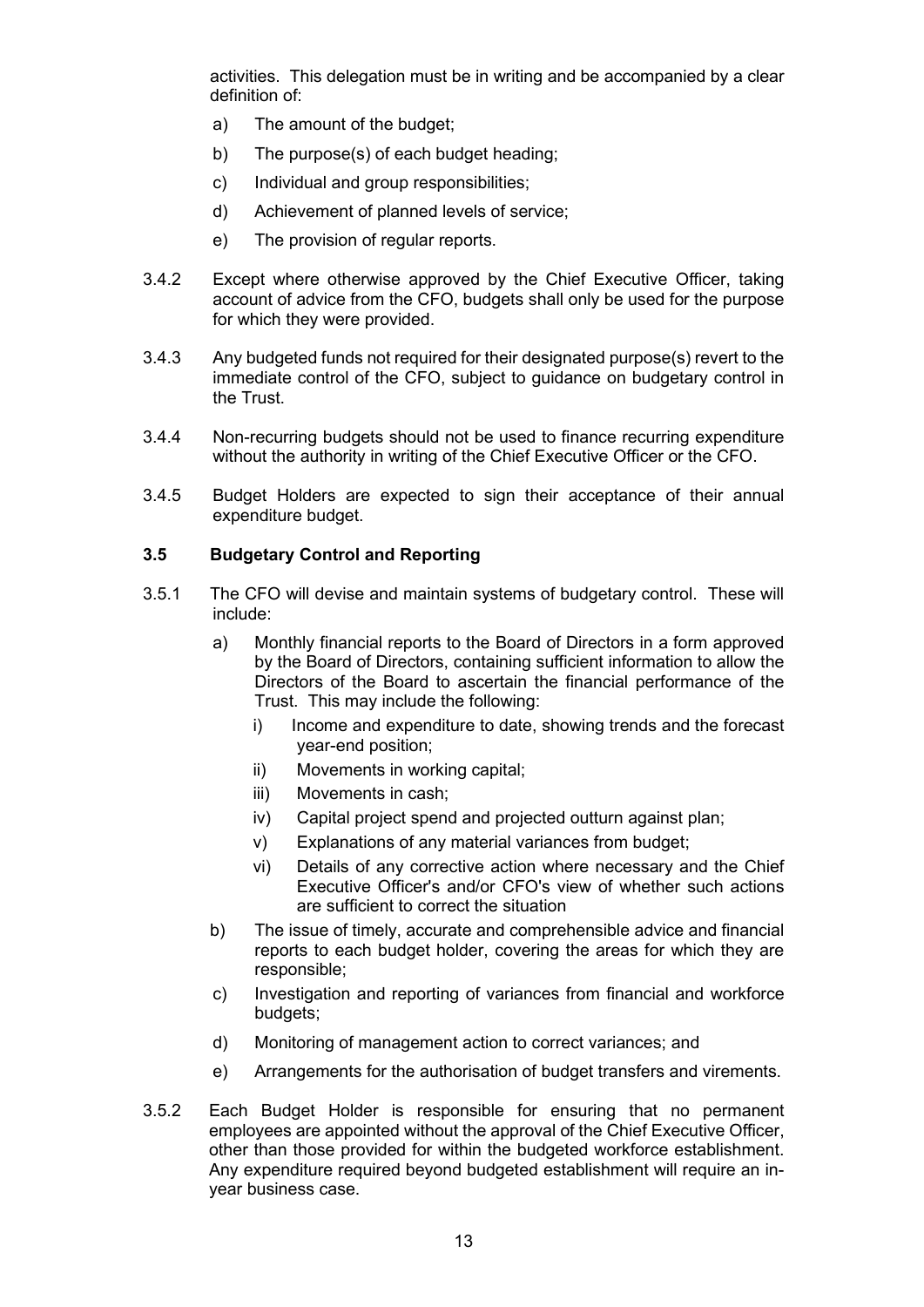- 3.5.3 The Chief Executive Officer is responsible for identifying and implementing cost improvement programmes ("CIPs") and income generation initiatives in order to deliver a budget that will enable compliance with NHS Improvement's Use of Resources regime.
- 3.5.4 The Chief Executive Officer will incorporate a Recruitment Control Panel, responsible for approving recruitment as per Terms of Reference agreed by the Trust Executive Committee. All new appointments will be considered by the Recruitment Control Panel.
- 3.5.5 All new Clinical consultant appointments will require the approval of the Trust Executive Committee.

## **3.6 Capital Expenditure**

3.6.1 General rules applying to delegation and reporting shall also apply to capital expenditure. Accounting for fixed assets must comply with the DHSC Group Accounting Manual. The specific instructions relating to capital are contained in section 12 of these SFIs.

## **3.7 Performance Monitoring Forms and Returns**

3.7.1 The Chief Executive Officer is responsible for ensuring that the appropriate monitoring forms and returns are submitted to NHS Improvement. The performance figures reported to the Board of Directors should reflect the same figures, though not necessarily presented in the same format.

## **3.8 In-Year Business Cases**

- 3.8.1 It is expected that most business cases will be identified during the setting of the Trust Operational Plan and therefore Budget Setting Process. These cases will then be sent for approval at an appropriate point during the year.
- 3.8.2 Any case with a capital implication will be considered in section 12 and outlined in Annex 3, section 1.
- 3.8.3 Revenue cost only business cases will be subject to the approval as outlined in Annex 3, section 1.

## **4. ANNUAL REPORT AND ACCOUNTS AND QUALITY REPORT**

- 4.1 The CFO, on behalf of the Trust, will:
	- a) Prepare annual financial accounts and corresponding financial returns in such form as NHS Improvement and HM Treasury prescribe;
	- b) Ensure these annual accounts and financial returns comply with current guidelines and directions given by NHS Improvement as to their technical accounting content and information/data shown therein, before submission to NHS Improvement.
- 4.2 The Associate Director of Corporate Affairs will prepare the Annual Report in accordance with the guidance in the NHS Foundation Trust Annual Reporting Manual.
- 4.3 The Trust's Annual Report, Annual Accounts and financial returns to NHS Improvement must be audited by the external auditor in accordance with appropriate international auditing standards.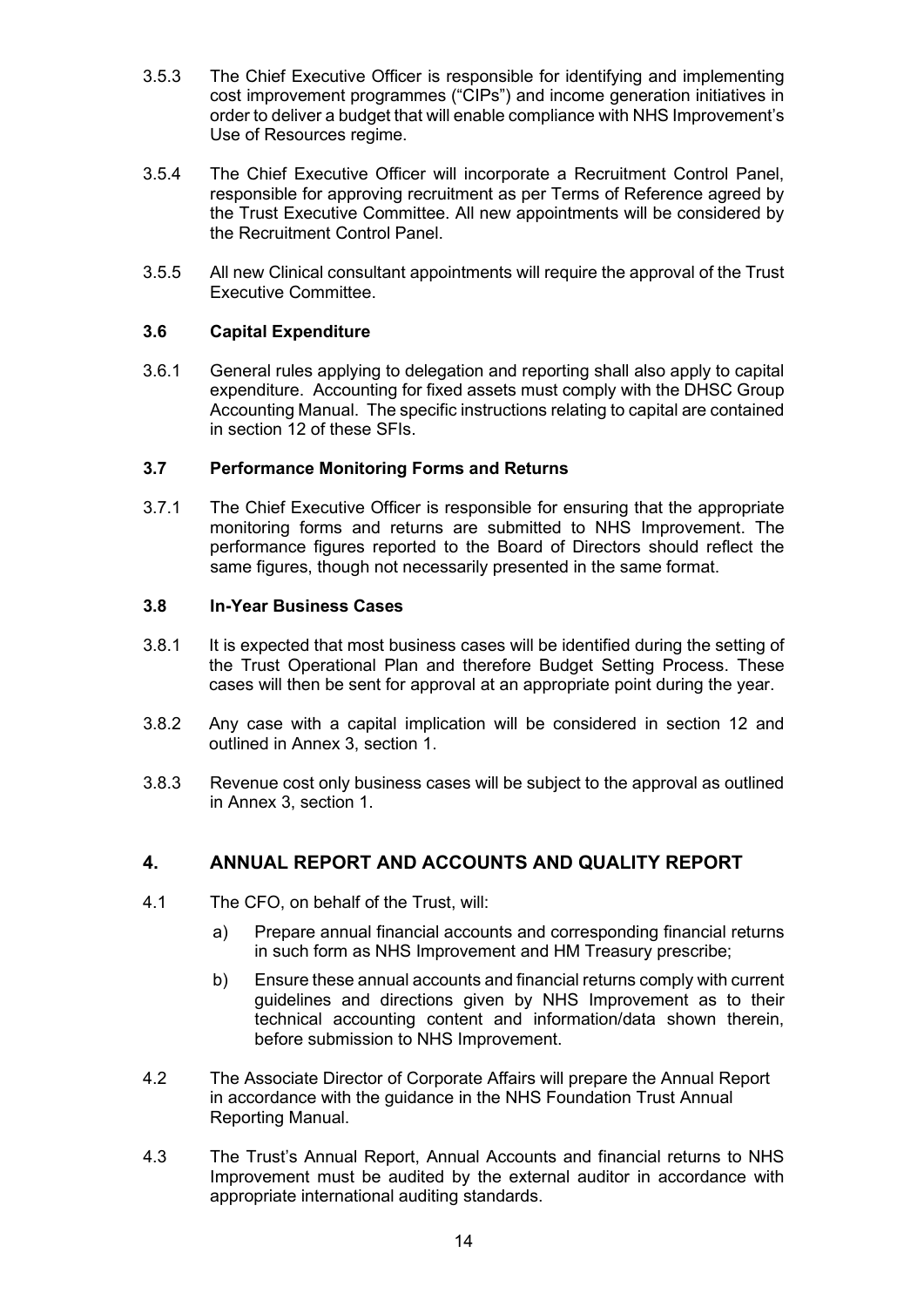- 4.4 The Annual Report and Accounts (including the auditor's report) shall be approved by the Board of Directors, or by the Audit and Risk Committee (when specifically delegated the power to do so, under the authority of the Board of Directors).
- 4.5 The Annual Report and Accounts (including the auditor's report) is submitted to NHS Improvement (in accordance with its timetable) by the CFO and put forward to be laid before Parliament in accordance with the prescribed timetable.
- 4.6 The Annual Report and Accounts (including the auditor's report) must be published and presented to a general meeting of the Council of Governors each year and made available to the public for public inspection at the Trust's headquarters and made available on the Trust's website. Any summary financial statements published are in addition to, and not instead of, the full annual accounts.
- 4.7 The Chief Nursing Officer will prepare the Annual Quality Report in the format prescribed by NHS Improvement/Care Quality Commission and in accordance with the NHS Foundation Trust Annual Reporting Manual incorporating the requirements of the Health Act 2009 and the National Health Service (Quality Accounts) Regulations 2010.
- 4.8 The Chief Executive Officer and Chair shall sign off the "Statement of Directors' Responsibilities in Respect of the Quality Report" .

## **5. GOVERNMENT BANKING SERVICE BANK ACCOUNTS**

#### **5.1 General**

- 5.1.1 The CFO is responsible for managing the Trust's banking arrangements and for advising the Trust on the provision of banking services and operation of accounts.
- 5.1.2 The Audit and Risk Committee of the Board of Directors will review banking arrangements periodically.
- 5.1.3 The Audit and Risk Committee will approve recommendations regarding the opening of any bank account in the name of the Trust.

## **5.2 Government Banking Service ("GBS") Bank Accounts**

- 5.2.1 In line with public sector practice, the Trust's principal bankers are those commercial banks working in partnership with the GBS, referred to in 5.2.2(a) below. However, these SFIs will apply to any other accounts opened in the name of the Trust or its subsidiaries from time to time.
- 5.2.2 The CFO is responsible for:
	- a) GBS bank accounts and any non GBS bank accounts held for banking and merchant services.
	- b) Establishing separate bank accounts for the Trust's non-exchequer funds as appropriate;
	- c) Ensuring payments made from bank/GBS/RBS accounts do not exceed the amount credited to the account except where arrangements have been made;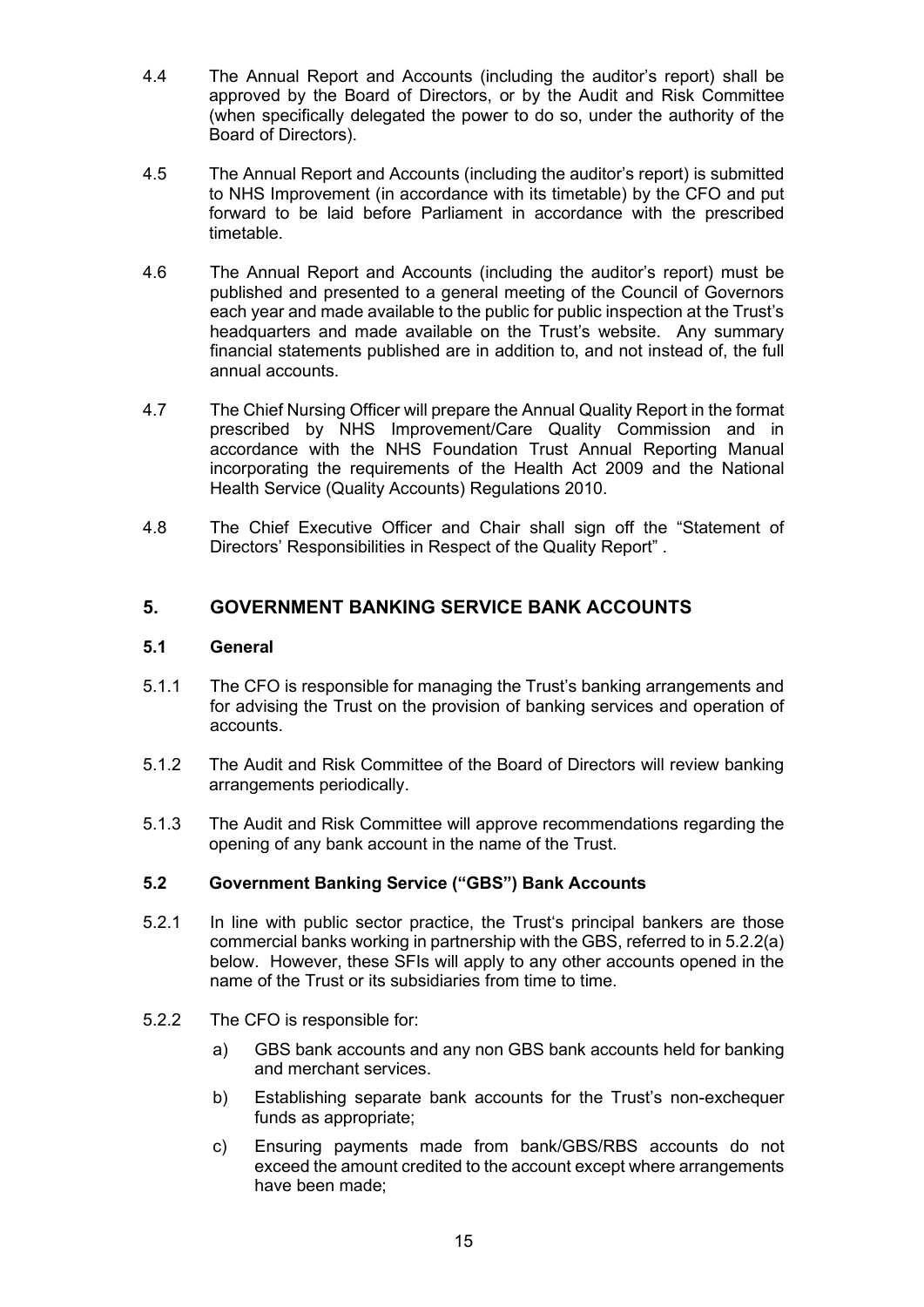- d) Reporting to the Board of Directors any arrangements made with the Trust's bankers for accounts to be overdrawn;
- e) Monitoring compliance with NHS Improvement or DHSC guidance on the level of cleared funds;
- f) Ensuring covenants attached to bank borrowings are adhered to.

## **5.3 Banking Procedures**

- 5.3.1 The CFO will prepare detailed instructions on the operation of bank accounts which must include:
	- a) The conditions under which each bank account is to be operated, including the overdraft limit if applicable;
	- b) Those members of staff with mandated authority to carry out transactions (by signing transfer authorities or cheques or other orders) in accordance with the authorisation framework of these GBS bank accounts.
- 5.3.2 The CFO must advise the Trust's bankers in writing of the conditions under which each account will be operated.

#### **5.4 Tendering and Review (applicable to any non-GBS bank accounts only)**

5.4.1 The CFO will review the commercial banking arrangements of the Trust at regular intervals to ensure they reflect best practice and value for money.

## **6. INCOME, FEES AND CHARGES AND SECURITY OF CASH, CHEQUES AND OTHER NEGOTIABLE INSTRUMENTS**

#### **6.1 Income Systems**

- 6.1.1 The CFO is responsible for designing, maintaining and ensuring compliance with systems for the proper recording, invoicing, collection and coding of all monies due.
- 6.1.2 The CFO is also responsible for the prompt banking of all monies received.

## **6.2 Fees and Charges (including for private use of Trust assets)**

- 6.2.1 The Trust shall follow the "Payment by Results" ("PbR") financial regime or any alternative financial regime as determined by NHS England where applicable. The CFO may agree alternative payment mechanisms with Commissioners.
- 6.2.2. The CFO is responsible for approving and regularly reviewing the level of all fees and charges other than those determined by the Department of Health and Social Care or by legislation. Independent professional advice on matters of valuation shall be taken as necessary.
- 6.2.3 All Employees must inform the CFO promptly of money due arising from transactions which they initiate/deal with, including all contracts, leases, tenancy agreements, private patient undertakings and other transactions.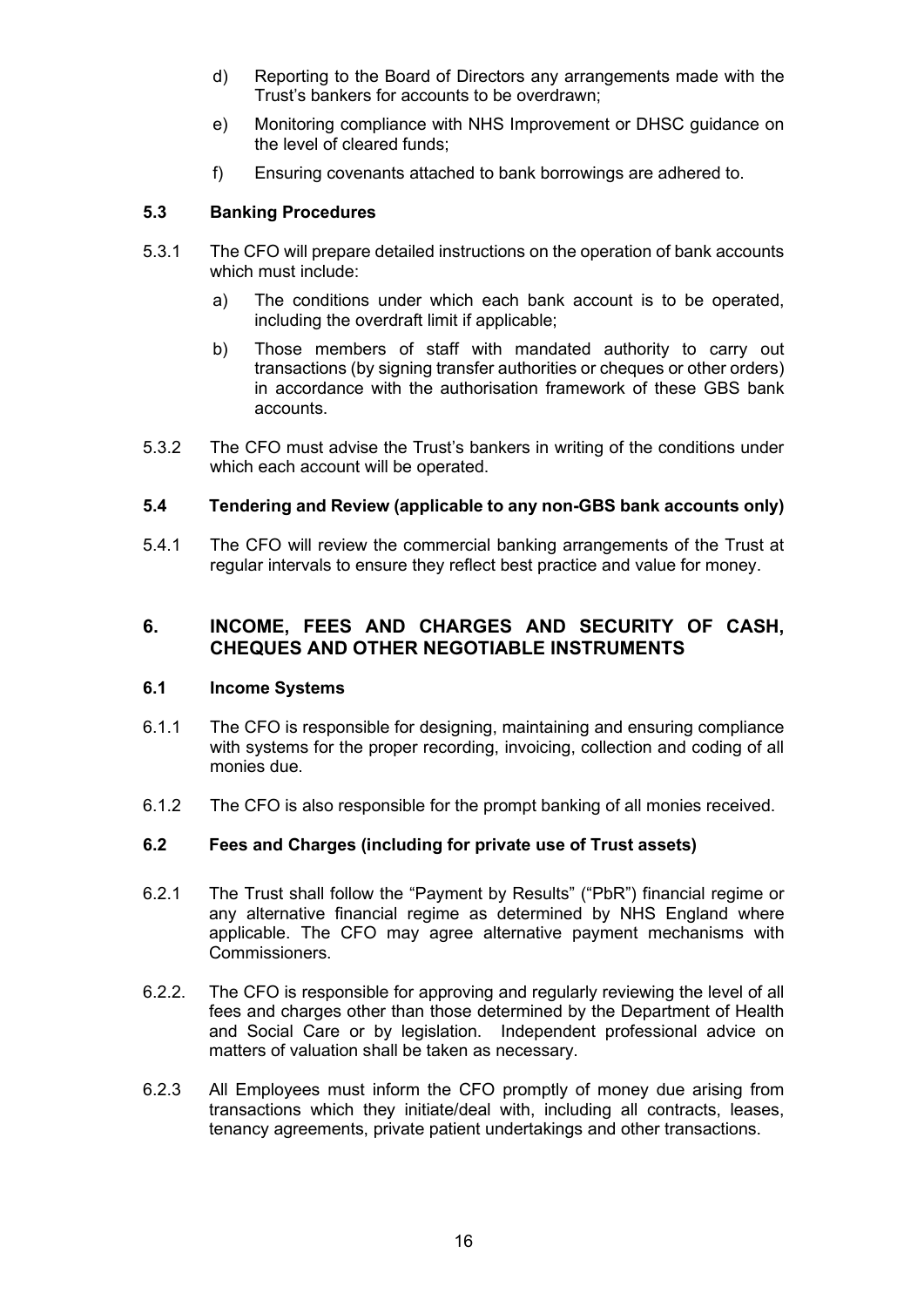- 6.2.4 Contracts must conform to the strategy and operational plans of the Trust and shall be approved according to the limits specified at SFI Annex 3, section 3.
- 6.2.5 Any employee wishing to use Trust assets for private use must comply with the Trust's policies, including those on use of the telephone and the loan of equipment.

#### **6.3 Debt Recovery**

- 6.3.1 The CFO is responsible for the appropriate recovery action on all outstanding debts.
- 6.3.2 Income and salary overpayments not received, after all attempts at recovery have failed should be written off in accordance with the following approvals limits.
- 6.3.3 The following VAT exclusive limits shall be applied to debt write offs:

| <b>Monetary Value</b> | Approval                        |
|-----------------------|---------------------------------|
| Up to £10,000         | Director of Operational Finance |
| Up to £100,000        | CEO                             |
| £100,000 plus         | <b>Audit and Risk Committee</b> |

The limits apply to individual items. A schedule of written off debt shall be presented to the Audit and Risk Committee at least annually. A schedule of debts written off in excess of £100,000 and approved by the Audit and Risk Committee should be presented to the Trust board for noting.

#### **6.4 Security of Cash, Cheques and Other Negotiable Instruments**

- 6.4.1 The CFO is responsible for:
	- a) Approving the form of all receipt books, agreement forms, or other means of officially acknowledging or recording monies received or receivable;
	- b) Ordering and securely controlling any such stationery;
	- c) The provision of adequate facilities and systems for employees whose duties include collecting and holding cash, including the provision of safes or lockable cash boxes, the procedures for keys, and for coin operated machines;
	- d) Prescribing systems and procedures for handling cash and negotiable securities on behalf of the Trust.
- 6.4.2 Trust monies shall not, under any circumstances, be used for the encashment of private cheques or loans or IOUs.
- 6.4.3 All cheques, postal orders, cash etc., shall be banked intact. Disbursements shall not be made from cash received, before banking, except under arrangements approved by the CFO.
- 6.4.4 The holders of safe keys shall not accept unofficial funds for depositing in their safes, unless such deposits are in special sealed envelopes or locked containers. It shall be made clear to the depositors that the Trust shall not be liable for any loss, and written and signed "declarations of indemnity" must be obtained from the organisation or individuals fully absolving the Trust from responsibility for any loss.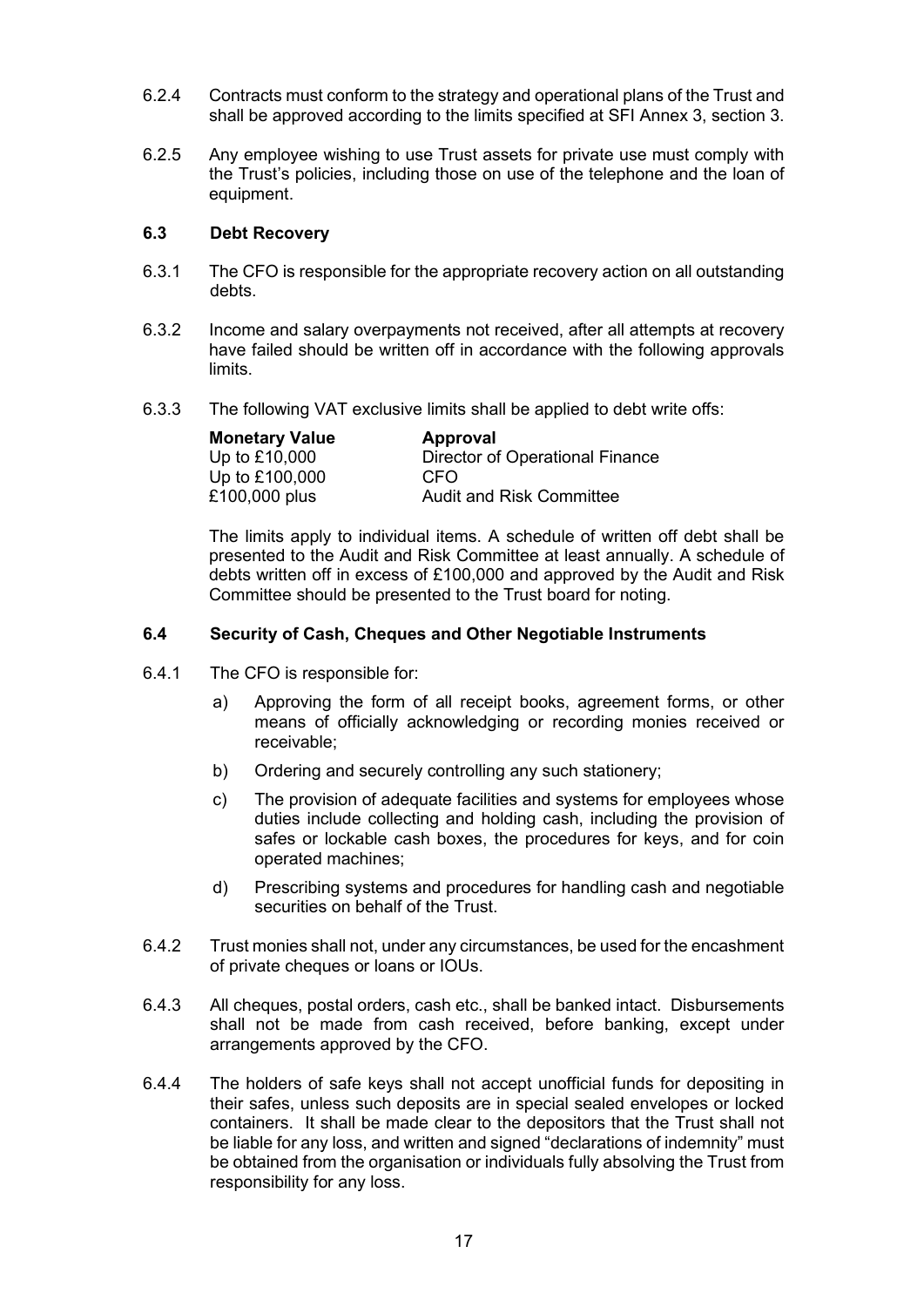## **7. TENDERING & CONTRACTING PROCEDURES**

## **7.1 Duty to comply with Standing Financial Instructions**

- 7.1.1 The procedure for making all contracts on behalf of the Trust shall comply with these Standing Financial Instructions and Standing Orders.
- 7.1.2 University Hospitals Southampton procurement services are provided through Wessex NHS Procurement Ltd ("WPL").

## **7.2 Thresholds Tender Guide/Placing Contracts/Waivers**

- 7.2.1 The tables outlined in the Trust Authorisation Framework in Annex 3 outlines the correct procurement process to be followed relative to value and the type of product or service being purchased.
- 7.2.2 In circumstances where the specified number of quotations/tenders cannot be obtained (e.g. where there is a limited number of suppliers) the reasons for receiving a lower number of quotations/tenders must be recorded.
- 7.2.3 Subject to the limits outlined in Annex 3, the Managing Director of WPL, Director of Estates, Facilities & Capital Development, Director of Informatics, Divisional Directors of Operations and Chief Pharmacist may sign and place contracts on the Trust's behalf, providing a valid Procurement Approval Document is signed by the relevant Trust authorised signatory.
- 7.2.4 The waiving or variation of the competitive tendering and quotation procedure can be approved subject to the limits outlined in Annex 3.

## **7.3 Electronic Tendering**

- 7.3.1 All formal invitations to tender shall utilise the WPL on-line E-tendering solution. Where there are national framework providers facilitating tendering activity then those E-tendering solutions may be utilised, but records maintained by WPL.
- 7.3.2 All tendering carried out through e-tendering will be compliant with the Trust policies and procedures as set out in SFIs 7.2 – 7.8.2. Issue of all tender documentation should be undertaken electronically through a secure website with controlled access using secure login, authentication and viewing rules.
- 7.3.3 All tenders will be received into a secure electronic vault so that they cannot be accessed until an agreed opening time. Where the electronic tendering package is used the details of the persons opening the documents will be recorded in the audit trail together with the date and time of the document opening. All actions and communication by both WPL staff and suppliers are recorded within the system audit reports.

## **7.4 Manual Tendering – General Rules**

- 7.4.1 All invitations to tender on a formal competitive basis shall state that no tender will be considered for acceptance unless submitted in either:
	- a) A plain, sealed package bearing a pre-printed label supplied by the Trust (or bearing the word `Tender' followed by the subject to which it relates and the latest date and time for the receipt of such tender); or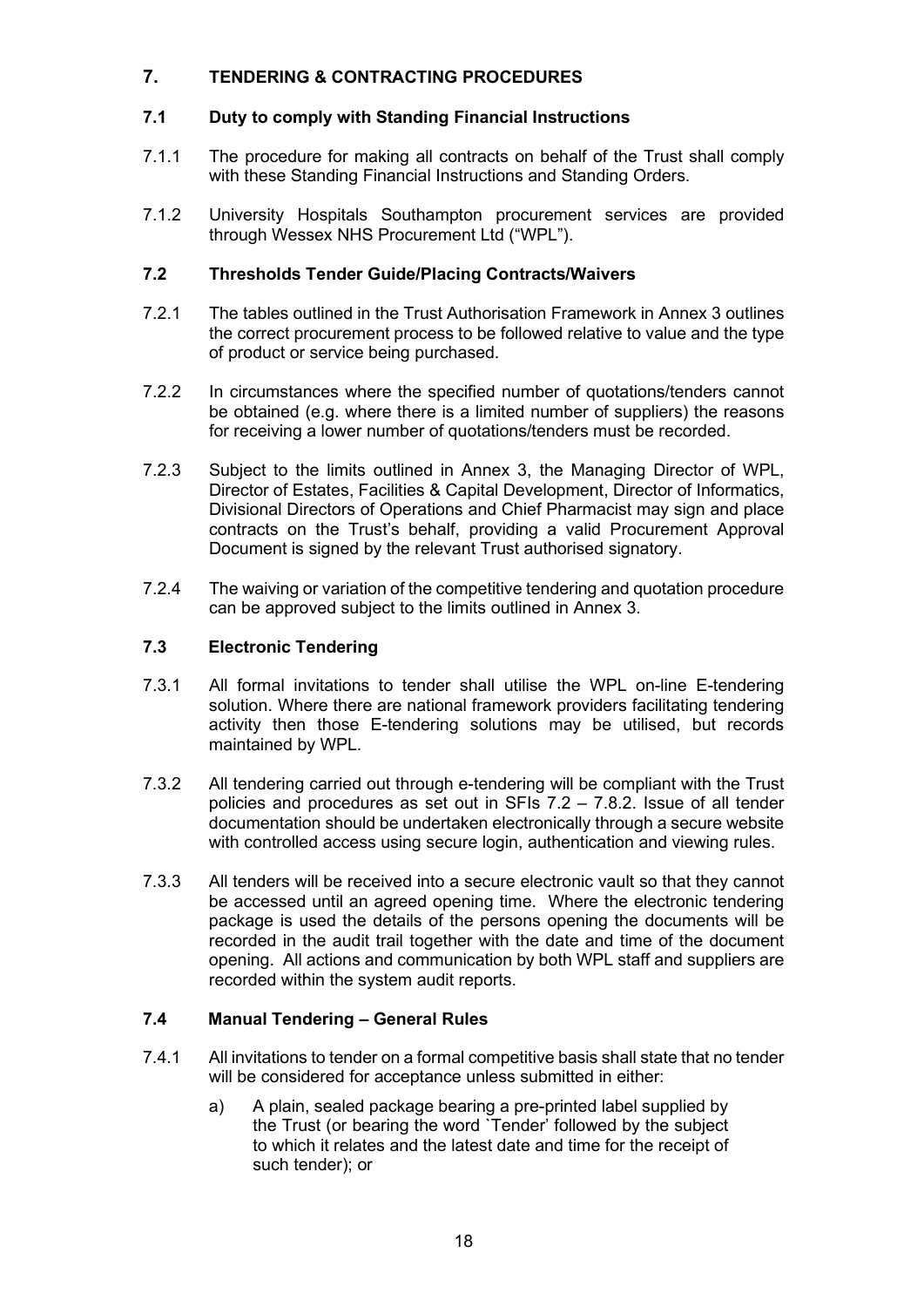- b) In a special envelope supplied by the Trust to prospective tenderers and the tender envelopes/packages shall not bear any names or marks indicating the sender.
- 7.4.2 Every tender for goods, materials or manufactured articles supplied as part of a works contract and services shall embody such of the main contract conditions as may be appropriate in accordance with the contract forms described in Section 7.4.3 and 7.4.4 below.
- 7.4.3 Every tender for building and engineering works, shall embody or be in the terms of the current edition of the appropriate Joint Contracts Tribunal (JCT) or NEC 3 form of contract amended to comply with Concode. When the content of the works is primarily engineering, tenders shall embody or be in the terms of the General Conditions of Contract recommended by the Institutions of Mechanical Engineers and the Association of Consulting Engineers (Form A) or, in the case of civil engineering work, the General Conditions of Contract recommended by the Institution of Civil Engineers.
- 7.4.4 Every tender for goods, materials, services (including consultancy services) or disposals shall embody the NHS Standard Contract Terms and Conditions as are applicable. Every supplier must have given a written undertaking not to engage in collusive tendering or other restrictive practice.

## **7.5 Receipt, Safe Custody and Record of Formal Tenders**

- 7.5.1 All tenders on the approved form shall be addressed to the appropriate officer according to the appropriate limits specified in SFI 7.2.
- 7.5.2 The date and time of receipt of each tender shall be endorsed on the unopened tender envelope/package.
- 7.5.3 The appropriate officer shall designate an officer or officers, not from the originating department, to receive tenders on his/her behalf and to be responsible for their endorsement and safe custody until the time appointed for their opening, and for the records maintained in accordance with SFI 7.6.

## **7.6 Opening Formal Tenders**

- 7.6.1 As soon as practicable after the date and time stated as being the latest time for the receipt of tenders they shall be opened by two officers designated by the officer as appropriate.
- 7.6.2 Every tender received shall be stamped with the date of opening and initialled by two of those present at the opening.
- 7.6.3 A permanent record shall be maintained to show for each set of competitive tender invitations despatched:
	- a) The names of firms/individuals invited;
	- b) The names of and the number of firms/individuals from which tenders have been received;
	- c) The total price(s) tendered;
	- d) Closing date and time;
	- e) Date and time of opening; and
	- f) The persons present at the opening shall sign the record.
- 7.6.4 Except as in SFI 7.6.5 below, a record shall be maintained of all price alterations on tenders, i.e. where a price has been altered, and the final price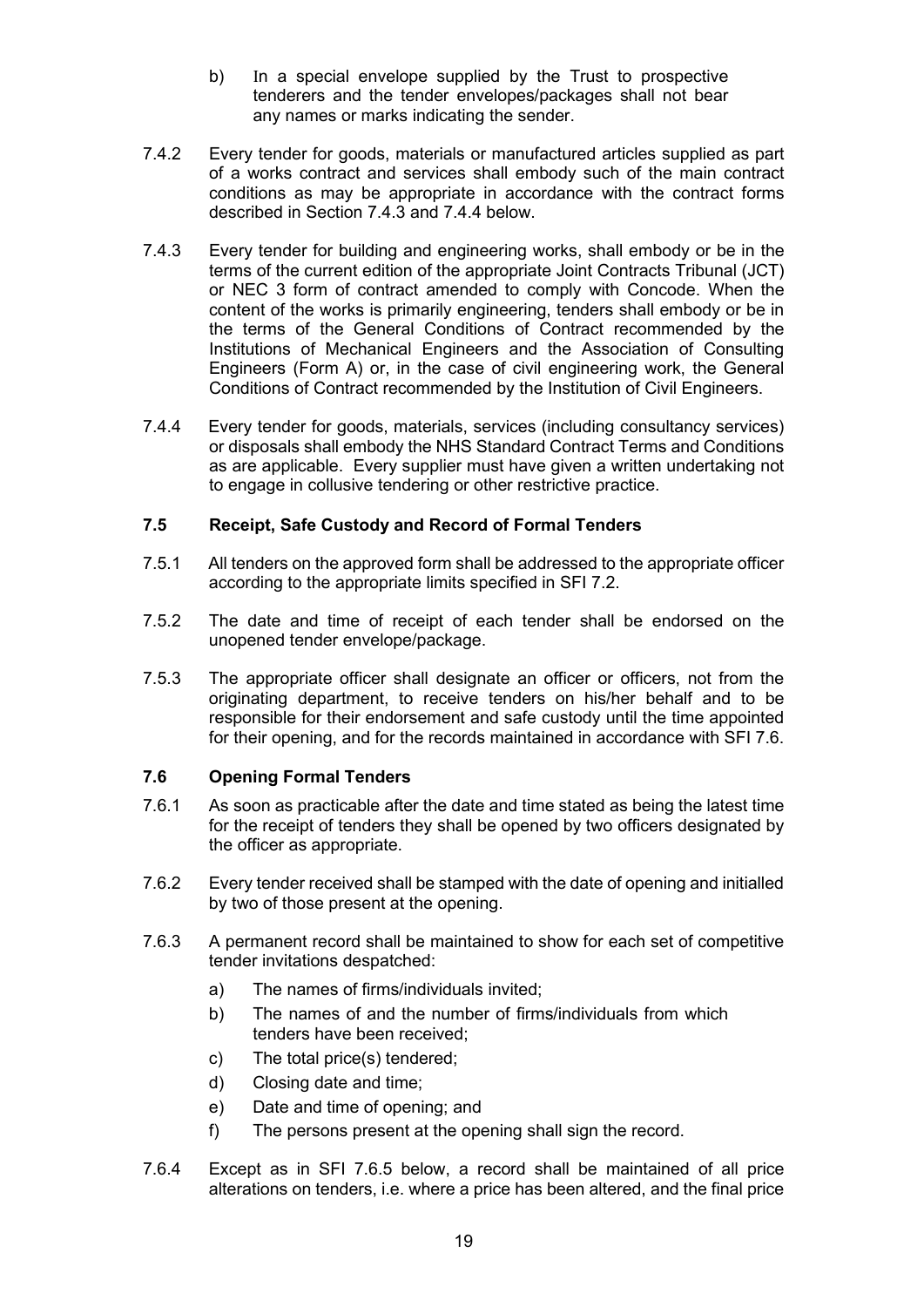shown shall be recorded. Every price alteration appearing on a tender and the record should be initialled by two of those present at the opening.

7.6.5 A report shall be made in the record if, on any one tender, price alterations are so numerous as to render the procedure set out in SFI 7.6.4 above unreasonable.

#### **7.7 Admissibility and Acceptance of Formal Tenders**

- 7.7.1 In considering which tender to accept, if any, the designated officers shall have regard to whether value for money will be obtained by the Trust and whether the number of tenders received provides adequate competition. In cases of doubt they shall consult the CFO or nominated officer.
- 7.7.2 Tenders received after the due time and date may be considered only if the CFO or nominated officer decides that there are exceptional circumstances, e.g. where significant financial, technical or delivery advantages would accrue, and is satisfied that there is no reason to doubt the bona fides of the tenders concerned. The CFO, or nominated officer, shall decide whether such tenders are admissible and whether re-tendering is desirable. Retendering may be limited to those tenders reasonably in the field of consideration in the original competition. If the tender is accepted the late arrival of the tender should be reported to the Board at its next meeting.
- 7.7.3 Technically late tenders (i.e. those despatched in good time but delayed through no fault of the supplier) may at the discretion of the CFO or nominated officer be regarded as having arrived in due time.
- 7.7.4 Materially incomplete tenders (i.e. those from which information necessary for the adjudication of the tender is missing) and amended tenders (i.e. those amended by the supplier upon his own initiative either orally or in writing after the due time for receipt) should be dealt with in the same way as late tenders under SFI 7.7.2.
- 7.7.5 Where examination of tenders reveals a need for clarification, the supplier is to be given details of such clarifications and afforded the opportunity of confirming or withdrawing his offer.
- 7.7.6 Necessary discussions with a supplier of the contents of their tender, in order to elucidate technical points etc., before the award of a contract, will not disqualify the tender.
- 7.7.7 While decisions as to the admissibility of late, incomplete, or amended tenders are under consideration and while re-tenders are being obtained, the tender documents shall remain strictly confidential and kept in safekeeping by an officer designated by the CFO.
- 7.7.8 Where only one tender/quotation is received the CFO /nominated officer (within delegated limits) shall, as far as practicable, ensure that the price to be paid is fair and reasonable.
- 7.7.9 All tenders shall be evaluated on the basis of MEAT (Most Economically Advantageous Tender) and in conjunction with published Award Criteria and Weightings.
- 7.7.10 Where the form of contract includes a fluctuation clause all applications for price variations must be submitted in writing by the tenderer and shall be approved by the Chief Executive Officer or nominated officer (within 7.9.1 below).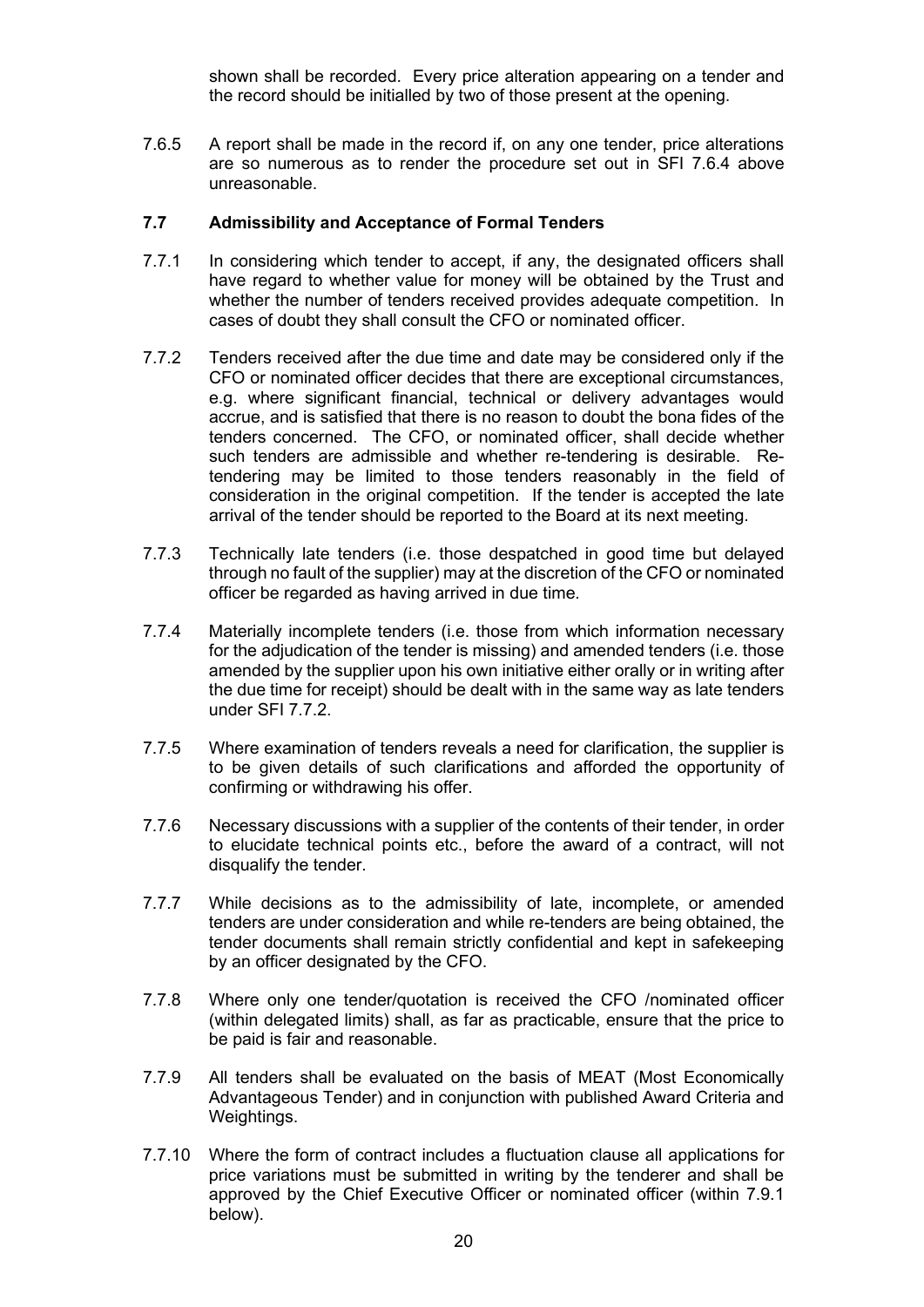7.7.11 All tenders should be treated as confidential and should be retained for inspection.

## **7.8 Extensions to Contract**

- 7.8.1 In all cases where optional extensions to contract are outlined at the time of tendering, approval will be required as if it were a new contract.
- 7.8.2 Variations to building and engineering contracts shall be authorised by the Director of Estates, Facilities & Capital Development. These variations shall not be authorised if doing so would result in exceeding the values within the capital project approved business case. Where a variation does result in the capital project approved business case financial value being exceeded then further approval shall be required from the appropriate authorising body. These values are subject to the tolerances contained in these SFIs.
- 7.8.3 Where building and engineering contracts are being varied to include new pieces of work outside the scope of the original business case then a new business case will be required to be approved prior to this variation being issued.

#### **7.9 Quotation & Tendering Procedures – Building and Engineering Contracts**

- 7.9.1 Quotation & Tendering Procedures Summary Building and Engineering **Contracts** 
	- a) Unless permitted by SOs, competitive quotations/tenders will be sought for all contracts according to the financial limits specified in SFI 7.2.
	- b) Tender documents will be issued by the office of the Director of Estates, Facilities & Capital Development. Tenders for contracts estimated to exceed £500,000 (excluding VAT) will be returned to the Chief Executive Officer's office, otherwise tenders will be returned to the Director of Estates, Facilities & Capital Development's office who will arrange for them to be opened in accordance with the SFIs of the Trust.
	- c) No tender shall be considered which bears any mark or name indicating the sender.
	- d) Tender lists for building and engineering works will be compiled by the Director of Estates, Facilities & Capital Development from "Constructionline" the Trust's approved list of Contractors.
	- e) Before obtaining Tenders for the execution of any work the Director of Estates, Facilities & Capital Development will arrange for a final estimate to be prepared. This should include works, VAT, fees, equipment and any other costs. The pre-tender estimate for the works element only should be stated on the tender return forms.
	- f) Where there is a wide discrepancy (>10%) between the final estimate and the final total scheme cost involving an increase in expenditure this is to be reported by the Director of Estates, Facilities & Capital Development to the CFO for further instructions.
	- g) The number of firms to be invited to tender for a particular contract shall be in accordance with the financial limits specified in SFI 7.2.
	- h) A quotation/tender return form will be completed by the relevant project manager. It will include the scheme name, pre-tender estimate, names of contractors invited, date of invitation and date and time of return. According to the limits of delegation, it will be sent to the Director of Estates, Facilities & Capital Development / Associate Director of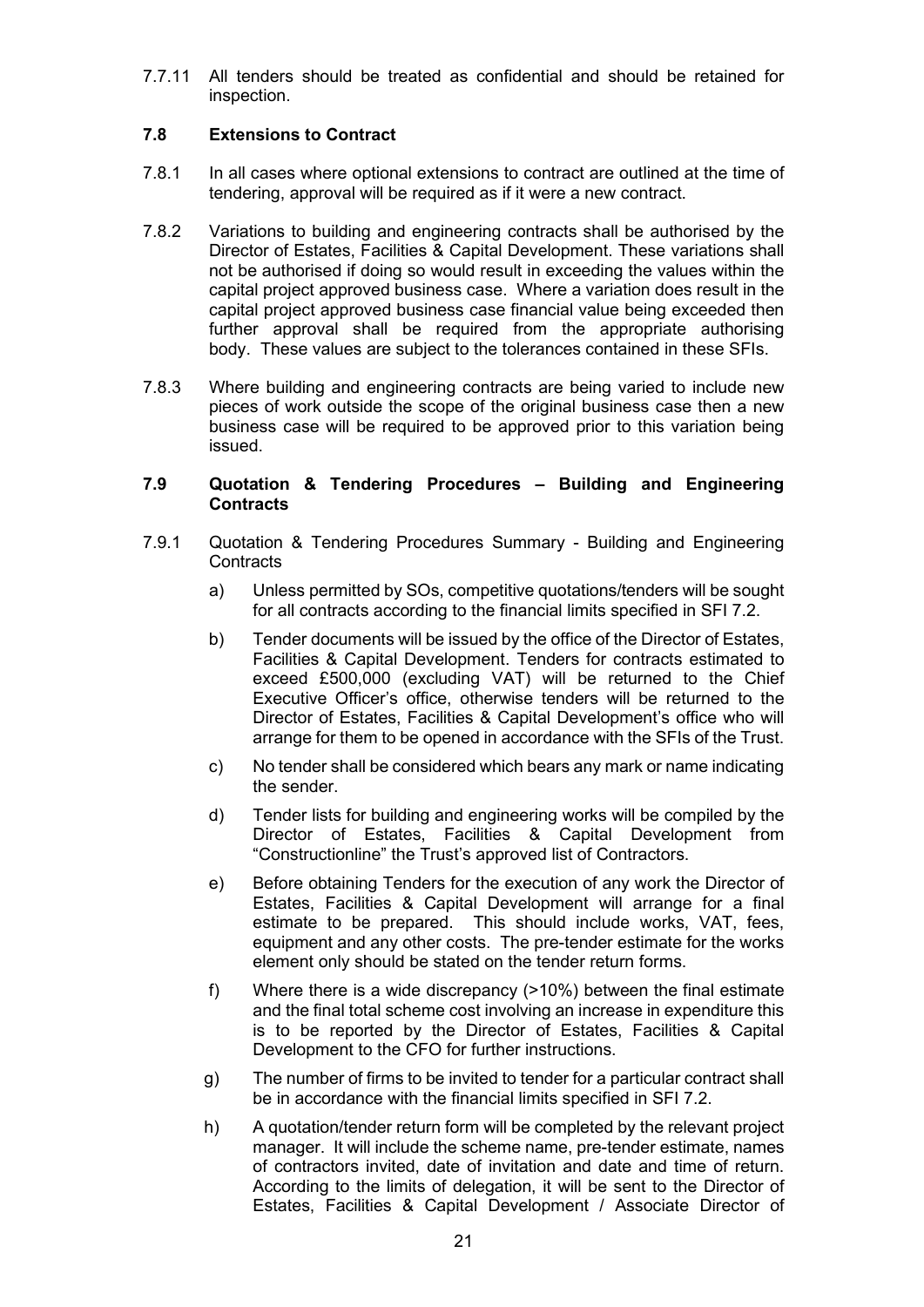Estates / Head of Estates Projects or the Chief Executive Officer for the opening of the tenders in accordance with these SFIs.

- i) Adjudication must be made in accordance with SFI 7.7. A tender ratification prepared by the Design Team and endorsed by the Project Manager should be submitted to the Director of Estates, Facilities & Capital Development for approval or to seek authorisation, according to delegated limits.
- j) Acceptance of the tender/quotation must comply with the financial limits set out in SFI 7.2.
- k) All contract documentation must be finalised promptly (ideally prior to the commencement of the contract) after the award of contact, this should include presenting it to the Associate Director of Corporate Affairs to meet the requirement for signing and sealing where required.
- l) The waiving of variation of competitive tendering/quotation procedures shall be reported to the Audit and Risk Committee regularly.

#### **7.10 Quotation & Tendering Procedures – Goods and Services Contracts**

- 7.10.1 Financial limits for placing goods and services contracts are outlined in Annex 3, Section 4.
- 7.10.2 Where appropriate, pharmacy orders will be placed against Regionally/Divisionally agreed Pharmacy Contracts, which should cover the majority of orders placed by the Pharmacy Department.
- 7.10.3 The Director of Informatics is authorised to place contracts for Informatics Contracts only.
- 7.10.4 The values listed also apply to disposals (SFI 14). All other Financial Limits are detailed at SFI 7.2.
- 7.10.5 The legally compliant tendering process will be advised by WPL.
- 7.10.6 Where the total contract value exceeds £25,000 the Trust has a legal obligation to ensure that they advertise the opportunity through the national Government Contracts Finder portal and must subsequently ensure the respective award is also published.
- 7.10.7 Where the total contract value exceeds the published OJEU Thresholds then the Trust is committed to a compliant procurement process as advised by WPL.

#### **7.11 Waiving or Variation of Competitive Tendering/Quotation Procedure**

7.11.1 Where goods, services and/or capital works are to be supplied over a period of time, the values listed must be taken as the value of the contract, not the annual value and should not seek to circumvent public sector procurement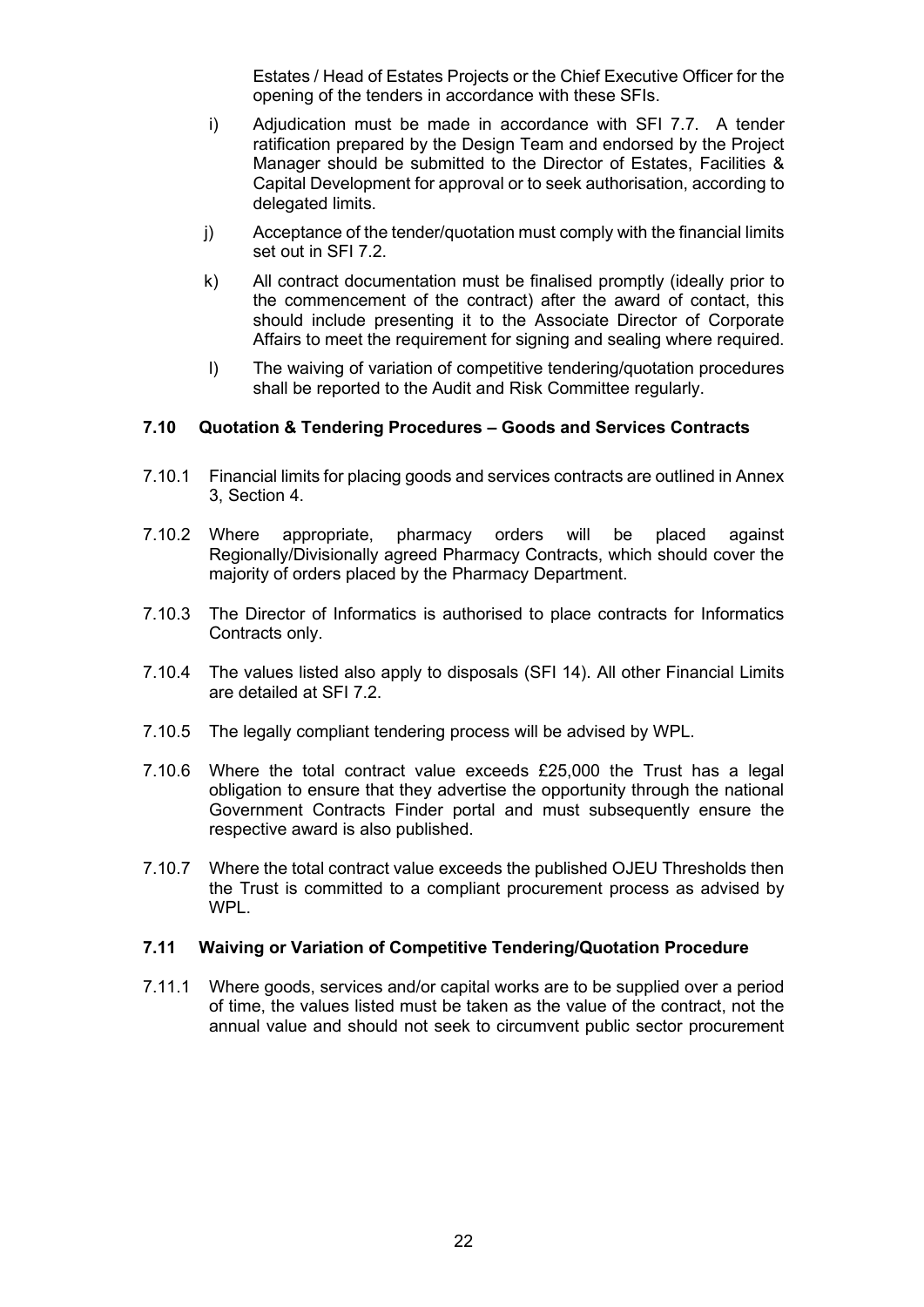regulations. Competitive Procedure Waivers will be required as part of the Procurement Approval Document for all waivers over £25,000.

7.11.2 In circumstances where the specified number of quotations/tenders cannot be obtained (e.g. where there is a limited number of suppliers) the reasons for receiving a lower number of quotations/tenders must be recorded.

#### **7.12 Quotation & Tendering Procedures Summary - Contracts**

- 7.12.1 Competitive quotation/tenders will be obtained for all items according to the financial limits specified in SFI 7.2.
- 7.12.2 No Pre Qualifications stages should be conducted for below threshold quotations/tenders in accordance with Public Contract Regulations 2015 (Regulation 111).
- 7.12.3 Quotations will be obtained for single purchases where the estimated value does not exceed the limit specified in SFI 7.2.
- 7.12.4 Tenders shall be invited for all purchases of goods and/or services to be supplied over a period of time where the estimated contract value exceeds that specified in SFI 7.2.
- 7.12.5 Tenders will be issued by WPL and shall incorporate standard NHS Terms and Conditions of Contract.
- 7.12.6 After tenders/quotations have been opened, WPL will arrange for adjudication of the tenders/quotations. Adjudication must be made in accordance with SFI 7.7.
- 7.12.7 A Procurement Approval Document and Ratification Report prepared by WPL should be submitted for approval according to delegated contract approval limits as specified in SFI 7.2.
- 7.12.8 Acceptance of the tender/quotation must comply with the financial limits set out in SFI 7.2.
- 7.12.9 All waiving of variation of competitive tendering/quotation procedures shall be reported to the Audit and Risk Committee on a six monthly basis highlighting all waivers over £25,000 and those over £75,000 approved by the Chief Executive Officer or Chief Financial Officer.
- 7.12.10 Where a competitive tender ratification process has already been conducted for goods or equipment and approved within the delegated levels, authority is given to the Managing Director of WPL to approve any subsequent lease contract award for the same goods or equipment.
- 7.12.11 In accordance with the Public Contract Regulations 2015 (Regulations 106 and 110) the Trust has a legal obligation to ensure that they advertise any new contract opportunity over £25,000 through the national Government Contracts Finder portal and must subsequently ensure the respective award is also published. All competitive quotations/tenders should come through the e-tendering portal to ensure compliance and publication to the Government Contracts Finder.
- 7.12.12 All Trust quotation/tenders or waivers over £25,000 in value must result in a signed contract between the supplier and the Trust under agreed terms and conditions, clear specifications and KPI's where appropriate. These will be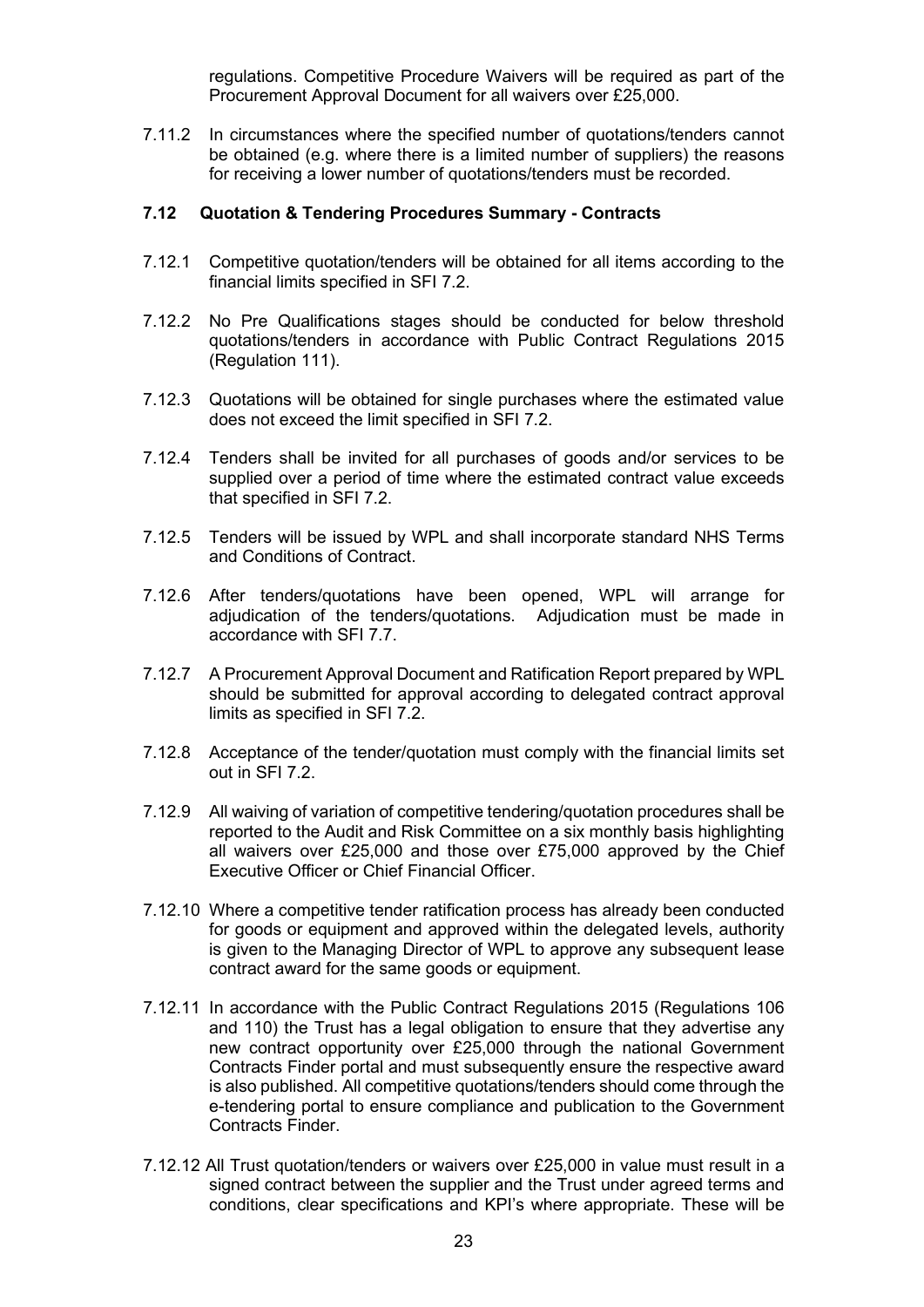retained through the WPL Source To Contract System. Any exceptions to this are at the discretion of the Managing Director of WPL.

## **7.13 Non-Disclosure Agreements**

- 7.13.1 Non-disclosure agreements (also referred to as NDAs or confidentiality agreements) may be entered into by the Trust when it is developing a new product, service or process with someone else. The agreement will restrict the way in which any confidential information shared by the Trust and the other party can be used and ensure that this information and the fact that the parties are working together are kept confidential. These agreements are entered into at the outset of the process and will not generally have a financial value associated with them.
- 7.13.2 Legal advice should be sought when the Trust is asked to enter into a nondisclosure agreement or the agreement entered into should follow the format of the template non-disclosure agreement used by the Trust. Non-disclosure agreements must be authorised and signed by any Executive Director, the Director of Informatics, the Director of Procurement and Supply or the Commercial Director.

## **8. CONTRACTS FOR THE PROVISION OF SERVICES**

#### **8.1 Service Contracts**

- 8.1.1 The Board of Directors shall regularly review and shall at all times maintain and ensure the capacity and capability of the Trust to provide the mandatory goods and services referred to in its Terms of Authorisation and related schedules.
- 8.1.2 The Chief Executive Officer, as the Accounting Officer, is responsible for ensuring the Trust enters into suitable Service Contracts with NHS England/Clinical Commissioning Groups and other commissioners for the provision of services and for considering the extent to which any NHS Standard Contracts issued by the Department of Health and Social Care or NHS Improvement are mandatory for Service Contracts.
- 8.1.3 Where the Trust enters into a relationship with another organisation for the supply or receipt of other services, clinical or non-clinical, the responsible officer should ensure that an appropriate contract is present and signed by both parties.
- 8.1.4 All Service Contracts and other contracts shall be legally binding, shall comply with best costing practice and shall be devised so as to manage contractual risk, in so far as is reasonably achievable in the circumstances of each contract, whilst optimising the Trust's opportunity to generate income for the benefit of the Trust and its service users.
- 8.1.5 In discharging this responsibility, the Chief Executive Officer should take into account:
	- (a) Costing and pricing (in accordance with Payment by Results or alternatively agreed payment mechanism) and the activity / volume of services planned;
	- (b) The standards of service quality expected;
	- (c) The relevant national service framework (if any);
	- (d) Payment terms and conditions;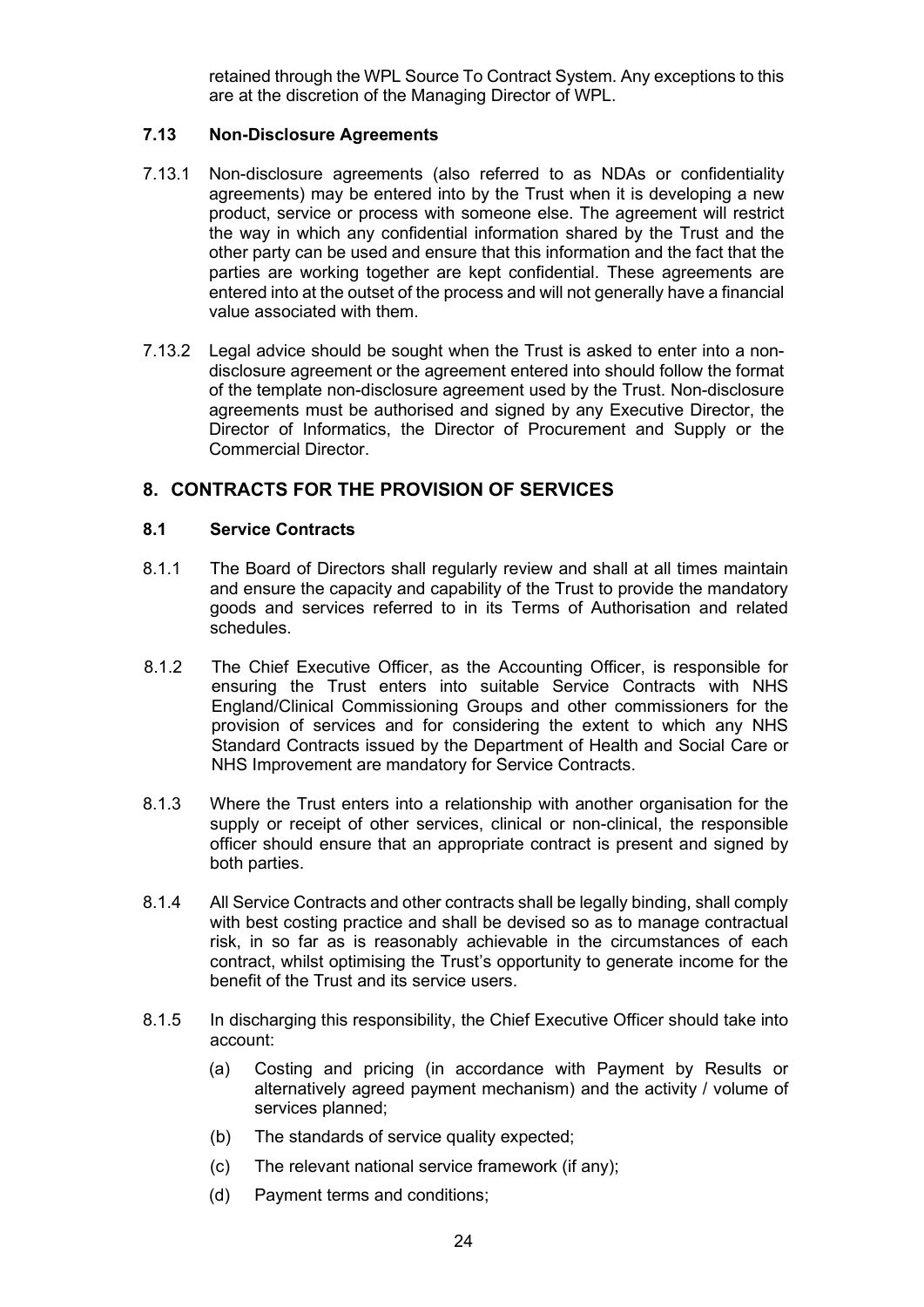- (e) Amendments to contracts and non-contractual arrangements; and
- (f) Any other matters relating to contracts of a legal or non-financial nature.
- 8.1.6 Prices should match national tariff, where appropriate, but the Trust can negotiate locally agreed prices, where services are not covered by the national tariff.
- 8.1.7 The CFO shall produce regular reports detailing actual and forecast income.
- 8.1.8 The CFO shall oversee and approve cash flow forecasts, including figures relating to the collection of all income due under the contracts.
- 8.1.9 The authorisation limits for signing service contracts are set out in Annex 3.

#### **8.2 Involving Partners and Jointly Managing Risk**

8.2.1 A good contract will result from a dialogue of clinicians, users, carers, public health professionals and managers. It will reflect knowledge of local needs and inequalities. This will require the Chief Executive Officer to ensure that the Trust works with all partner agencies involved in both the delivery and the commissioning of the service required. The contract will apportion responsibility for handling a particular risk to the party or parties in the best position to influence the risk in question and financial arrangements should reflect this. In this way the Trust can jointly manage risk with all interested parties.

#### **8.3 Tendering (where UHS is a competing body)**

- 8.3.1 Where UHS participate in a tendering exercise (whether in competition with others or not) for a health related service, approval must be sought according to the delegated authority limits.
- 8.3.2 Delegated authority limits associated with tendering are outlined in Annex 3.
- 8.3.3 No tender must be submitted without sign-off from the relevant authority. For absolute clarity, no Trust employee should sign a tender or contract unless they have authority and the total contract value is within the above financial limits. All tender decisions will be reported to the Trust Executive Committee for noting.
- 8.3.4 Staff who participate in a tendering exercise must notify the Strategy team and follow processes in accordance with the "Bidding for Contracts" policy (available on Staffnet).

# **9. TERMS OF SERVICE AND PAYMENT OF BOARD DIRECTORS AND EMPLOYEES**

#### **9.1 Remuneration and Appointment Committee**

- 9.1.1 The Trust Board shall establish a Remuneration and Appointment Committee, with clearly defined terms of reference specifying which posts fall within its area of responsibility, its composition and its reporting arrangements.
- 9.1.2 Any Trust Board post and some Senior Manager posts will be subject to the requirements of the Fit and Proper Persons Test which is administered by Human Resources. Human Resources are responsible for keeping the list of applicable posts up to date.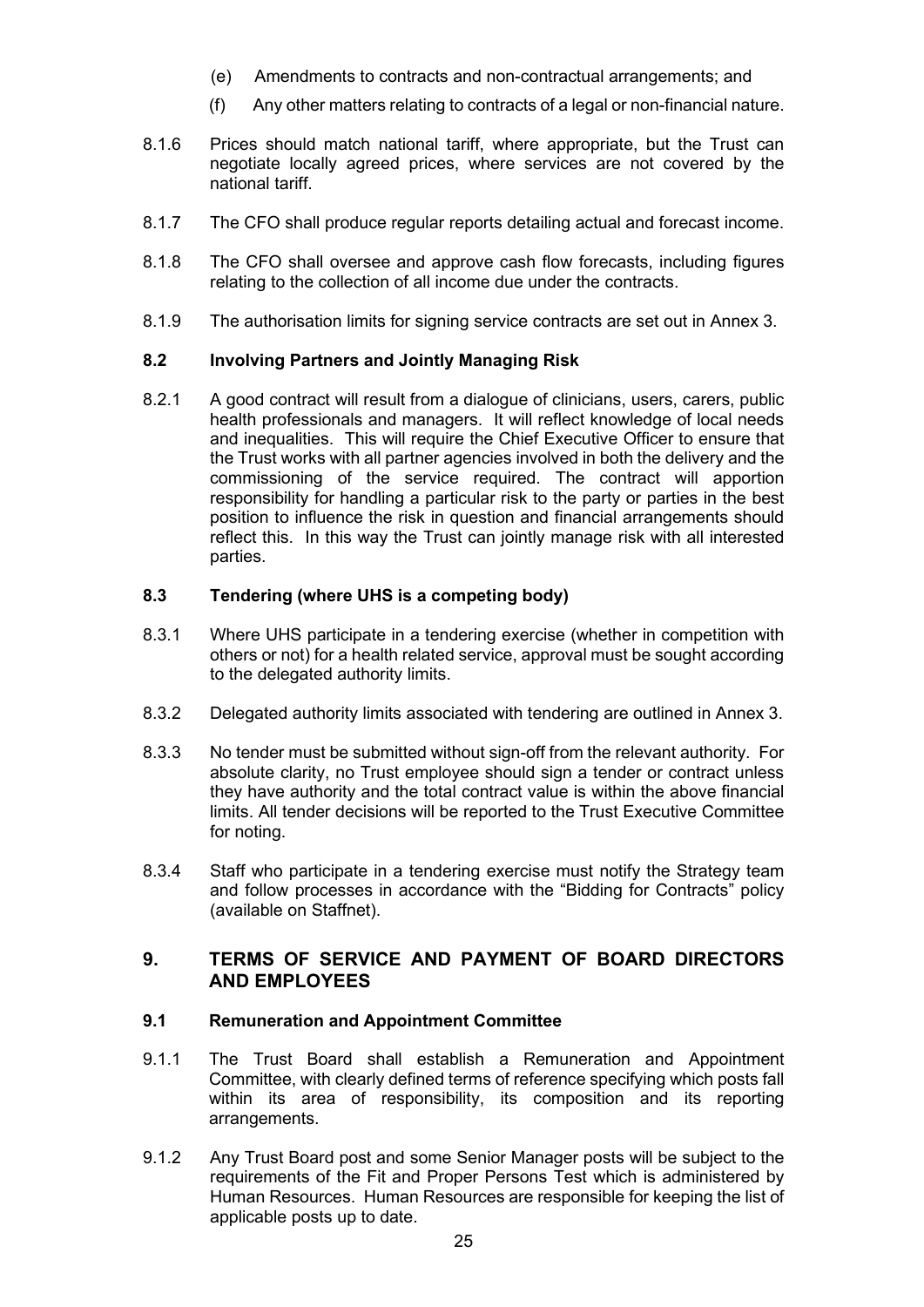9.1.3 Appointments to senior management or Director posts above the salary of the Prime Minister (currently circa £160k) must be referred to NHS Improvement and onward opinion from the Secretary of State.

## **9.2 Staff Appointments, Terminations and Changes**

- 9.2.1 An Employee or Director to whom a staff budget or part of a staff budget is delegated may engage employees, or hire agency staff subject to any approval that may be required by the Recruitment Control Panel (if applicable) and provided the post is within the limit of his approved budget and affordable staffing limit. He/she may also regrade employees after consultation with their Human Resources Business Partner and job evaluation has taken place in accordance with Trust policy.
- 9.2.2 The Trust's primary mechanism of engagement is for workers to be placed on payroll either through permanent employment or fixed term contracts. Where a requirement for temporary resourcing appears (or a specific shortterm skills shortage) alternative forms of resourcing may be used including Bank and Agency. The use of bank must be in line with the Trust's procedures for booking temporary staff. Agency bookings should be in line with the Trust procedures, ensuring required sign off is obtained and that NHS and Tax regulation are complied with. Any off-payroll engagements must be approved by the CFO prior to contract signature.
- 9.2.3 All contracts of employment including recruitment, promotions and terminations will be transacted via ESR (Electronic Staff Record) by Self Service or where applicable through the appropriate HR team. Please see the Staffnet Quick Guide to HR processes for guidance.
- 9.2.4 All staff employed by the Trust will be issued a contract of employment. All agency staff engaged should be via an approved framework agency and through the Trust's agreed supplier. Any individuals directly engaged, who sit outside of these 2 categories, should have a suitable contractual agreement in place. Engagement of agencies should also be in line with prevailing NHS Improvement requirements and rules.
- 9.2.5 A termination of employment form must be submitted by the employee's line manager through manager self service on ESR before the termination date.
- 9.2.6 Any appointments should follow the Trust Recruitment Policy found on Staffnet.
- 9.2.7 As a general principle the Trust will seek to avoid the requirement to make staff redundant. The Trust will therefore always seek to redeploy staff where appropriate.
- 9.2.8 In the event that redundancy cannot be avoided the Trust shall:
	- i) Develop selection criteria based upon the agreed Trust Organisational Change Policy which includes affordability, and
	- ii) Complete the Trust redundancy approval form and submit to the HR Business Partner.
- 9.2.9 Changes to, and or creation of, local terms and conditions will be a matter for Pay Steering Group. Where necessary, for major changes, it may be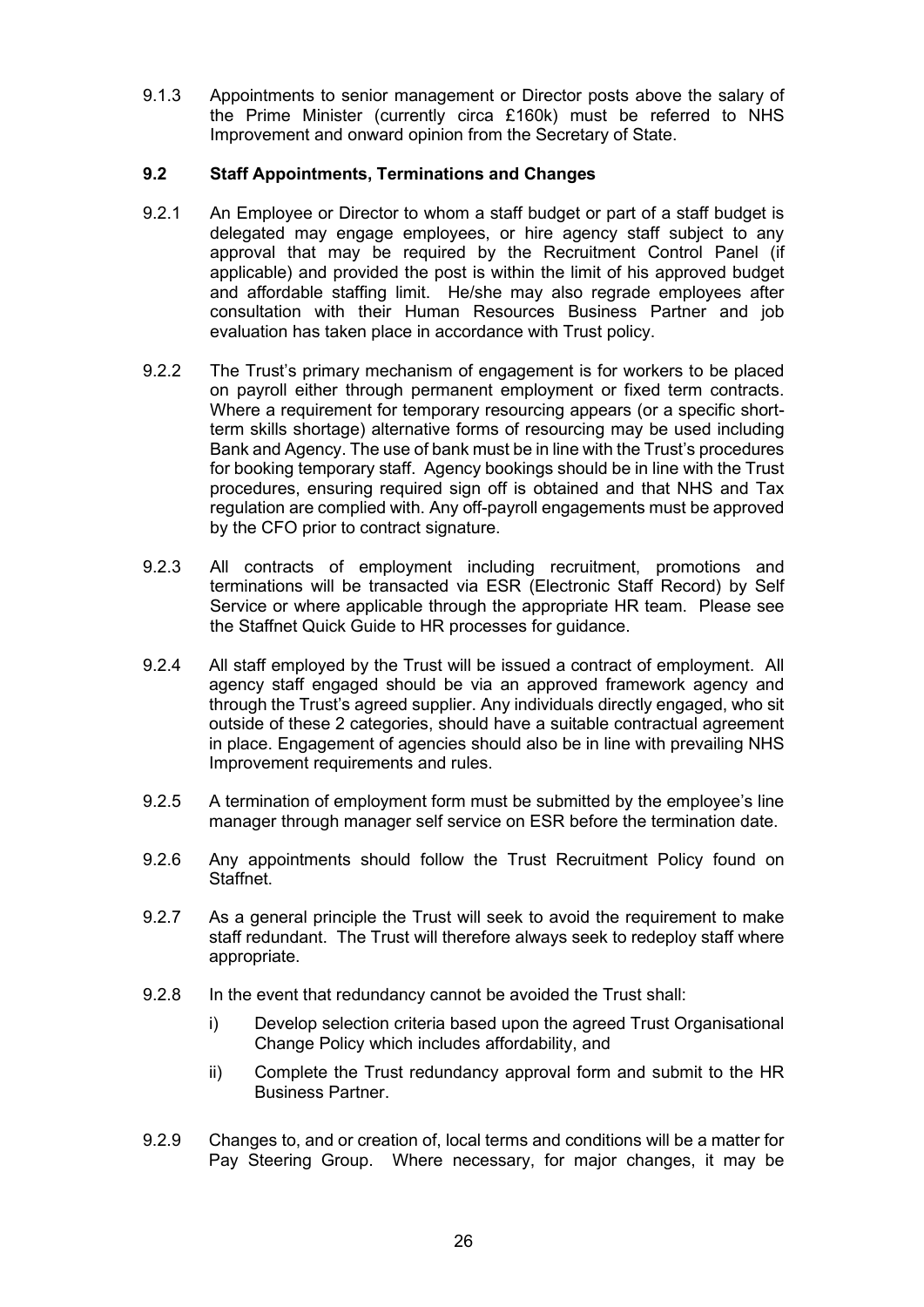appropriate for this to be authorised by either the Trust Board's Remuneration and Appointment Committee or Trust Board.

## **9.3 Processing Payroll**

- 9.3.1 The Chief People Officer shall be responsible for the final determination of pay, including the verification that the rate of pay and relevant conditions of service are in accordance with current agreements.
- 9.3.2 The CFO is responsible for the agreement to and management of the Payroll Contract with outside providers.
- 9.3.3 Regardless of the arrangements for providing the payroll service, the CFO shall ensure that the chosen method is supported by appropriate (contractual) terms and conditions, adequate internal controls and audit review procedures, and that suitable arrangements are made for the collection of payroll deductions and payment of these to appropriate bodies.
- 9.3.4 Managers and employees are jointly responsible and accountable for ensuring claims for pay and expenses are timely, correct and any under or over payments are highlighted as soon as discovered. The process and procedures related to pay related claims and under /overpayments is contained in the Trust's Pay Policy.

## **10. NON-PAY EXPENDITURE**

#### **10.1 Delegation of Authority and Service Development Business Cases**

- 10.1.1 The Trust Board will approve the level of non-pay expenditure on an annual basis and the Chief Executive Officer will determine the level of delegation to budget managers.
- 10.1.2 Council of Governors will be consulted on significant transactions see Annex 2.

## **10.2 Requisitioning and Ordering Goods and Services**

- 10.2.1 The Chief Financial Officer will set out:
	- a) The list of managers who are authorised to place requisitions for the supply of goods and services, via an approvals hierarchy; and
	- b) The maximum level of each requisition and the system for authorisation above that level. Authorisation limits are specified at Annex 3.
- 10.2.2 The requisitioner, in choosing the item to be supplied (or the service to be performed) shall always obtain the best value for money for the Trust. In so doing, the advice of the Trust Director of Procurement and Supply shall be sought. Where this advice is not acceptable to the requisitioner, the CFO shall be consulted.
- 10.2.3 Once the item to be supplied (or service to be performed) has been identified the requisitioner should raise a requisition.
- 10.2.4 The Trust operates a "No Purchase Order No Pay" policy. All orders require a Purchase Order prior to being place. The Chief Financial Officer will maintain and monitor a list of exemptions, including:
	- a) Invoices relating to the previous financial system;
	- b) Pay overs i.e. HMRC, Pensions, child support, court fees;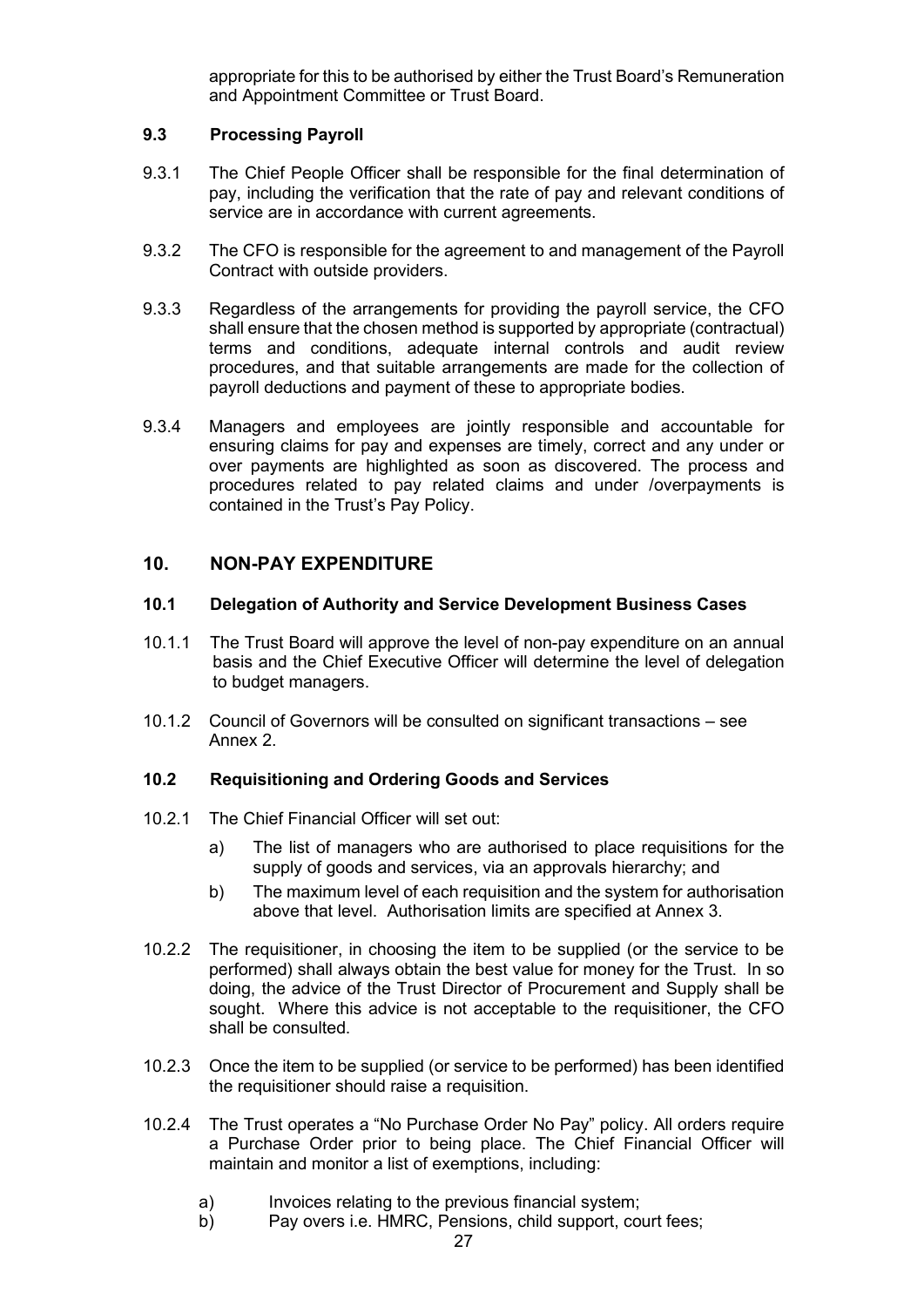- c) Salary sacrifice;<br>d) Opticians:
- Opticians:
- e) Inter NHS Recharges (in certain prescribed places);
- f) General personal reimbursements;
- g) Litigation;
- h) Local Authority costs;
- i) Payments controlled in other systems e.g. JAC for Pharmacy
- j) Transactions between UHS Group entities e.g. WPL, UEL

## **10.3 Choice, Requisitioning, Ordering, Receipt and Payment for Goods and Services**

- 10.3.1 The CFO shall be responsible for the prompt payment of accounts and claims. Payment of contract invoices shall be in accordance with contract terms, or otherwise, in accordance with national guidance.
- 10.3.2 The CFO will:
	- a) Prepare procedural instructions (where not already provided in the Scheme of Delegation or procedure notes for budget managers) on the obtaining of goods, works and services incorporating these thresholds;
	- b) Be responsible for designing and maintaining a system of verification, recording and payment of all amounts payable. The system shall provide for:

## i) **Authorisation:**

- a list of Directors and Employees able to authorise invoices and that the expenditure has been authorised by the officer responsible for the contract or budget which is to be charged

## ii) **Certification:**

- goods have been duly received, examined and are in accordance with specification and the prices are correct. Certification of accounts may either be through a goods received note or by personal certification by authorised officers;
- work done or services rendered have been satisfactorily carried out in accordance with the order, and, where applicable, the materials used are of the requisite standard and the charges are correct;
- in the case of contracts based on the measurement of time, materials or expenses, the time charged is in accordance with the time sheets, the rates of labour are in accordance with the appropriate rates, the materials have been checked as regards quantity, quality, and price and the charges for the use of vehicles, plant and machinery have been examined and are reasonable;
- where appropriate, the expenditure is in accordance with regulations and all necessary authorisations have been obtained;
- where an officer certifying accounts relies upon other officers to do preliminary checking he/she shall, wherever possible, ensure that those who check delivery or execution of work act independently of those who have placed orders and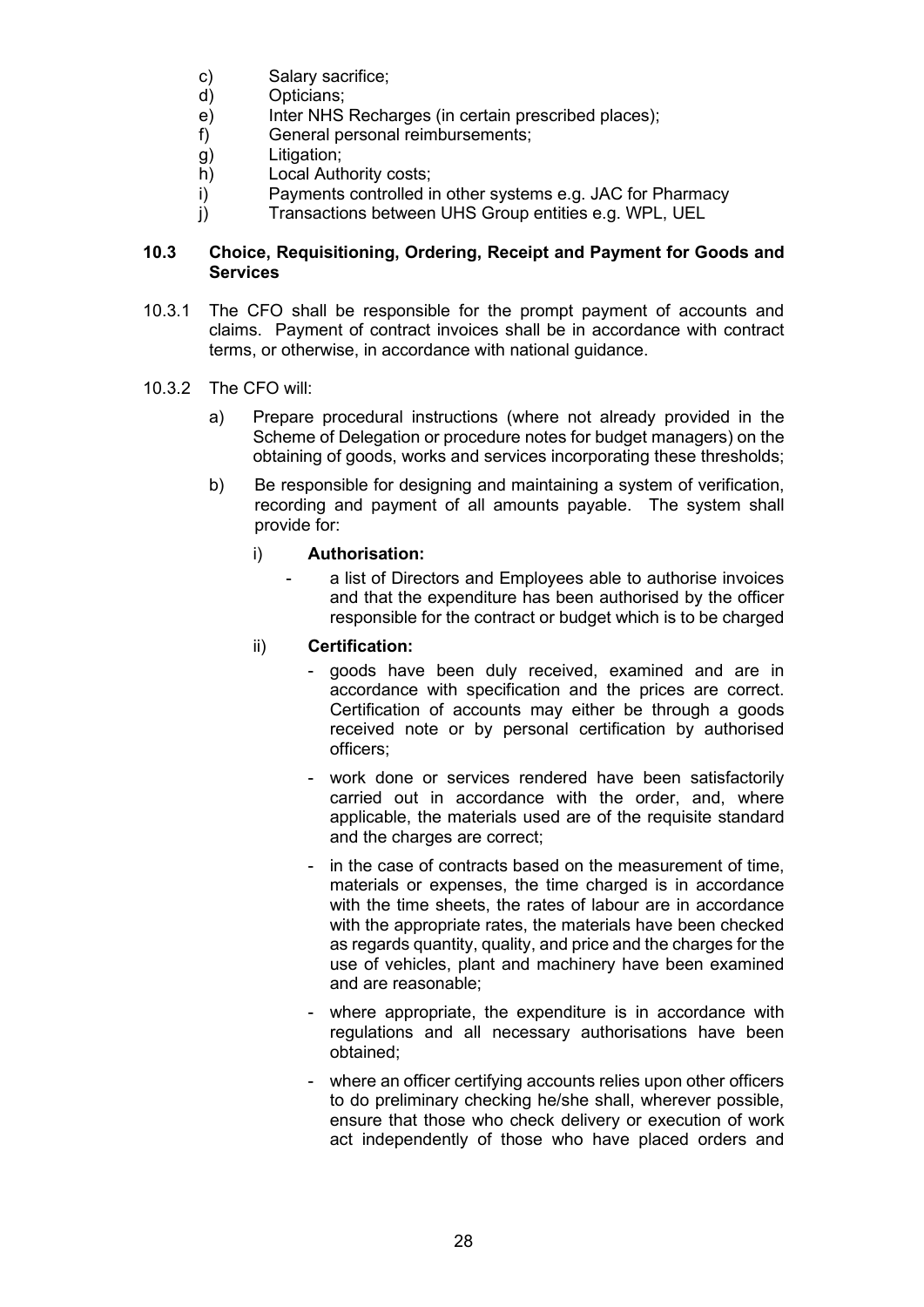negotiated prices and terms and that such checks are evidenced;

in the case of contract for building and engineering works which require payment to be made on account during process of the works the CFO shall make payment on receipt of a certificate from the appropriate technical consultant or authorised officer. Without prejudice to the responsibility of any consultant, or authorised officer appointed to a particular building or engineering contract, a contractors account shall be subjected to such financial examination by the CFO and such general examination by the authorised officer as may be considered necessary, before the person responsible to the Trust for the contract issues the final certificate;

#### iii) **Payments and Creditors:**

a timetable and system for submission to the CFO of accounts for payment; provision shall be made for the early submission of accounts subject to cash discounts or otherwise requiring early payment.

#### iv) **Financial Procedures:**

- instructions to employees regarding the handling and payment of accounts within the Finance Department;
- c) Be responsible for ensuring that payment for goods and services is only made once the goods and services are received (except where a prepayment is agreed).
- 10.3.3 Prepayments are only permitted where the financial advantages outweigh the disadvantages. In such instances:
	- a) The appropriate Director must provide, in the form of a written report, a case setting out all relevant circumstances of the purchase. The report must set out the effects on the Trust if the supplier is at some time during the course of the prepayment agreement unable to meet his/her commitments;
	- b) The supplier is of sufficient financial status or able to offer a suitable financial instrument to protect against the risk of insolvency;
	- c) There are adequate administrative procedures to ensure that where payments in advance are made the goods or services are received or refunds obtained;
	- d) The CFO must approve the proposed arrangements before those arrangements are contracted; and
	- e) The Budget Manager is responsible for ensuring that all items due under a prepayment contract are received and must immediately inform the appropriate Director if problems are encountered.
- 10.3.4 Managers must ensure that they comply fully with the guidance and limits specified by the CFO and that:
	- a) All contracts (other than for simple purchase permitted within the Scheme of Delegation or delegated budget), tenancy agreements and other commitments which may result in a liability are notified to the CFO in advance of any commitment being made;
	- a) The following contracts should be submitted to the Finance department for review prior to seeking approval as they are likely to need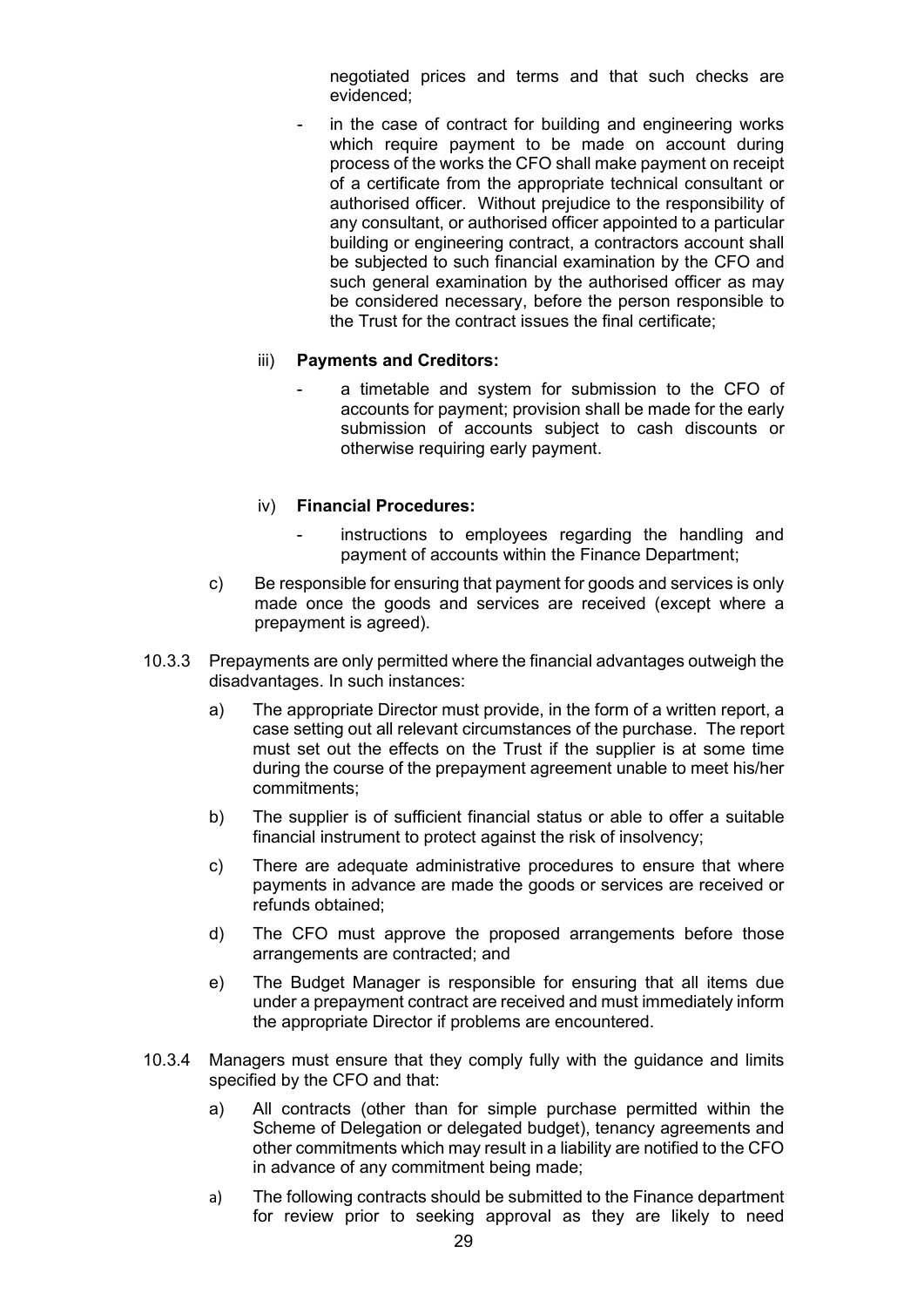submission to Trust Investment Group under revised accounting standard IFRS16:

- **-** Equipment leases
- **-** Property leases (including those with peppercorn rents)
- **-** Other contracts which include the supply of equipment which include separate charges for that equipment (embedded leases)
- **-** Other contracts which include the supply of equipment which do not include separate charges for that equipment (as the charging mechanism may need apportioning between the supply of goods or services and the supply of equipment as an embedded lease)
- **-** Other property guarantees
- b) No requisition/order is placed for any item or items for which there is no budget provision unless authorised by the relevant approval body outlined in Annex 3;
- c) Changes to the list of Directors and Employees authorised to certify invoices are in accordance with the scheme approved by the Board;
- d) Purchases from petty cash are restricted in value and by type of purchase in accordance with instructions issued by the CFO;
- e) Petty cash records are maintained in a form as determined by the CFO;
- f) Contracts above specified thresholds are advertised and awarded in accordance with EU and WTO rules on public procurement; and
- g) All requisitions must be approved in line with the Trust Authorisation Framework.
- h) In certain circumstances, where regular transactions are made for items such as travel, course and accommodation bookings and one-off purchases, a Trust purchasing card can be an alternative means of procurement. All purchase card holders are required to follow the Trust purchasing card procedure and will be required to sign a declaration agreeing to the terms of the procedure.

## **11. EXTERNAL BORROWING, PUBLIC DIVIDEND CAPITAL AND CASH INVESTMENTS**

#### **11.1 External Borrowing**

- 11.1.1 The Trust may borrow money for the purposes of, or in connection with, its strategic objectives and its operational functions.
- 11.1.2 The total amount of the Trust's borrowing must be affordable within NHS Improvement's NHS Oversight Framework for Trusts.
- 11.1.3 Any application for a loan or overdraft facility must be approved by the Board and will only be made by the CFO or a person with specific delegated powers from the CFO. Use of such loans or overdraft facilities must be approved by the CFO.
- 11.1.4 All short-term borrowings should be kept to the minimum period of time possible, consistent with the overall cash position. Any short-term borrowing requirement in excess of one month must be authorised by the CFO.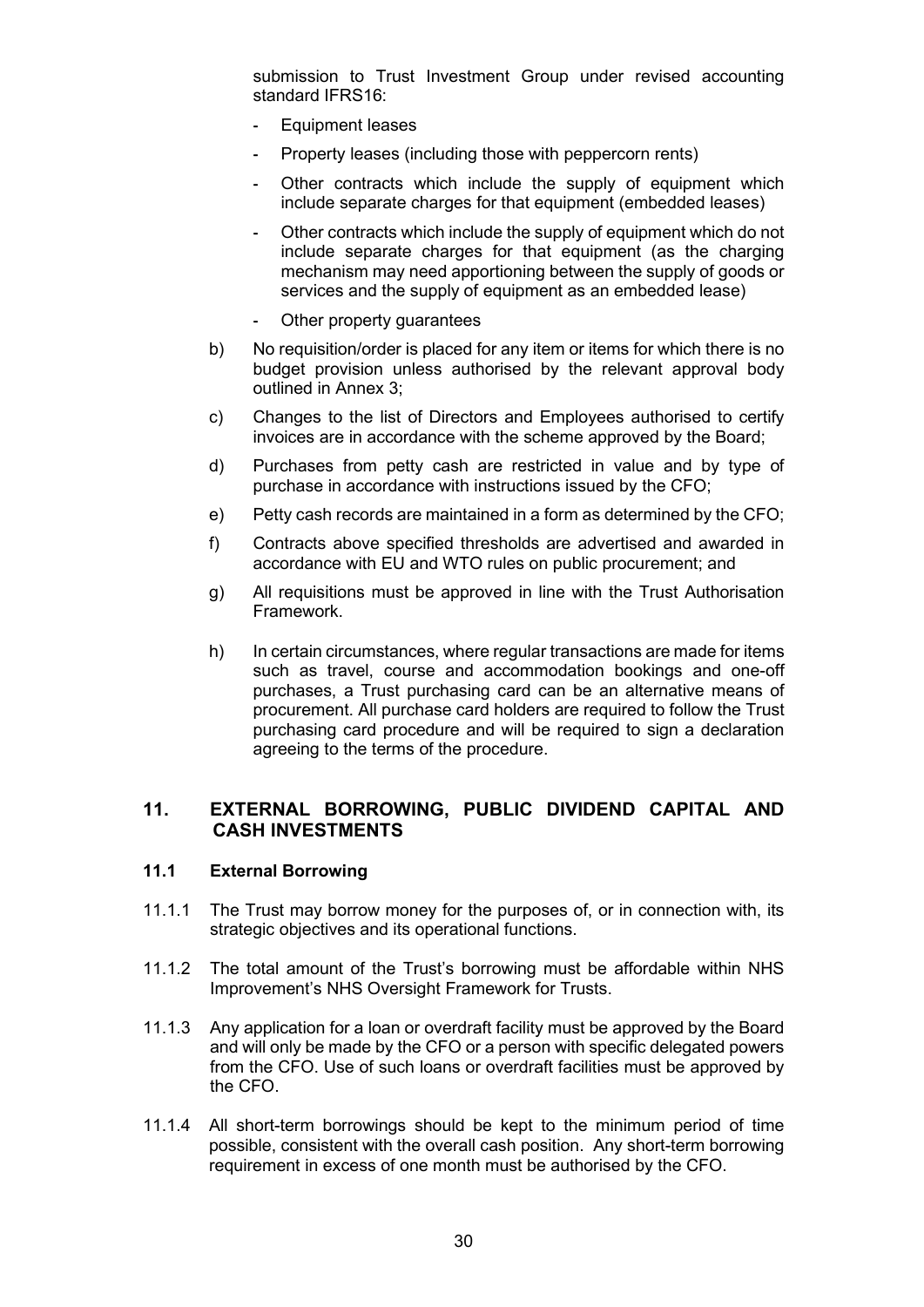11.1.5 All long-term borrowing must be consistent with the plans outlined in the current Trust Operational Plan approved by the Board.

## **11.2 Public Dividend Capital ("PDC")**

11.2.1 The Trust will comply with the guidance on dividend payments contained in the DHSC Group Accounting Manual.

#### **11.3 Investments**

- 11.3.1 The Trust may invest money for the purposes of its strategic objectives and operational functions.
- 11.3.2 The Audit and Risk Committee shall set the investment policy (setting out acceptable risks and unacceptable risks) and oversee all investment transactions by the Trust. The Treasury Management Policy shall set out the guidelines and shall be approved by the Audit and Risk Committee.
- 11.3.3 Investments may be made in forming and / or acquiring an interest in bodies corporate where authorised by the Board.
- 11.3.4 Temporary cash surpluses must be held only in investments permitted by NHS Improvement and meeting the criteria approved by the Treasury Management Policy. The Treasury Management Policy will be refreshed and approved by the Audit and Risk Committee on an annual basis.
- 11.3.5 The CFO is responsible for advising the Board on investments and shall periodically report the performance of all investments held to the Board through the Audit and Risk Committee.
- 11.3.6 The CFO will prepare detailed procedural instructions on the operation of investment accounts and on the records to be maintained.
- 11.3.7 The CFO (or a senior finance manager with specific delegated powers from the CFO) will authorise all investment transactions and ensure compliance with the Treasury Management Policy at all times, with no investment made which would be outside the laid-down parameters for investment risk management in the policy. All investments are subject to periodic review and monitoring by the Audit and Risk Committee.

## **12. CAPITAL INVESTMENT, PRIVATE FINANCING, FIXED ASSET REGISTERS AND SECURITY OF ASSETS**

## **12.1 Capital Investment**

- 12.1.1 The Trust will establish a Trust Investment Group comprising at least two Executive Directors and chaired by the Chief Financial Officer to oversee its allocation of capital investment. The Chief Financial Officer will ensure that there is an adequate appraisal and approval process in place for determining capital expenditure priorities and the effect of each proposal upon the Trust's Operational Plan and the Capital Investment Plan.
- 12.1.2 The Investment Group will oversee the development and monitoring of an annual capital plan, including any changes to the plan as necessary in year.

## **12.2 Approval of Capital Business Cases**

12.2.1 Approval of capital business cases will follow the approval limits outlined in the Trust Approval Framework in Annex 3.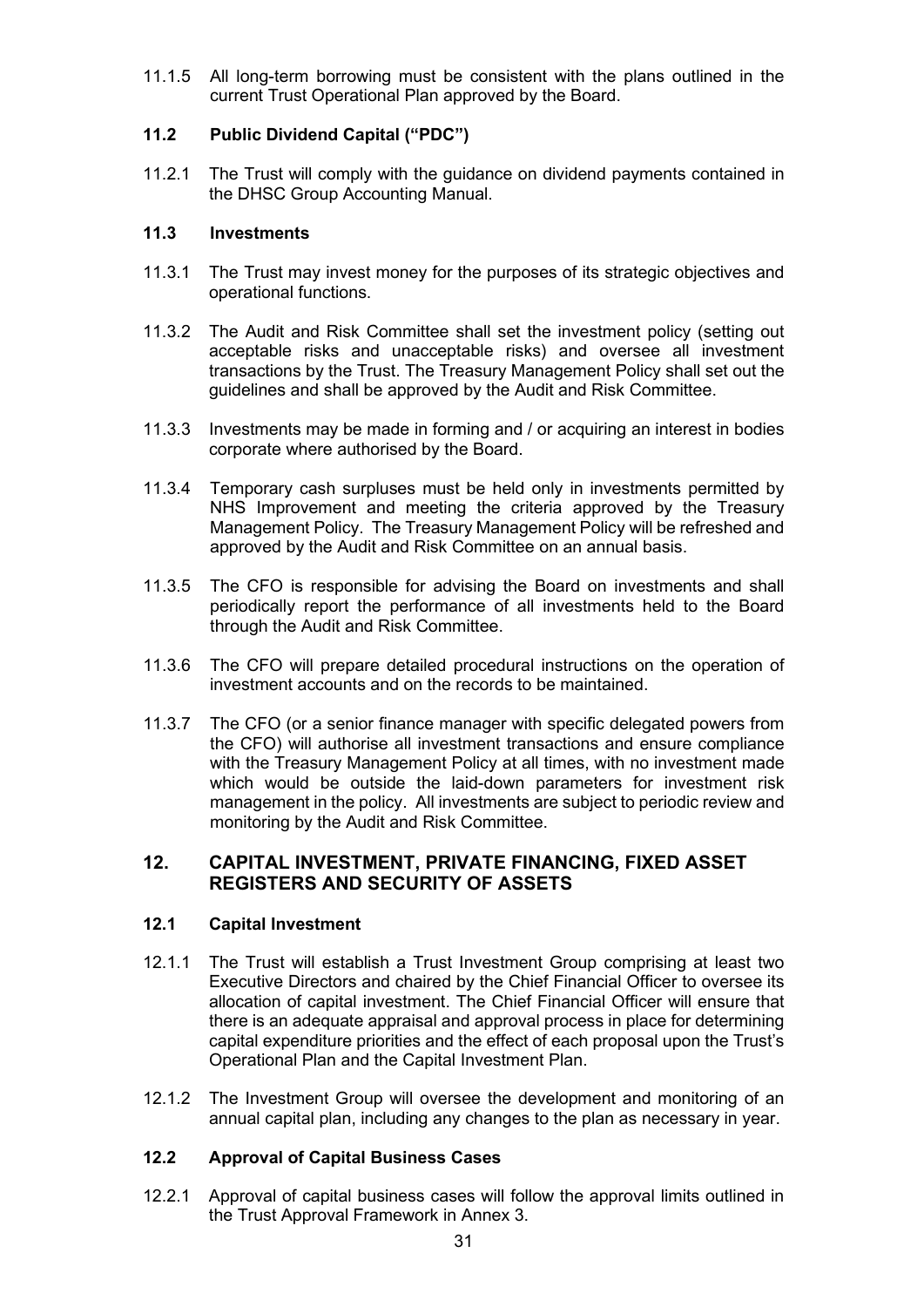12.2.2 Defined groups with specific approval limits are as follows:

| <b>Programme allocations within Capital Plan</b>                                                                                          | Group/ individual responsible for<br>approval                                                      |  |  |  |
|-------------------------------------------------------------------------------------------------------------------------------------------|----------------------------------------------------------------------------------------------------|--|--|--|
| <b>Backlog Maintenance</b>                                                                                                                | Director of Estates, Facilities &<br>Capital Development / Associate<br><b>Director of Estates</b> |  |  |  |
| <b>Replacement leases</b>                                                                                                                 | Leasing sub-committee                                                                              |  |  |  |
| Health & Safety<br>Health & Safety Manager                                                                                                |                                                                                                    |  |  |  |
| Infrastructure, Development Infrastructure,<br>Space Issues, Defects Resolution, Fire Safety,<br><b>Advanced Design Fees, Contingency</b> | Director of Estates, Facilities &<br><b>Capital Development</b>                                    |  |  |  |
| <b>Medical Equipment</b>                                                                                                                  | <b>Medical Equipment Panel</b>                                                                     |  |  |  |
| <b>Information Systems</b>                                                                                                                | <b>Digital Board</b>                                                                               |  |  |  |
| Theatre Instrumentation                                                                                                                   | Director of Operations, Division A                                                                 |  |  |  |

- 12.2.3 Delegated capital limits refer to overall contract values, regardless of the form of funding (e.g. lease, capital up-front, bullet payment or managed service contract).
- 12.2.4 The delivery of capital schemes within approved budgets will be the responsibility of a named officer within the business case. Where costs are reasonably foreseeable to exceed the approved budget by more than £150k or more than 10%, whichever is greater, then further approval from the authorising body will be required. In extremis, where this threshold is reached and it is not possible to obtain the necessary approval in a timely manner, the Chair of the authorising body will be informed and may exercise Chair's action to approve the additional expenditure with subsequent reporting to the authorising body at its next meeting. In situations where the additional expenditure increases the cost of the scheme beyond the approval limit of the original authorising body, that authorising body may approve the additional expenditure but will report such to the body with which the approval limit for the revised total scheme cost resides.
- 12.2.5 Minor changes to the Trust's IISS managed service contract, up to a maximum value of £100k, can be approved by the Director of Operational Finance. All changes must be reported to the Trust Investment Group.
- 12.2.6 The Trust Investment Group will set out and periodically review and update the format and minimum required content of business cases. This will typically include:
	- a) An option appraisal of potential benefits compared with known costs;
	- b) Ensuring an appropriately detailed analysis of expenditure and income flows is undertaken, including documented responses from purchasers as appropriate and risk analysis testing the assumptions made; and
	- c) An analysis of the project's discounted cash flow, based on an agreed rate of return.
- 12.2.7 The Trust Investment Group will report on major issues to the Trust Executive Committee and Trust Board via the capital section of the monthly Finance Report and within the quarterly capital update.
- 12.2.8 The Southampton Hospital Charity, or other charities, may choose to donate assets to the Trust. The governance outlined in Section 17 (Charitable Funds Held on Trust) shall apply. Any financial consequences on the Trust must be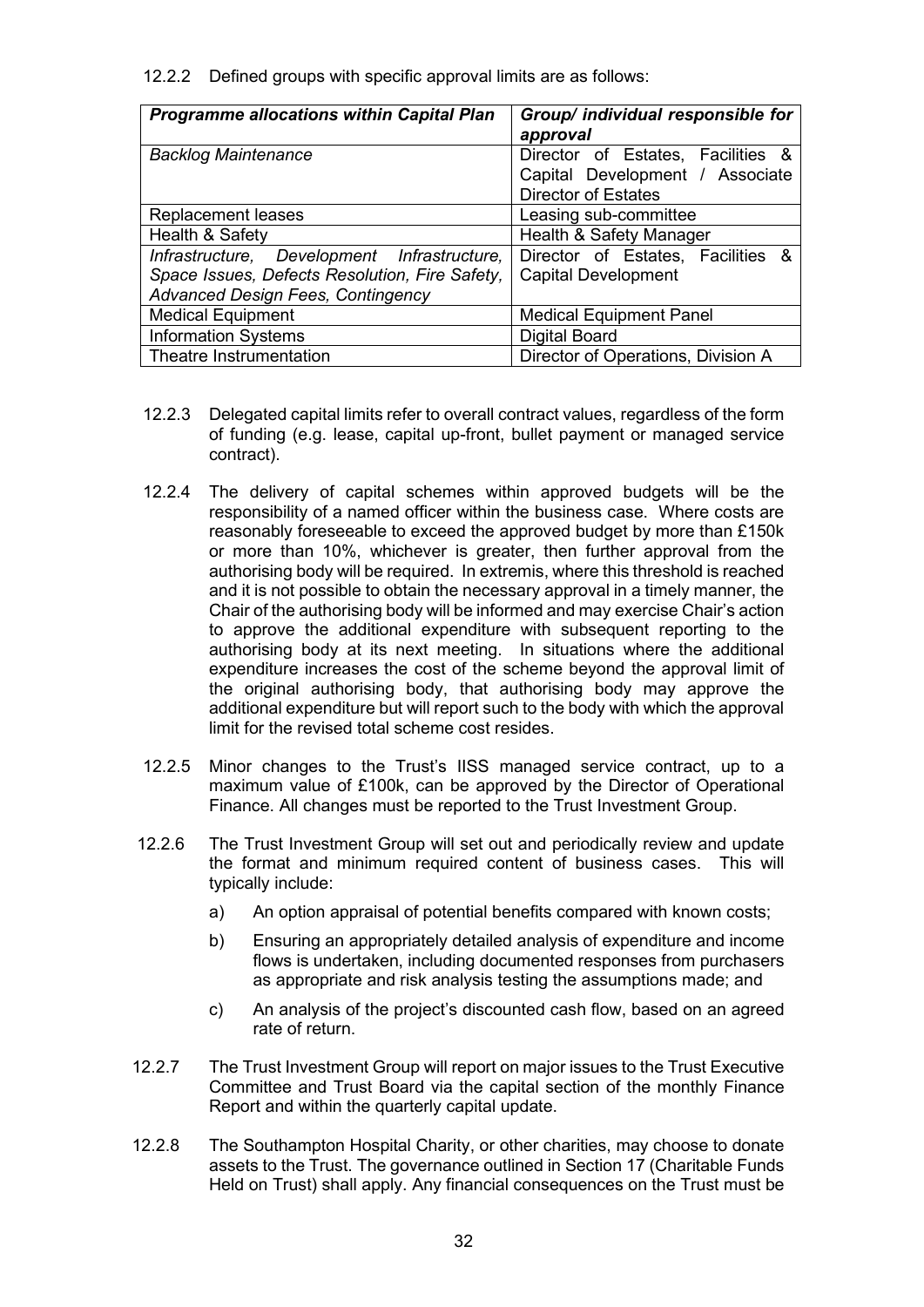approved by the appropriate body as outlined in the Trust Authorisation Framework (Annex 3).

- 12.2.9 Once capital is approved, the Chief Financial Officer is responsible for choosing the most appropriate source of finance, aligned to the Trust Treasury Management Policy.
- 12.2.10 Finance leases reaching the end of their contractual term are included as Capital expenditure. The Trust Investment Group has authorised the Leasing Sub-Committee to manage and approve the buy-out and/or direct replacement of leases. Where new equipment is required, a business case needs to go to Trust Investment Group for approval before a decision on whether to lease or direct purchase can be made.

#### **12.3 Private Finance Initiative**

12.3.1 Proposals for Private Finance must be submitted to the Trust Investment Group for approval or review prior to request for approval by Trust Board if required.

#### **12.4 Asset Registers**

- 12.4.1 The Chief Executive Officer is responsible for the maintenance of registers of assets, taking account of advice from the CFO concerning the form of any register and the method of updating. Appropriate adjustments must be made to reflect actual Trust assets currently in use. All items over £5,000 must be recorded on the Fixed Asset Register.
- 12.4.2 The CFO shall prepare procedural instructions on the disposal of assets.
- 12.4.3 Additions to the fixed asset register must be clearly identified to the associated senior service user/ owner and be validated by reference to:
	- a) properly authorised and approved agreements, architect's certificates, supplier's invoices and other documentary evidence in respect of purchases from third parties;
	- b) stores, requisitions and wages records for own materials and labour including appropriate overheads.
	- 12.4.4 Where capital assets are sold, scrapped, lost or otherwise disposed of, their value must be removed from the accounting records and each disposal must be validated by reference to authorisation documents and invoices (where appropriate).
	- 12.4.5 The CFO shall approve procedures for reconciling balances on fixed assets accounts in the general ledger against balances on the fixed asset register.
	- 12.4.6 The value of each asset shall generally be depreciated using appropriate methods and rates in line with accounting standards.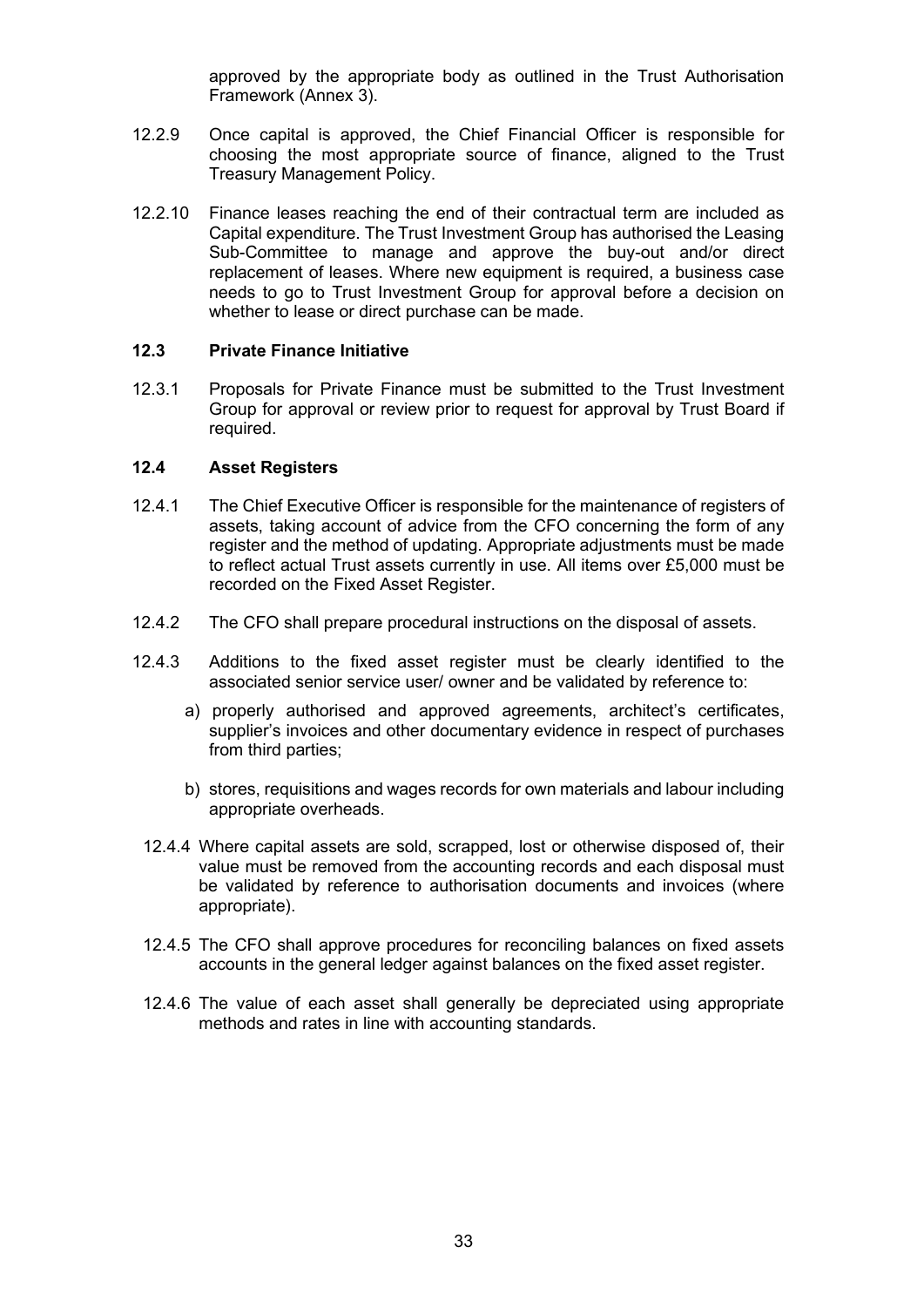## **12.5 Security of Assets**

- 12.5.1 The overall control of fixed assets is the responsibility of the Chief Executive **Officer**
- 12.5.2 Asset control procedures (including fixed assets, cash, cheques and negotiable instruments, including donated assets) must be approved by the CFO. This procedure shall make provision for:
	- a) Recording managerial responsibility for each asset;
	- b) Identification of additions and disposals;
	- c) Identification of all repairs and maintenance expenses
	- d) Physical security of assets;
	- e) Periodic verification of the existence of, condition of, and title to, assets recorded;
	- f) Identification and reporting of all costs associated with the retention of an asset; and
	- g) Reporting, recording and safekeeping of cash, cheques, and negotiable instruments.
- 12.5.3 The CFO shall approve procedures for reconciling balances on fixed assets accounts in the general ledger against balances on the fixed asset register.
- 12.5.4 All discrepancies revealed by verification of physical assets to the fixed asset register shall be notified to the appropriate manager who shall inform the CFO who shall decide what further action shall be taken.
- 12.5.5 Whilst each employee has a responsibility for the security of property of the Trust, it is the responsibility of Directors and senior employees in all disciplines to apply such appropriate routine security practices in relation to NHS property as may be determined by the Trust Board. Any breach of agreed security practices must be reported.
- 12.5.6 Any damage to the Trust's premises, vehicles and equipment, or any loss of equipment, stores or supplies must be reported by Directors and Employees in accordance with the procedure for reporting losses and the requirements of insurance arrangements.
- 12.5.7 Whenever practicable, assets should be marked as Trust property.
- 12.5.8 Inventories shall also be maintained and receipts obtained for:
	- a) Equipment on loan;
	- b) All contents of furnished lettings.

## **12.6 Property (Land and Buildings)**

- 12.6.1 Significant changes relating to the Trust's Estate must receive the prior approval of the Trust Investment Group and the Trust Executive Committee.
- 12.6.2 The following matters related to property must be approved by the Trust Board:

a) An Estate Strategy;

b) Acquisition of freehold property over £2.5 million (excluding VAT); and c) Acquisition of property where the total value of the agreement is over £2.5 million (excluding VAT) by means of a lease, whether it is deemed to be an operating or finance lease.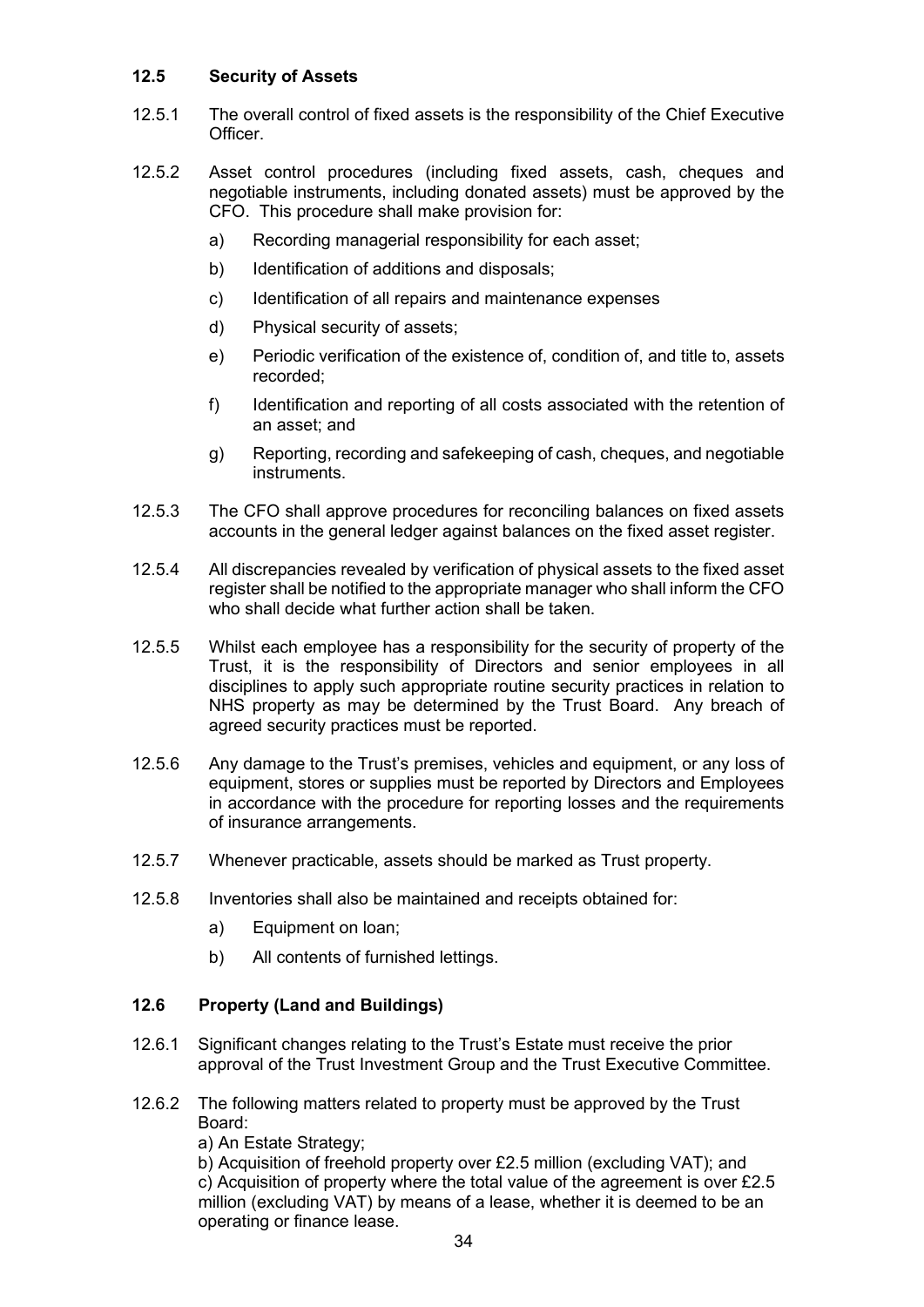- 12.6.3 Property purchases, licences and leases up to £150,000 each (excluding VAT) may be authorised by the CFO and those at or above this value but not exceeding £2.5 million each (excluding VAT) may be authorised by the Trust Investment Group, provided in each case that they fall within the Board's approved Estates Strategy and that the cost is within 10% of an independent valuation. Licences connected with existing leases or other transactions previously authorised by the CFO, Trust Investment Group and Trust Board will not require separate authorisation provided that these do not result in significant changes to the Trust's Estate.
- 12.6.4 The complexity of any property reports to the Trust Board should be determined by the materiality of the consideration or lease payments and any contentious issues, and must contain:
	- a) Details of the consideration or lease payments;<br>b) Details of the period of the lease:
	- Details of the period of the lease:
	- c) Details of the required accounting treatment;
	- d) Annual running costs of the property;
	- e) Funding sources within the Trust of both capital and revenue aspects of the acquisition;
	- f) The results of property and ground surveys;
	- g) Professional advice taken and the resultant cost;
	- h) Details of any legal agreement entered into:
	- i) Any restrictive covenants that exist on the property; and
	- i) Planning permission.
	- 12.6.5 Any property acquisition should be in accord with Department of Health and Social Care guidance.
	- 12.6.6 The contracts to acquire the property must be signed by two Executive Directors, one of whom should be the Chief Executive Officer.
	- 12.6.7 Appointment of professional advisors must be in line with the separate procedures for the appointment of advisors.
	- 12.6.8 Trust Board approval must be obtained for the disposal of any property over £2.5 million (excluding VAT) which is recorded on the balance sheet of the Trust. A business case must be presented to the Trust which must include:
		- a) The proceeds to be received;
		- b) Any warrants or guarantees being given; and
		- c) Independent valuations obtained.
	- 12.6.9 The disposal must be effected in full accord with Estate code.
	- 12.6.10 Disposals of protected assets require the approval of NHS Improvement.
	- 12.6.11 Material or Significant Transactions, as defined in NHS Improvement's transactions guidance, may require the approval of NHS Improvement.
	- 12.6.12 The granting of property leases by the Trust must have prior Board approval where the annual value of the lease is in excess of £2.5 million.

## **13. INVENTORY AND RECEIPT OF GOODS**

#### **13.1 Inventory Stores and Inventory**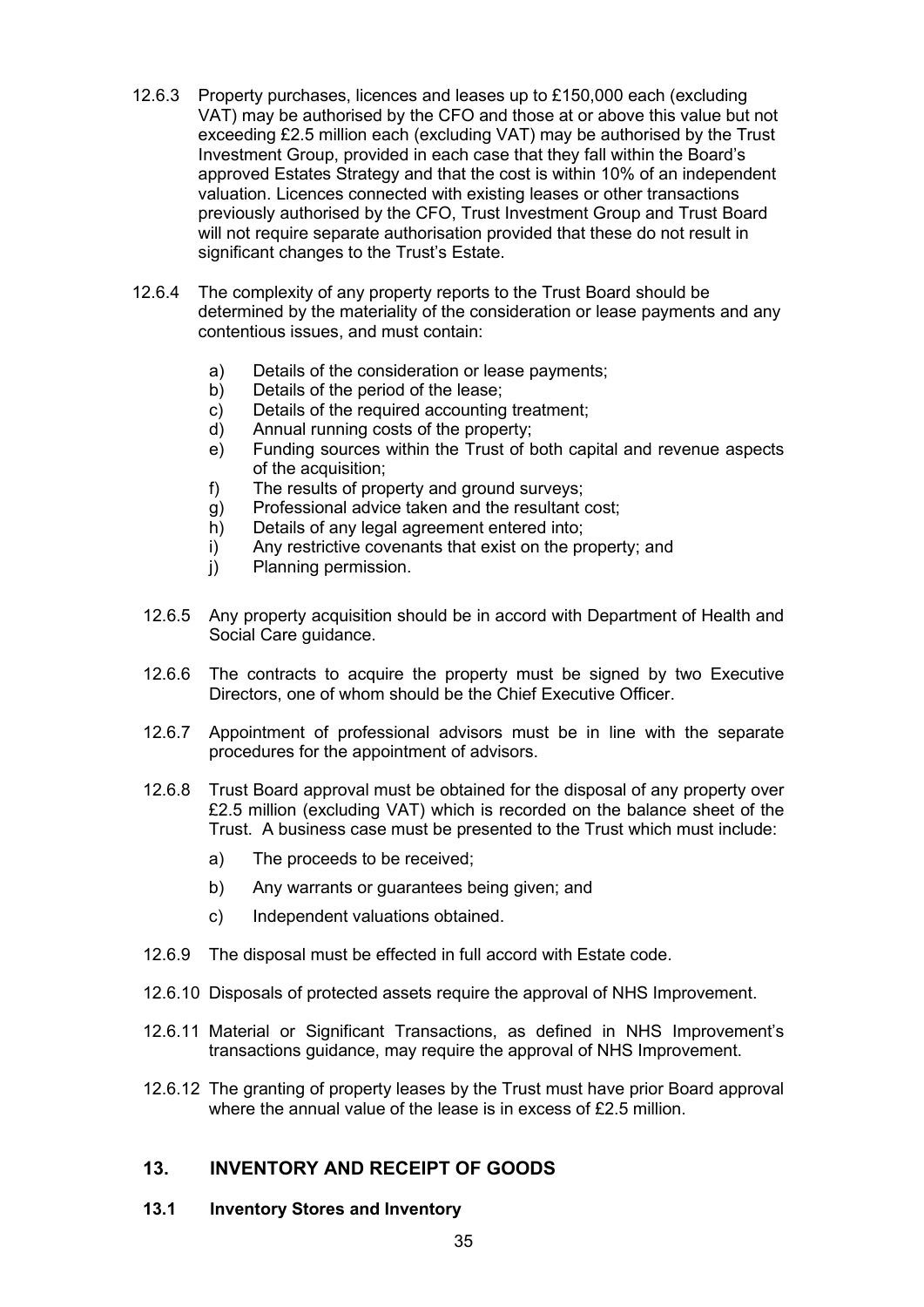- 13.1.1 Inventory Stores, defined in terms of controlled stores and department stores (for immediate use) and stock held by the Trust should be kept to a minimum subjected to at least an annual stock take valued at the lower of cost and net realisable value. Inventory shall be controlled on a First In First Out (FIFO) basis wherever possible; cost shall be ascertained on either this basis or on the basis of average purchase price. The cost of inventory shall be the purchase price without any overheads, but including value added tax where this cannot be reclaimed on purchase.
- 13.1.2 Subject to the responsibility of the CFO for the systems of control, overall responsibility for the control of Inventory Stores and Inventory shall be the responsibility of the Director of Procurement and Supply. The day-to-day responsibility may be delegated by him/her to departmental officers and stores managers and keepers, subject to such delegation being entered in a record available to the CFO. The control of pharmaceutical stocks shall be the responsibility of the Deputy Chief Pharmacist; and the control of fuel oil the responsibility of the Director of Estates, Facilities & Capital Development.
- 13.1.3 The responsibility for security arrangements and the custody of keys for all Inventory Stores and locations shall be clearly defined in writing by the Head of Supply Chain wherever practicable, stocks should be marked as Health Service property.
- 13.1.4 The CFO, in conjunction with the Director of Procurement and Supply, shall set out procedures and systems to regulate the Inventory stores and the inventory contained therein, including records for receipt of goods, issues, and returns to suppliers, and losses and specify all goods received shall be checked as regards quantity and/or weight and inspected as to quality and specification; a delivery note shall be obtained from the supplier at the time of delivery and shall be signed by the person receiving the goods; all goods received shall be entered onto an appropriate goods received/inventory record (whether a computer or manual system) on the day of receipt:
	- a) If goods received are unsatisfactory the records shall be marked accordingly. Where goods received are seen to be unsatisfactory, or short on delivery, they shall only be accepted on the authority of a designated officer and the supplier shall be notified immediately;
	- b) Where appropriate the issue of stocks shall be supported by an authorised requisition note and a receipt for the stock issued shall be returned to the designated officer independent of the storekeeper.
- 13.1.5 Stocktaking arrangements shall be agreed with the CFO and shall specify:
	- a) The procedures of system for the control of consignment stock will be defined in the Consignment Inventory Policy;
	- b) That there shall be a physical check covering all items in store at least once a year;
	- c) The physical check shall involve at least one officer other than the storekeeper, and a member of staff from the Finance Department shall be invited to attend;
	- d) The stocktaking records shall be numerically controlled and signed by the officers undertaking the check;
	- e) Any surplus or deficiencies revealed on stocktaking shall be reported in accordance with the procedure set out by the CFO.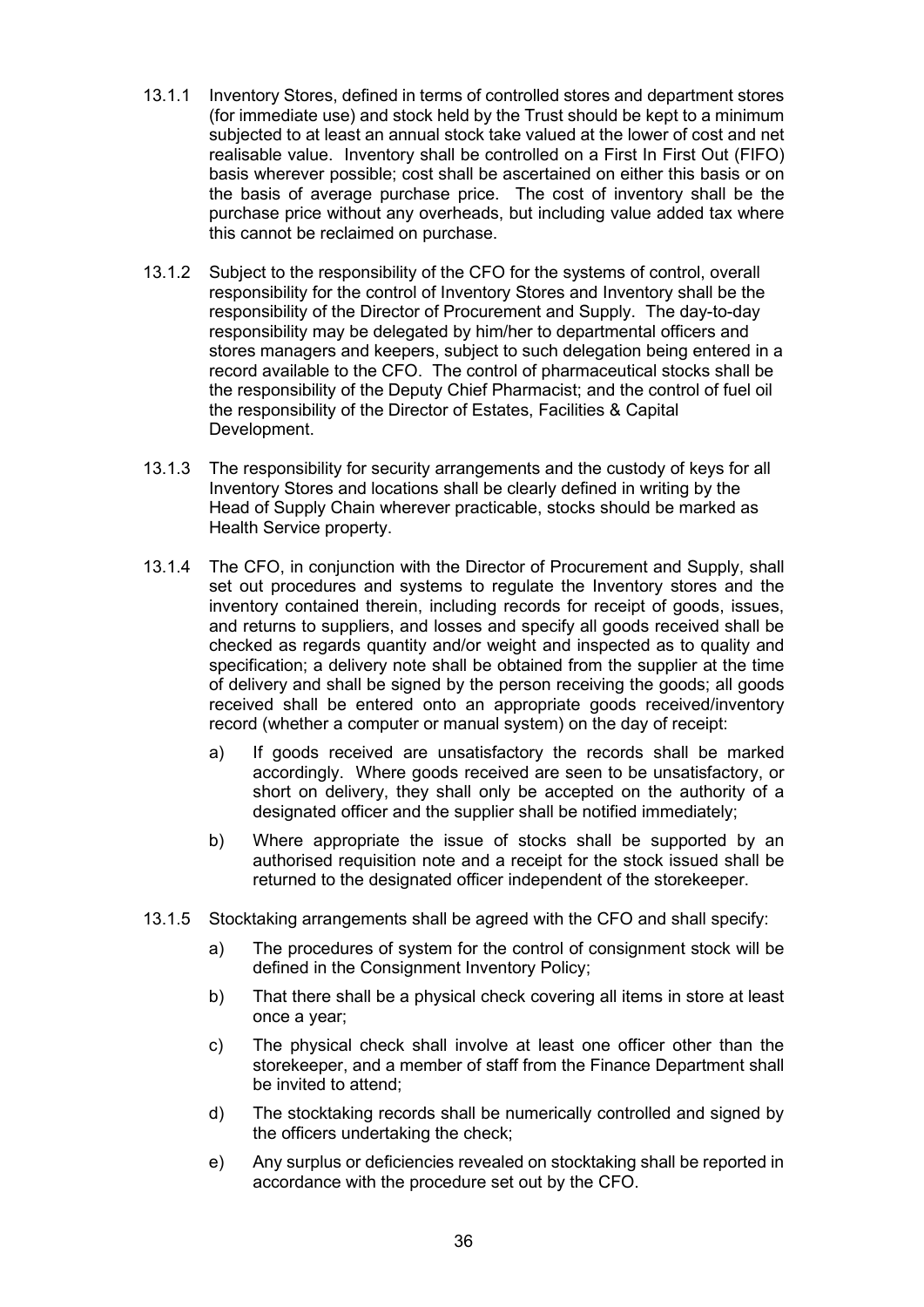- 13.1.6 Where a complete system of inventory control is not justified, alternative arrangements shall require the approval of the CFO.
- 13.1.7 The Director of Procurement and Supply shall be responsible for a system approved by the CFO for a review of slow-moving and obsolete items and for condemnation, disposal, and replacement of all unserviceable articles. Any evidence of significant overstocking and of any negligence or malpractice shall be reported to the CFO (see also SFI 14, Disposals, Condemnations, Losses and Special Payments). Procedures for the disposal of obsolete stock shall follow the procedures set out for disposal of all surplus and obsolete goods.
- 13.1.8 Breakages and other losses of goods in stock shall be recorded as they occur. Tolerance limits shall be established for all stocks subject to unavoidable loss, e.g. natural deterioration of certain goods (see also SFI 14, Disposals, Condemnations, Losses and Special Payments).
- 13.1.9 Inventory that has deteriorated, or are not usable for any other reason for their intended purposes, or may become obsolete, shall be written down to their net realisable value. The write down shall be approved by the CFO and recorded.
- 13.1.10 For goods supplied via the NHS Supply Chain central warehouses, or Trust Supplies Stores, the Chief Executive Officer shall identify those authorised to requisition and accept goods from the store.
- 13.1.11 It is a duty of officers responsible for the custody and control of inventory to notify all losses, including those due to theft, fraud and arson, in accordance with SFI 14

## **14. DISPOSALS AND CONDEMNATIONS, LOSSES AND SPECIAL PAYMENTS**

## **14.1 Disposals and Condemnations (see also Trust Disposals Policy)**

- 14.1.1 The CFO shall prepare detailed procedures for the disposal of assets including capital assets and condemnations.
- 14.1.2 When it is decided to dispose of a Trust asset, the Head of Department or authorised deputy will:
	- a) Establish whether it is needed elsewhere in the Trust;
	- b) Determine and advise the Finance Department of the estimated market value of the item, taking account of professional advice where appropriate. The highest possible disposal value will be realised, taking into account potential risks and reputational impacts.
- 14.1.3 All unserviceable articles shall be:
	- a) Condemned or otherwise disposed of by an employee authorised for that purpose by the CFO;
	- b) Recorded by the condemning officer in a form approved by the CFO which will indicate whether the articles are to be converted, destroyed or otherwise disposed of. All entries shall be confirmed by the countersignature of a second employee authorised for the purpose by the CFO.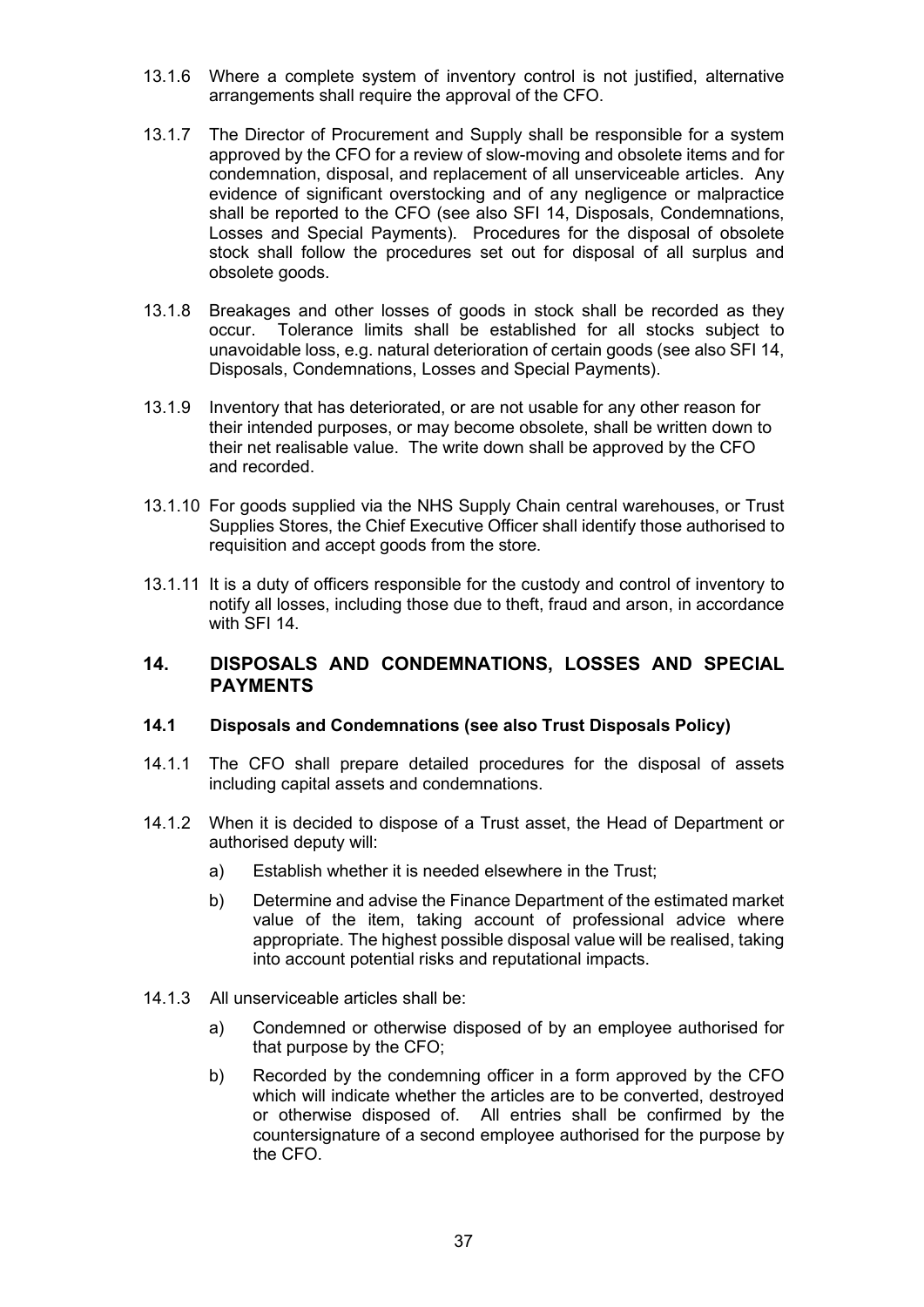- 14.1.4 The condemning officer shall satisfy him/herself as to whether or not there is evidence of negligence in use and shall report any such evidence to the CFO, who will take the appropriate action.
- 14.1.5 Disposals of assets valued at over £100k (higher of either market value or net book value) must be approved by the Chief Executive Officer.

#### **14.2 Losses and Special Payments Procedures**

- 14.2.1 The CFO must prepare procedural instructions on the recording of and accounting for condemnations, losses and special payments in accordance with DHSC Group Accounting Manual and prepare a register.
- 14.2.2 The CFO must also prepare a 'fraud response plan' that sets out the action to be taken both by persons detecting a suspected fraud and those persons responsible for investigating it. (See Trust Fraud, Bribery and Corruption Policy).
- 14.2.3 Any employee discovering or suspecting a loss of any kind must immediately act according to the Trust's Fraud, Bribery and Corruption Policy.
- 14.2.4 The CFO is responsible for monitoring compliance with the Directions of the Secretary of State and with any other instructions issued by the NHS Counter Fraud Authority.
- 14.2.5 The Directorate or Service Manager shall inform the CFO of all other losses or recoveries of previous reported losses so that they can be entered in the losses and special payments register.
- 14.2.6 For losses apparently caused by theft, arson, neglect of duty or gross carelessness, except if trivial, the CFO shall inform the Chief Executive Officer in cases where the loss may be material or where the incident may lead to adverse publicity.
- 14.2.7 The CFO shall be authorised to take any necessary steps to safeguard the Trust's interests in bankruptcies and company liquidations.
- 14.2.8 For any loss, the CFO should consider whether any insurance claim can be made against insurers.
- 14.2.9 All losses and special payments (other than compensation payments) shall be recorded without delay in the Trust's Losses Register, to be maintained by the CFO and investigated in such a manner as the CFO may require. Write-off action shall be recorded against each entry in the register. Losses and special payments are defined at Annex 1.

## **15. INFORMATION TECHNOLOGY**

#### **15.1 Computer Systems and Data**

15.1.1 The Chief Executive Officer, supported by the Director of Informatics, who is responsible for the accuracy and security of the computerised financial data of the Trust, shall devise and implement any necessary procedures to ensure adequate (reasonable) protection of the Trust's data, programs and computer hardware for which he/she is responsible from accidental or intentional disclosure to unauthorised persons, deletion or modification, theft or damage, having due regard for the Data Protection Act 2018 and the General Data Protection Regulation; ensure that adequate (reasonable) controls exist over data entry, processing, storage, transmission and output to ensure security,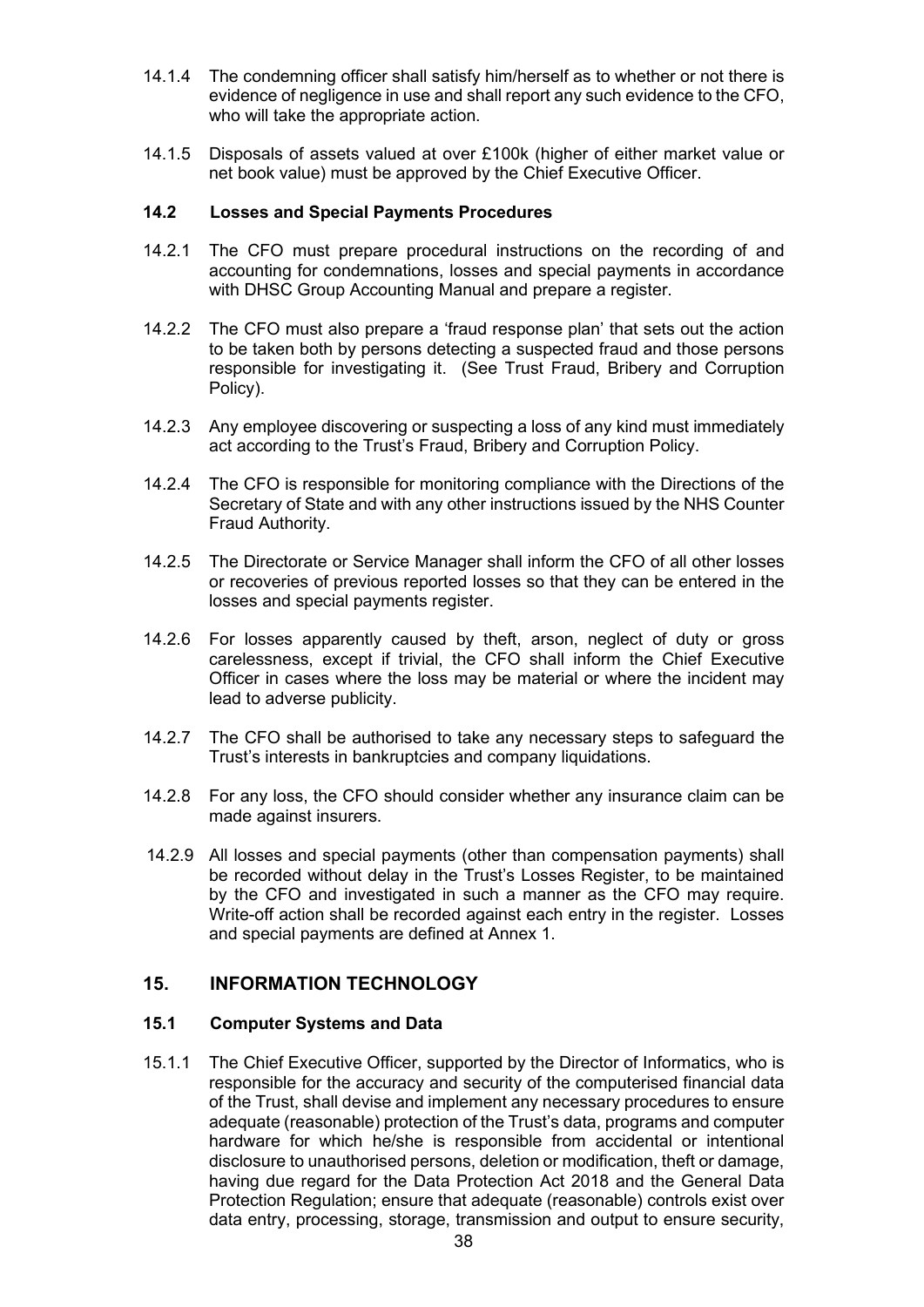privacy, accuracy, completeness, and timeliness of the data, as well as the efficient and effective operation of the system ensure that adequate controls exist such that the computer operation is separated from development, maintenance and amendment, ensure that an adequate management (audit) trail exists through the computerised system and that such computer audit reviews as he/she may consider necessary are being carried out ensure procedures are in place to limit the risk of, and recover promptly from, interruptions to computer operations.

- 15.1.2 The CFO shall be satisfied that new financial systems and amendments to current financial systems are developed in a controlled manner and thoroughly tested prior to implementation. Where this is undertaken by another organisation, assurances of adequacy will be obtained from them prior to implementation.
- 15.1.3 The CFO shall ensure that contracts for computer services for financial applications with another health organisation or any other agency shall clearly define the responsibility of all parties for the security, privacy, accuracy, completeness, and timeliness of data during processing, transmission and storage and ensure that appropriate technical and organisational measures are in place to achieve compliance. The contract should also ensure rights of access for audit purposes.
- 15.1.4 Where another health organisation or any other agency provides a computer service for financial applications, the CFO shall periodically seek assurances that adequate controls are in operation.
- 15.1.5 Where computer systems have an impact on corporate financial systems the CFO shall be satisfied that:
	- a) Systems acquisition, development and maintenance are in line with the Trust's Information Strategy;
	- b) Data produced for use with financial systems is adequate, accurate, complete and timely, and that a management (audit) trail exists;
	- c) Finance staff have access to such data;
	- d) Have adequate controls in place; and
	- e) Such computer audit reviews as are considered necessary are being carried out.
- 15.1.6 No software package for use on trust equipment (PCs, laptops, tablets) should be purchased without the knowledge of the Informatics department. Any quotes to purchase software should therefore be managed through the IT helpdesk.

No hardware equipment should be connected to the network without the approval of the Informatics department.

The Trust Information Strategy Steering Group (ISSG) has an approval limit of £300k for projects. It will be at the discretion of the Director of Informatics or other senior Informatics managers whether a case requires discussion at ISSG.

## **16. PATIENTS' PROPERTY**

#### **16.1 Patients' Property and Income**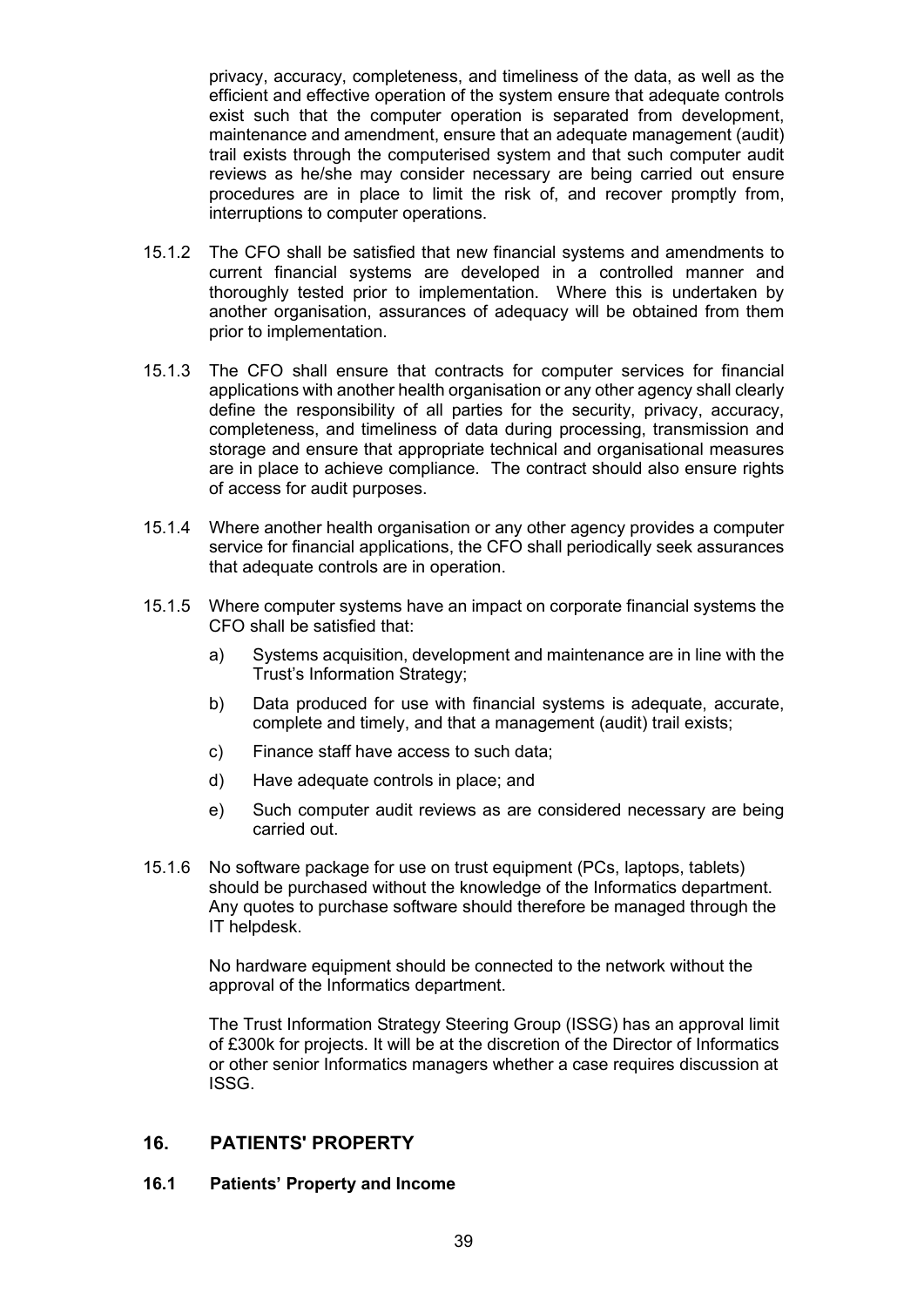- 16.1.1 The Trust has a responsibility to provide safe custody for money and other personal property (hereafter referred to as "property") handed in by patients, in the possession of unconscious or confused patients, or found in the possession of patients dying in hospital or dead on arrival. Staff have a duty of care to make every effort to take care of patients' possessions, which are **not** handed in for safe keeping, particularly if the patient does not have the capacity to look after their own possessions. This includes items of daily living such as glasses, false teeth, hearing aids etc.
- 16.1.2 The Chief Executive Officer is responsible for ensuring that patients or their guardians, as appropriate, are informed before or at admission, (by notices and information booklets, hospital admission documentation and property records, and/or the oral advice of administrative and nursing staff responsible for admissions), of the Trust's policy that the Trust will not accept responsibility or liability for patients' property brought into health service premises, subject to the exceptions identified above, unless it is handed in for safe custody and a copy of an official patients' property record is obtained as a receipt. Patients electing not to conform to this guidance must indemnify the Trust against any loss.
- 16.1.3 The CFO will provide detailed written instructions on the collection, custody, investment, recording, safekeeping, and disposal of patients' property (including instructions on the disposal of the property of deceased patients and of patients transferred to other premises) for all staff whose duty it is to administer, in any way, the property of patients. Due care should be exercised in the management of a patient's money.
- 16.1.4 Where Department of Health and Social Care instructions require the opening of separate accounts for patients' monies, these shall be opened and operated under arrangements agreed by the CFO.
- 16.1.5 In all cases where property of a deceased patient is of a total value in excess of £5,000 (or such other amount as may be prescribed by any amendment to the Administration of Estates (Small Payments) Act 1965), the production of Probate or Letters of Administration shall be required before any of the property is released. Where the total value of property is £5,000 or less, forms of indemnity shall be obtained.
- 16.1.6 Staff should be informed, on appointment, by the appropriate departmental or senior manager of their responsibilities and duties for the administration of the property of patients.
- 16.1.7 Where patients' property or income is received for specific purposes and held for safekeeping the property or income shall be used only for that purpose, unless any variation is approved by the patient or patient's representative as appropriate, in writing.
- 16.1.8 Patients' income, including pensions and allowances, shall be dealt with in accordance with current Department of Health and Social Care and Department of Work and Pensions instructions and guidelines**.**

# **17. CHARITABLE FUNDS HELD ON TRUST**

**17.1 Introduction**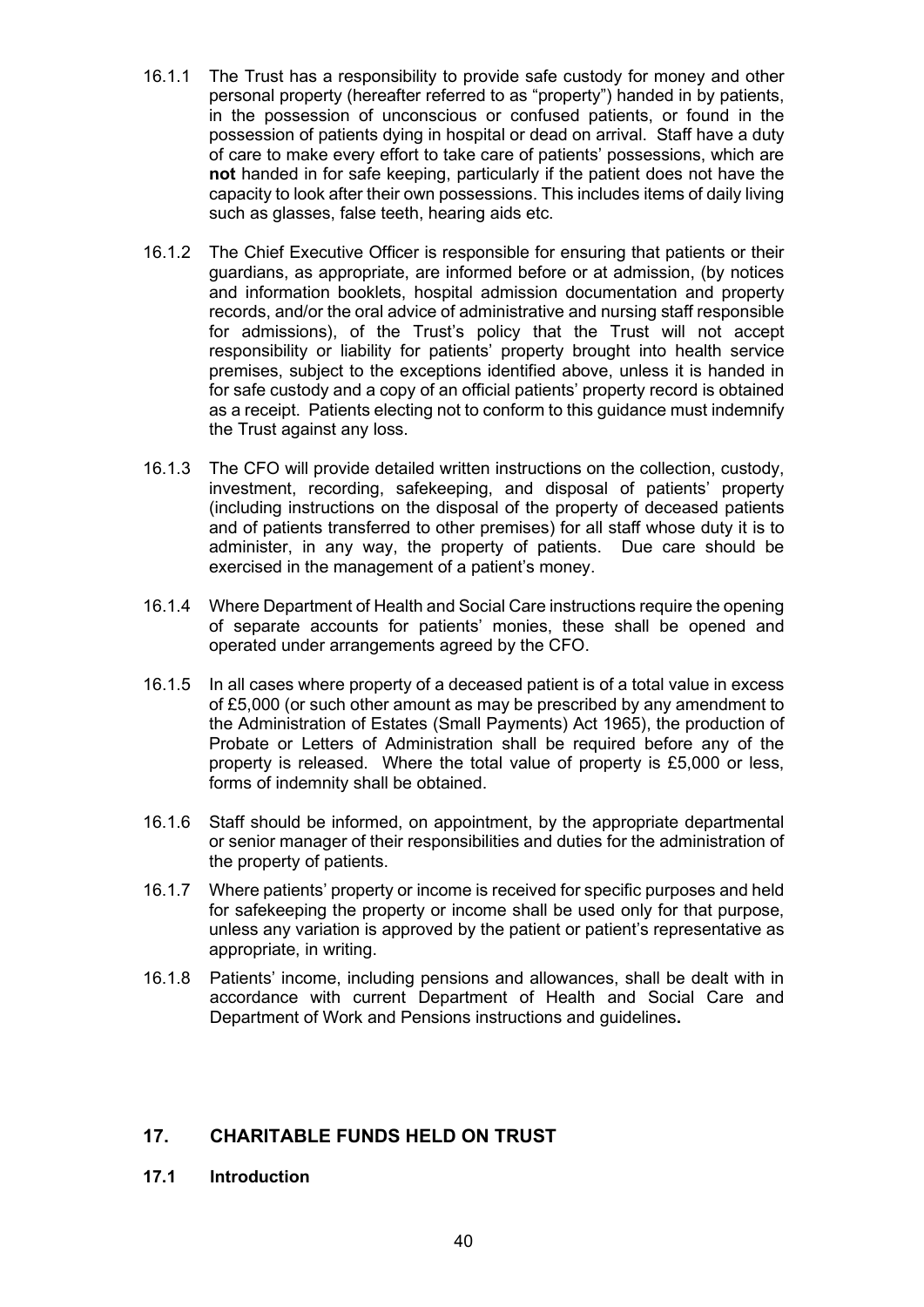- 17.1.1 The Trust is the sole corporate Trustee of Southampton Hospital Charity (registered charity number 1051543), and is responsible for the management of funds it holds on trust. Although the management processes may overlap with those of the Trust, the trustee responsibilities must be discharged separately and full recognition given to the accountability to the Charity Commission for charitable funds held on trust.
- 17.1.2 This section of SFIs is intended to provide guidance to persons who have been delegated to act on behalf of the corporate trustee. As management processes overlap, most of the sections of these SFIs will apply to the management of funds held on trust. This section covers those instructions which are specific to the management and governance of funds held on trust.
- 17.1.3 The overriding principle is that the integrity of each fund must be maintained and statutory and fund obligations met. Materiality must be assessed separately from Exchequer activities and funds.
- 17.1.4 The Trust Board hereby nominates the Chief People Officer, who has executive responsibility for the Charitable Funds team, to have primary responsibility to the Trust Board for ensuring that these SFIs are applied in respect of Charitable Funds.
- 17.1.5 The Trust shall ensure the establishment of the Southampton Hospital Charity Charitable Funds Committee, to which it delegates the majority of its Trustee role as set out in the Committee's Terms of Reference.

## **17.2 Administration of Charitable Funds**

- 17.2.1 The CFO or nominated deputy shall:
	- a) Authorise any transaction of funds between investment vehicles;
	- b) Oversee the preparation and procedure of the annual accounts and the annual audit.
- 17.2.2 The Charity Director shall arrange for the following functions to be undertaken:
	- a) Arrange for the administration of all existing charitable funds including clear electronic and paper record keeping in accordance with the recommendations of internal and external audit;
	- b) Ensure that each fund has a specific fund objective and that funds are spent appropriately, timely and in line with the donor wishes;
	- c) Produce codes of procedure covering the financial management of funds held;
	- d) Ensure funds are held within designated or restricted accounts in accordance with charity law;
	- e) Periodically review the funds and any subsidiary funds, rationalise funds within statutory guidelines, and report changes to the Southampton Hospital Charity Charitable Funds Committee;
	- f) Recommend additional funds where this is consistent with good practice for ensuring the safe and appropriate management of restricted/designated funds, in particular ensuring that the new fund could not adequately be managed as part of an existing fund;
	- g) Ensure that all charitable funds are banked in accordance with the Trust's SFI for banking arrangements;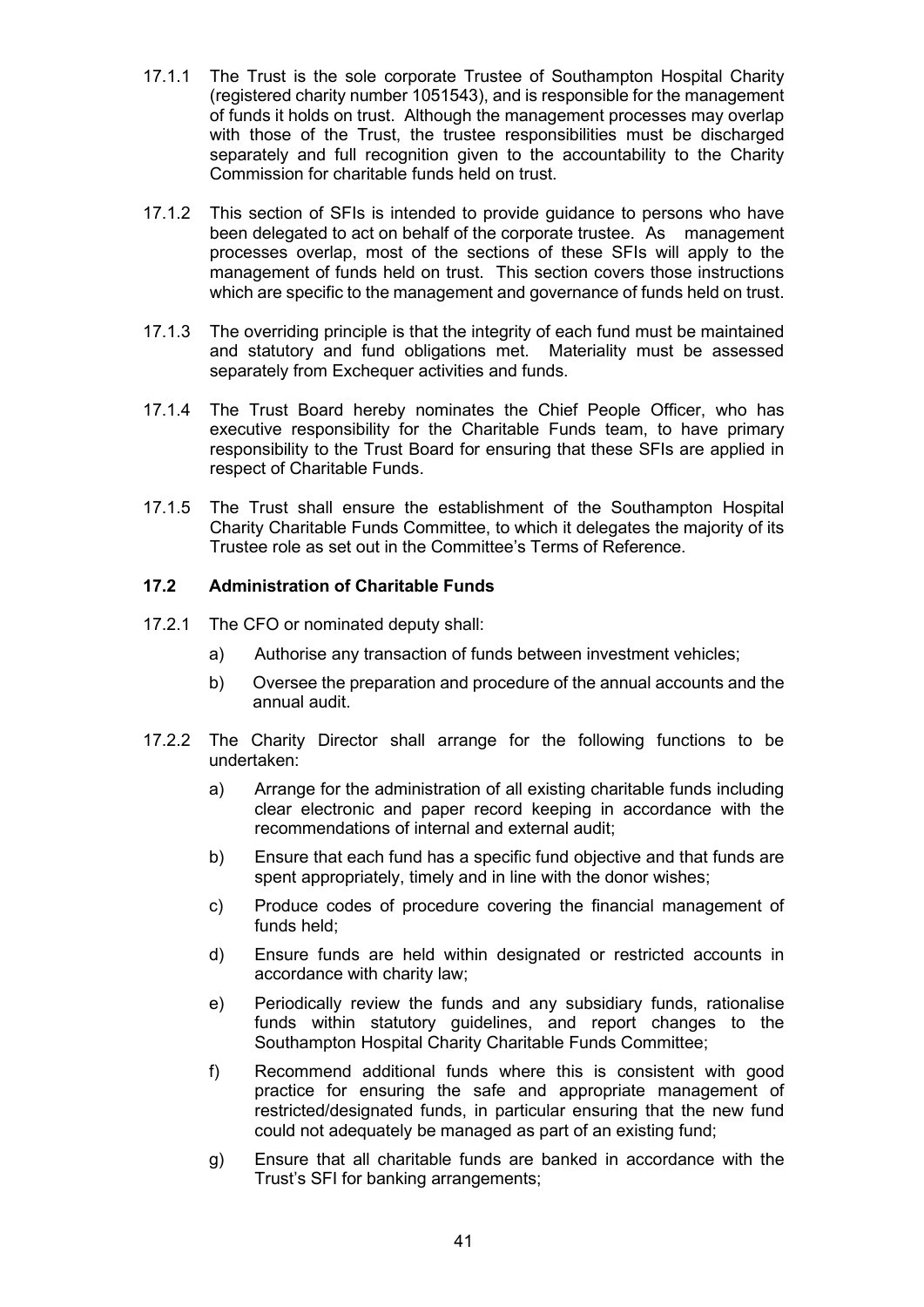- h) Report income and expenditure totals on a monthly basis to the Chief People Officer and to the Southampton Hospital Charity Charitable Funds Committee at the quarterly meetings;
- i) Ensure that charitable funds' income and expenditure is managed with due regard to taxation implications;
- j) Prepare the annual accounts and Trustee's report in the required format for timely submission to the Auditors, Southampton Hospital Charity Charitable Funds Committee and the Charity Commission.

## **17.3 Fundraising & Incoming Funds**

- 17.3.1 The Director of Southampton Hospital Charity shall:
	- a) Introduce and enforce policies, systems and procedures to ensure that officers of the Trust are informed as to how to proceed when offered funds that donors' intentions are recorded and that formal receipting and thanking procedures are in place;
	- b) Identify and prioritise, in conjunction with appropriate elements of the Trust, fundraising projects/appeals.
	- c) Market and promote fundraising while maintaining a unified brand and adhering to charity regulations;
	- d) Build, maintain and utilise donor records in accordance with the Data Protection and Freedom of Information Acts;
	- e) Work in close partnership with other charities supporting the hospital, performing a liaison role where appropriate;
	- f) Build and maintain a staff team and network of volunteers and funders;
	- g) Generate continuous and unrestricted income in order to become sustainable;
	- h) Alert the Charitable Funds Committee to any irregularities regarding the use of the charity's name or its registered charity number;
	- i) Ensure that adequate insurance is in place for all fundraising activities.

## **17.4 Investment Income**

- 17.4.1 Investment will be the responsibility of Southampton Hospital Charity Charitable Funds Committee or if appropriate will be devolved to a subcommittee (to include the Charitable Funds Committee Chair, the CFO, and the Charity Director and/or appropriate replacements when required).
- 17.4.2 Its responsibilities will include:
	- a) Ensure that investment is in accordance with the Charity's investment policies;
	- b) Commission any required investment advisors;
	- c) Monitor the performance of investments and seek clarification from the investment advisors on any relevant issues;
	- d) Report any significant concerns to the Trust Board;
	- e) Review and recommend to the Trust Board the appointment of investment advisors every three years.
- 17.4.3 The Charity Director, with support from the Trust Finance Team will:
	- a) Report investment performance to the Southampton Hospital Charity Charitable Funds Committee;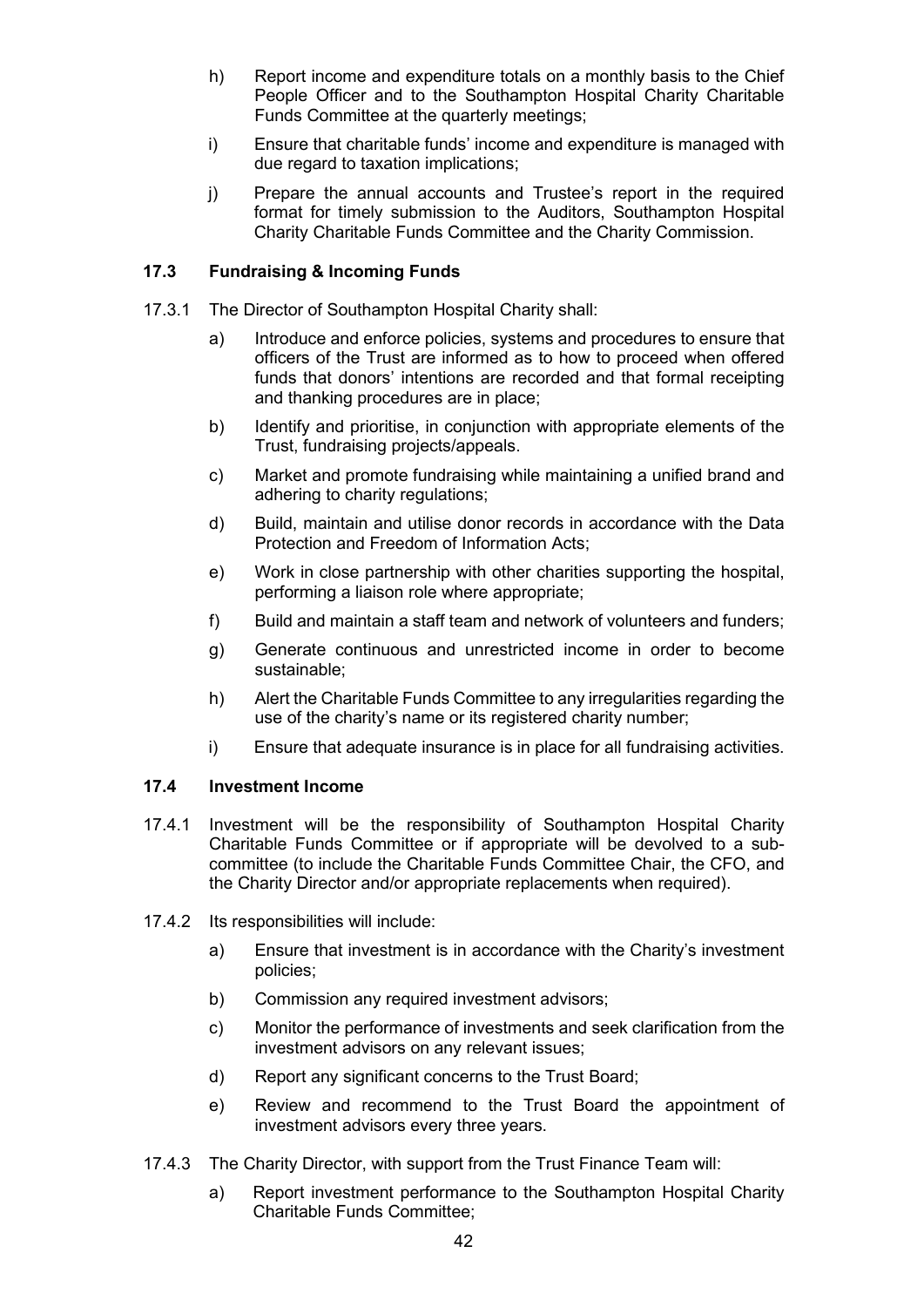- b) Minute investment decisions;
- c) Allocate dividends, interest, and realised and unrealised gains and losses across the funds appropriately.

## **17.5 Expenditure**

- 17.5.1 Day-to-day management of individual expenditure is delegated to the Charity Director and in turn to the individual charitable fund holders, within the limits set out in these instructions.
- 17.5.2 The powers of delegation available to commit resources are detailed in the table below. The levels of authority relate to single orders or connected multiple orders.
- 17.5.3 A connected multiple order could be for example:
	- a) The refurbishment of a room where several suppliers are involved
	- b) An ECG machine and its trolley
	- c) An order to cover a period of more than one year (the whole value of the order is considered rather than each annual value).

## 17.5.4*Levels of Authority*

The following levels of approval shall apply:

| £                | Orders can only be processed once the<br>following people give their authority                                                 |
|------------------|--------------------------------------------------------------------------------------------------------------------------------|
| Up to<br>£10,000 | The Fund Holder                                                                                                                |
|                  | + One other authorised signatory from the relevant<br>fund                                                                     |
| £10,001          | As above                                                                                                                       |
| £50,000          | + The appropriate Care Group Manager                                                                                           |
| £50,001          | As above                                                                                                                       |
| £100,000         | + The Southampton Hospital Charity Charitable<br><b>Funds Committee</b>                                                        |
| Over             | As above                                                                                                                       |
| £100,000         | + The Trust Board in its capacity as the board of<br>directors of the corporate trustee of the<br>Southampton Hospital Charity |

For matters outside the Divisional Structure:

• The CFO or his/her deputy takes the place of the Care Group Manager.

#### 17.5.5 Points to note:

- a) If the Fund Holder is absent from work for an extended period of time, an alternative signatory on the fund that holds the next senior position in the Trust (to the Fund Holder) may authorise expenditure.
- b) In cases where, for example the Fund Holder and the Care Group Manager are one and the same, the Charity Director can exercise discretion to accept authorisation from fewer signatories, subject to the minimum of two.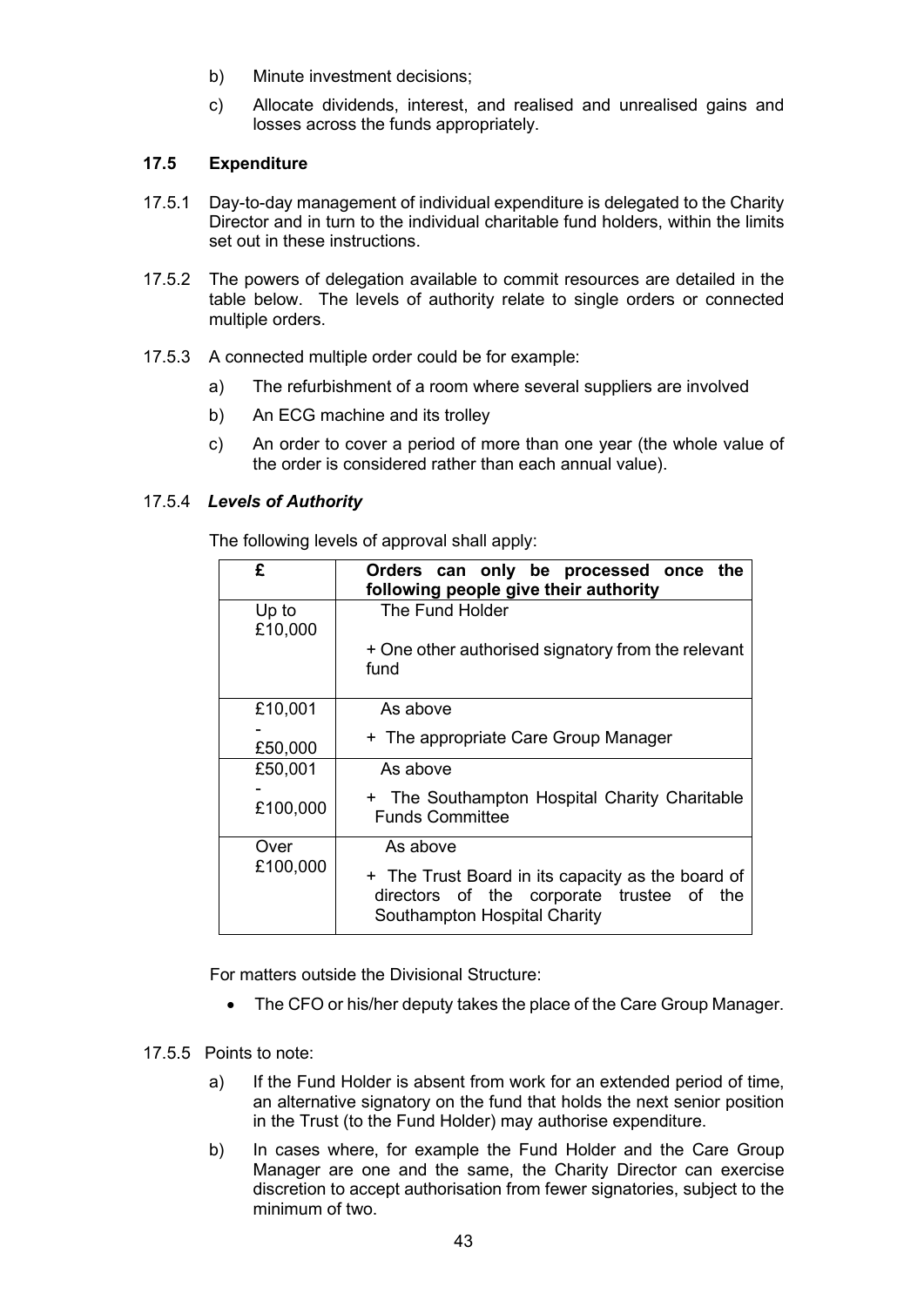- c) If anyone seeking to authorise the expenditure of charitable funds is in any doubt whether the proposed expenditure is legitimate charitable expenditure, they should contact the Charity Director.
- d) Expenditure above £10,000 must be supported by an appropriate business case.
- 17.5.6 Where the expenditure has an impact on NHS costs, the approval of the Trust shall be sought prior to contractual commitment.
- 17.5.7 The delivery of charitably funded capital schemes within approved budgets will be the responsibility of a named officer within the business case. Where costs are reasonably foreseeable to exceed the approved budget by more than £10k or more than 5% then further approval from the authorising body will be required. In extremis, where this threshold is reached and it is not possible to obtain the necessary approval in a timely manner, the Chair of the authorising body will be informed and may exercise Chair's action to approve the additional expenditure with subsequent reporting to the authorising body at its next meeting.

#### **17.6 Asset Management**

- 17.6.1 Charitable funds can be considered as a source of funds for the maintenance of assets granted to the Trust, subject to agreement between the Charity and the Trust.
- 17.6.2 Assets granted by the Charity to the ownership of or to be used by the Trust, shall be maintained along with the general estate and inventory of assets of the Trust.
- 17.6.2 The Charity accepts no responsibility, financially or otherwise, for any liabilities arising out of the expenditure other than where the Charity has agreed to fund the maintenance or revenue costs.
- 17.6.3 The Trust shall:
	- a) Be responsible for insuring, safeguarding and protecting all equipment and must pay its operating, maintenance costs (unless prior agreement to be funded by the Charity), and all other costs arising from the day to day running of the equipment, including any insurance;
	- b) Be responsible for replacement of the equipment, if it is to be replaced, when it comes to the end of its natural life.

#### **17.7 Risk Management**

- 17.7.1 The Charity Director will be responsible for updating an annual risk register for agreement by the Southampton Hospital Charity Charitable Funds Committee. This will address the following key areas of risk for the charity:
	- a) Governance risks e.g. inappropriate organisational structure, conflict of interest;
	- b) Operational risks e.g. Service quality or development, security of assets, fund-raising activity;
	- c) Financial risks e.g. accuracy and timeliness of financial information, adequacy of reserves and cash flow, investment management, recession;
	- d) External risks e.g. public perception and adverse publicity, government policy;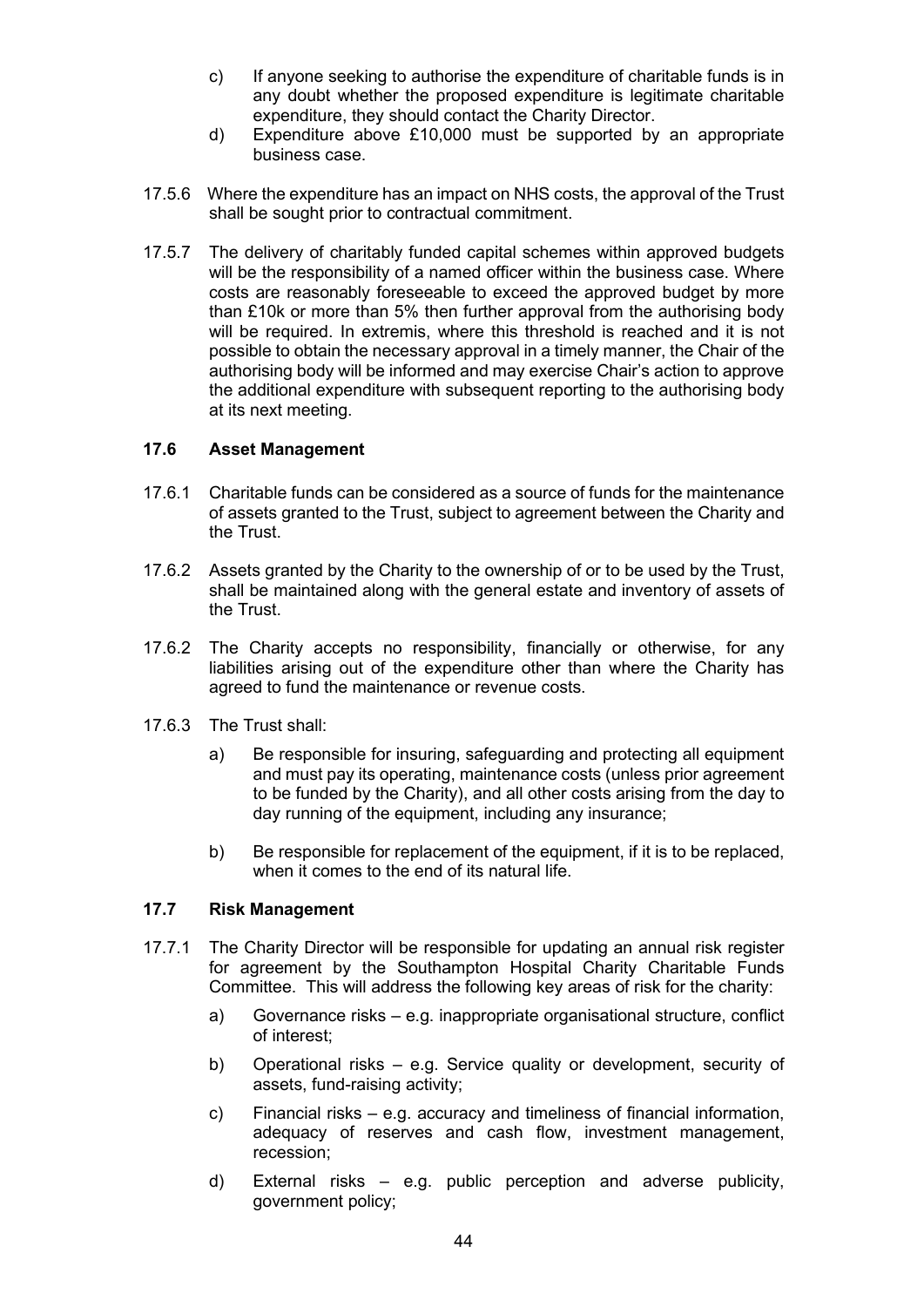e) Compliance with law and regulation – e.g. breach of charity law, lottery regulations.

# **18. STANDARDS OF BUSINESS CONDUCT**

- **18.1** The Chief Executive Officer shall ensure that all staff, volunteers, and any other person associated with the activities of the Trust are made aware of, and comply with, the Trust's Standards of Business Conduct Policy. This policy details the conduct and behaviour expected of individuals with regard to:
	- a) Interests (financial or otherwise) in any matter affecting the Trust and the provision of services to patients, public and other stakeholders;
	- b) Conduct by an individual in a position to influence purchases;
	- c) Employment and business which may conflict with the interests of the Trust;
	- d) Relationships and loyalties which may conflict with the interests of the Trust;
	- e) Hospitality and gifts and other benefits in kind such as sponsorship.

Declarations relating to the above must be made in accordance with the Trust's Standard of Business Conduct Policy for inclusion in the Register of **Interests** 

**18.2** The Bribery Act 2010 reforms the criminal law of bribery, making it easier to tackle this offence proactively in the public and private sectors. It introduces a corporate offence which means that organisations are exposed to criminal liability, punishable by an unlimited fine, for negligently failing to prevent bribery. In addition, the Act allows for a maximum penalty of 10 years' imprisonment for offences committed by individuals.

Under the Bribery Act 2010 it is a criminal offence to:

- a) Bribe another person by offering, promising, or giving a financial or other advantage to induce them to perform improperly a relevant function or activity, or as a reward for already having done so.
- b) Be bribed by another person by requesting, agreeing to receive or accepting a financial or other advantage with the intention that a relevant function or activity would then be performed improperly, or as a reward for having already done so.

These offences can be committed directly or by and through a third person and, in many cases, it does not matter whether the person knows or believes that the performance of the function or activity is improper. It is, therefore, extremely important that staff adhere to this and other related policies (specifically, Fraud, Bribery and Corruption, Standards of Business Conduct and Raising Concerns (Whistleblowing) policies, available via staffnet).

The action of all staff must not give rise to, or foster the suspicion that they have been, or may have been, influenced by a gift or consideration to show favour or disadvantage to any person or organisation. Staff must not allow their judgement or integrity to be compromised in fact or by reasonable implication.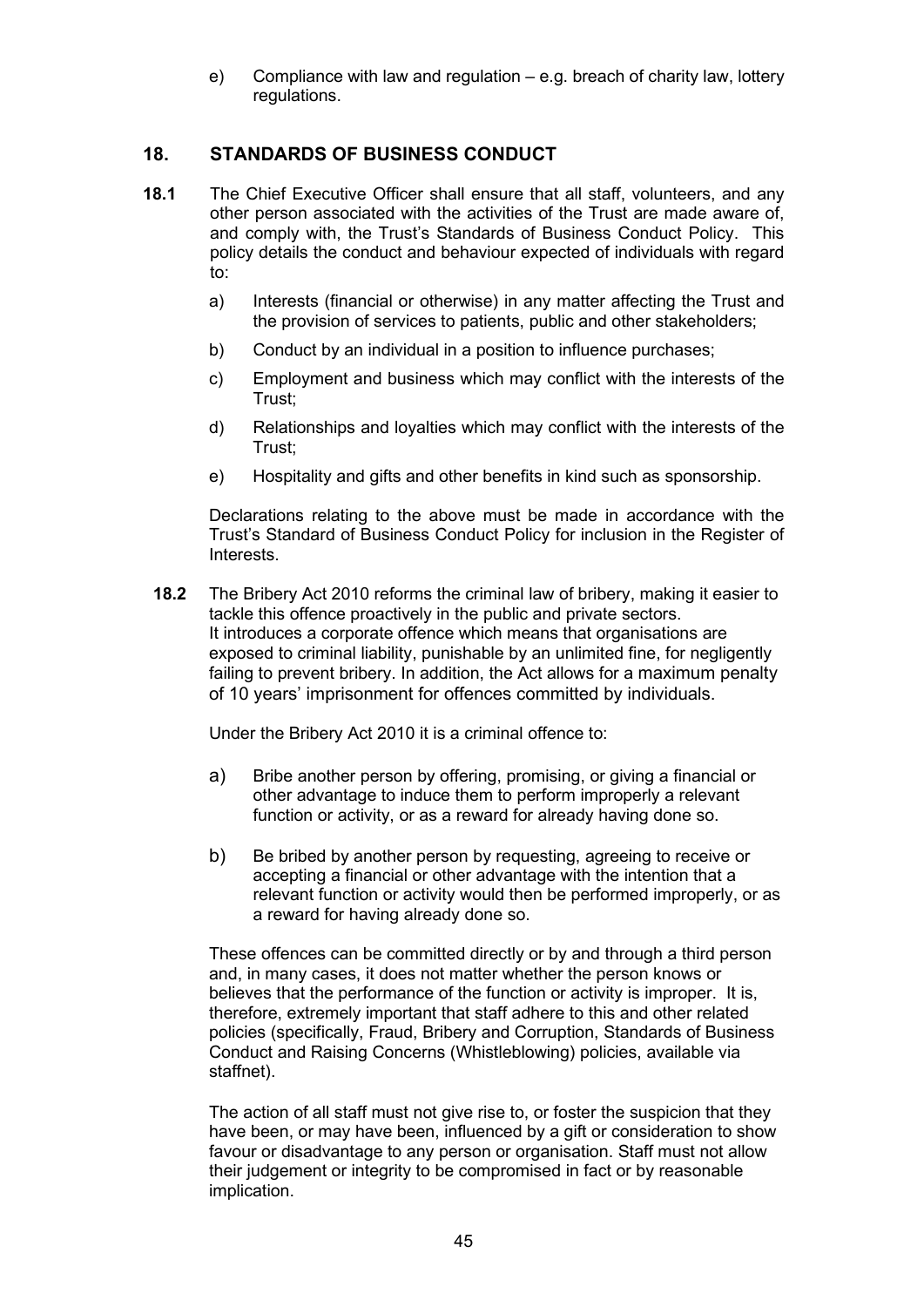Staff should not be afraid to report genuine suspicions of fraud, bribery or corruption and should report all suspicions to the Local Counter Fraud Specialist (LCFS) who is responsible for tackling any concerns. Alternatively, suspicions can be reported via the National NHS fraud and corruption reporting line (0800 028 4060) or via the National Fraud Reporting website reportfraud.cfa.nhs.uk.

# **19. RETENTION OF RECORDS AND INFORMATION**

**19.1** The Chief Executive Officer shall be responsible for maintaining archives for all records, information and data required to be retained in accordance with NHS Improvement/DHSC guidelines. The delegated responsibility for holding and safekeeping of contracts, in secure storage where applicable, shall be as follows:

| <b>Document</b>                                          | <b>Held By</b>                                                  |
|----------------------------------------------------------|-----------------------------------------------------------------|
| <b>Property Deeds</b>                                    | Director of Estates, Facilities &<br><b>Capital Development</b> |
| <b>Building &amp; Engineering Contracts</b>              | Director of Estates, Facilities &<br><b>Capital Development</b> |
| Estate Maintenance Contracts                             | <b>Associate Director of Estates</b>                            |
| <b>Maintenance Contracts</b>                             | WPI                                                             |
| <b>Clinical Contracts</b>                                | Director of Contracting                                         |
| <b>WPL Contracts</b>                                     | Associate Director of Corporate<br><b>Affairs</b>               |
| Contracts for goods and services<br>other than the above | WPL                                                             |

The managers noted in the table above will also be responsible for maintaining registers of the contracts held by them. Any other contracts not covered by the above which may be held by other Managers must be reported to the Associate Director of Corporate Affairs for a register to be maintained.

- **19.2** The records held in archives shall be capable of retrieval by authorised persons.
- **19.3** Records and information held in accordance with latest NHS Improvement/DHSC guidance shall only be destroyed before the specified guidance limits at the express authority of the Chief Executive Officer or CFO. Proper details shall be maintained of records and information so destroyed.

## **20. GOVERNANCE, RISK MANAGEMENT AND INSURANCE**

## **20.1 Risk Management**

20.1.1 The Chief Executive Officer shall ensure that the Trust has a sound system of risk management and internal control set out in strategy, policy, and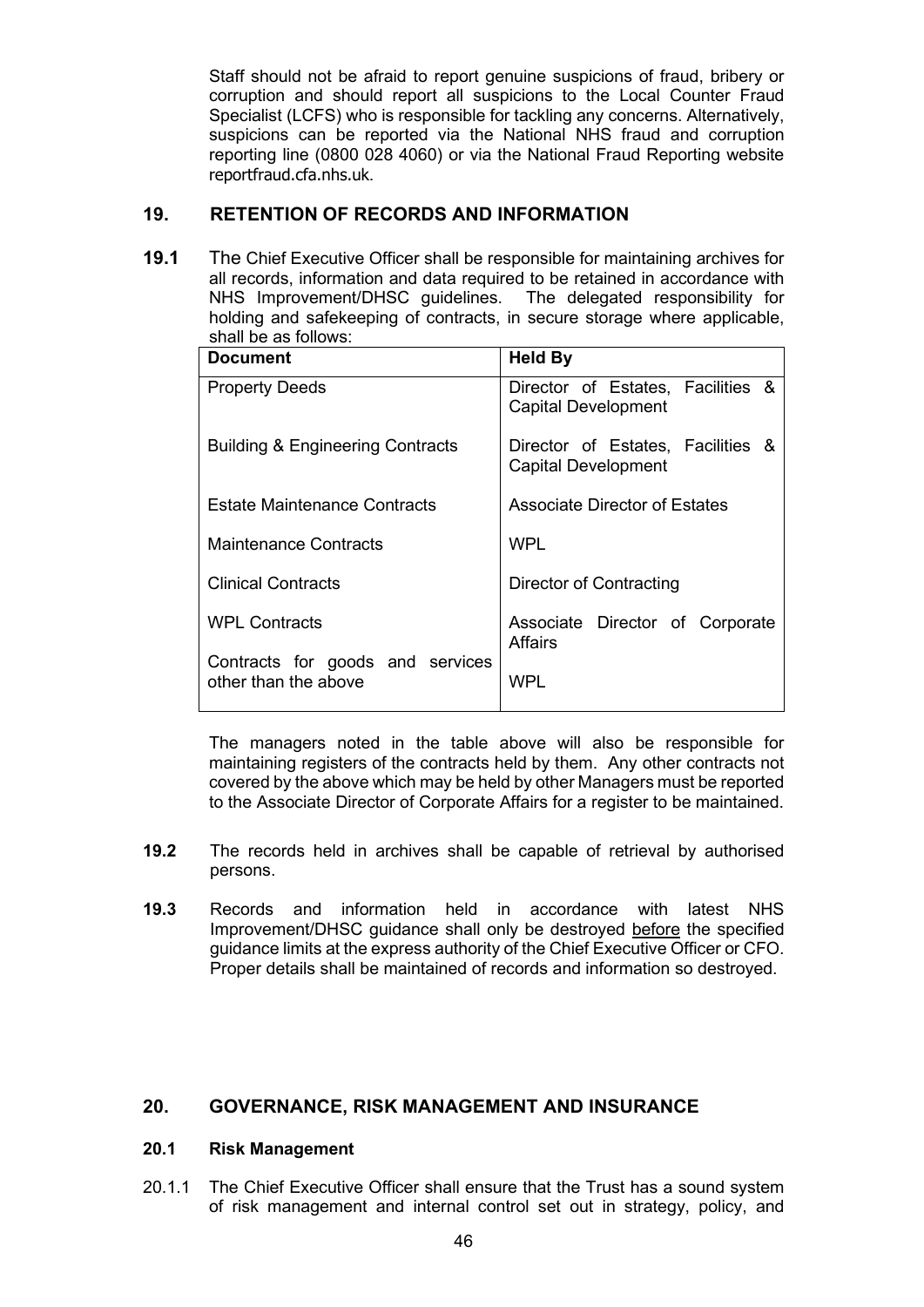procedural documentation. The functioning and efficacy of the system of internal control and risk management shall be monitored and assessed for suitability by the Board of Directors and its duly established committees.

- 20.1.2 The risk management and associated policies shall include:
	- a) A process for identifying and quantifying risks;
	- b) The authority of all managers with regard to managing the control and mitigation of risk;
	- c) Management processes to ensure all significant risks and potential liabilities are addressed, including effective systems of internal control, cost effective insurance cover, and decisions on the acceptable level of residual risk;
	- d) Contingency plans to offset the impact of adverse events;
	- e) Audit arrangements including internal audit, external audit, clinical audit and health and safety reviews.

The existence, integration and evaluation of these elements will provide a basis to make the Annual Governance Statement within the Annual Report and Accounts as required by current NHS guidance.

#### **20.2 Insurance**

- 20.2.1 On an annual basis, the CFO shall review membership of the Non-Clinical Risk Pooling Scheme plus other insurance arrangements and recommend whether or not to continue with current arrangements
- 20.2.2 The Associate Director of Corporate Affairs shall act as the Trust's contact on insurance matters, liaising with Insurance Brokers over queries and negotiating renewal terms.
- 20.2.3 The Associate Director of Corporate Affairs shall ensure timely reporting of incidents against insurance provision on the third party liability scheme.
- 20.2.4 The Associate Director of Corporate Affairs shall ensure timely reporting of losses and the submission of claims against insurance provision on the third party liability scheme in line with the agreed limits set in these SFIs.
- 20.2.5 The Associate Director of Corporate Affairs shall ensure timely reporting of incidents and losses and the submission of claims against insurance provision.

#### **20.3 Clinical Risk Management/CNST**

- 20.3.1 The Chief Nursing Officer shall:
	- a) Provide a central point of contact within the Trust for NHSR/CNST issues;
	- b) Report on claims to Trust Board within the set limits and values.

## **21. LITIGATION PAYMENTS**

#### **21.1 Claims from Staff, Patients and the Public**

21.1.1 Out of court settlement of claims from staff, patients and the public shall be made where the NHS Resolution considers it appropriate to do so. Occupier liability claims carry an excess of £3k and employer liability claims carry an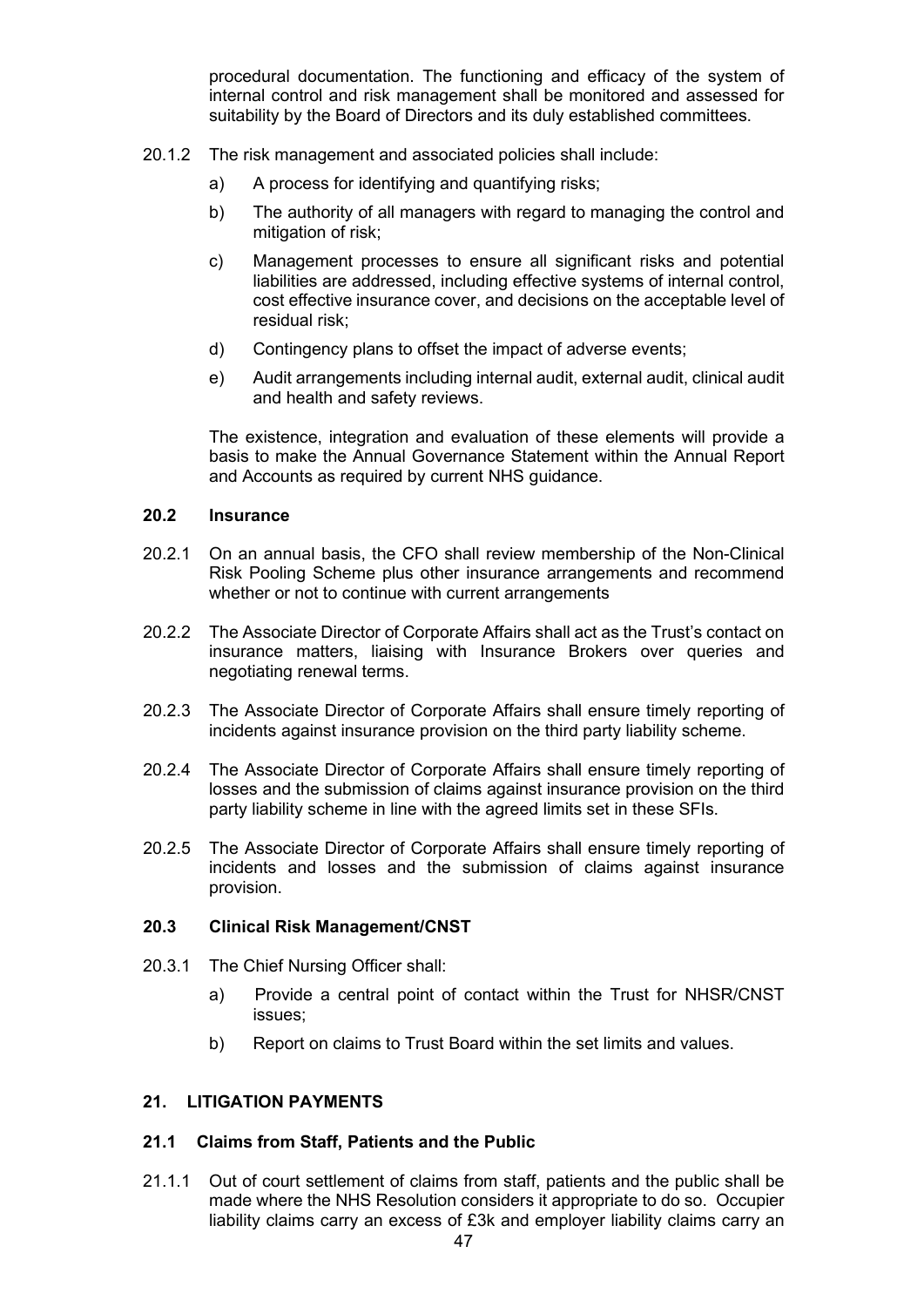excess of £10k. Any occupier liability cases handled in house by the Trust within the excess of £3k will be notified to the Legal Services Facilitator and Head of Claims and Insurance for acknowledgement only.

21.1.2 The limits for notification of individual damages payments are as follows, given that financial responsibility for the payment of all claims is the responsibility of the NHS Resolution with the University Hospital Southampton NHS Foundation Trust as the defendant.

| Up to £500k   | DCD or DHoN or DDO                                                                 |
|---------------|------------------------------------------------------------------------------------|
| £501k - £1.5m | DCD and DHoN and shared with an Executive Director<br>(usually Medical or Nursing) |
| >£1.5m        | DCD and DHoN and shared with at least two Executive                                |
|               | Directors and the CEO for final review and approval                                |
|               | then reported to Trust Board                                                       |

The DHSC must be consulted before making any special payments that are novel, contentious or repercussive. Any payments made against legal advice must be approved by the CEO and Trust Board.

#### **21.2 Health and Social Care (Community Health and Standards) Act 2003 – NHS Charges**

- 21.2.1 Part 3 of the Health and Social Care (Community Health and Standards) Act 2003 makes provision for the establishment of a scheme to recover the costs of providing treatment to an injured person in all cases where that person has made a successful personal injury compensation claim against a third party.
- 21.2.2 Regarding any claim settled by the Trust and/or by the NHS Resolution, there is a requirement to report all such matters in advance of settlement to the Compensation Recovery Unit (DWP). In the event that any NHS charges are payable these will be met in full by the compensator i.e. any other NHS trust. In the event the compensator is University Hospital Southampton NHS Foundation Trust the act provides that UHS is exempt from repaying their "own" costs.

## **22. EMPLOYMENT TRIBUNALS**

- 22.1 All settlement agreements must be approved by the Chief People Officer.
- 22.2 Any settlement agreement in excess of contractual entitlement must be approved by the Chief People Officer and the CFO. In certain cases, additional approval should be sought from NHS Improvement and/ or HM Treasury.
- 22.3 The out of court settlement of Employment Tribunal applications shall only be made where the Chief People Officer advises it to be prudent so to do and only after taking into account the monetary sum involved and any legal advice received. The limits are as follows:

| <b>Value of Payment</b> | Approval                       |
|-------------------------|--------------------------------|
| Up to £30,000           | <b>Chief People Officer</b>    |
| £30,001 to £100,000     | <b>Chief Executive Officer</b> |
| £100,000 plus           | Trust Board                    |

22.4 NHS Improvement must be consulted before making any special payments that are novel, contentious or repercussive. The Chief People Officer, in the case of any compromise agreements, shall submit a business case to be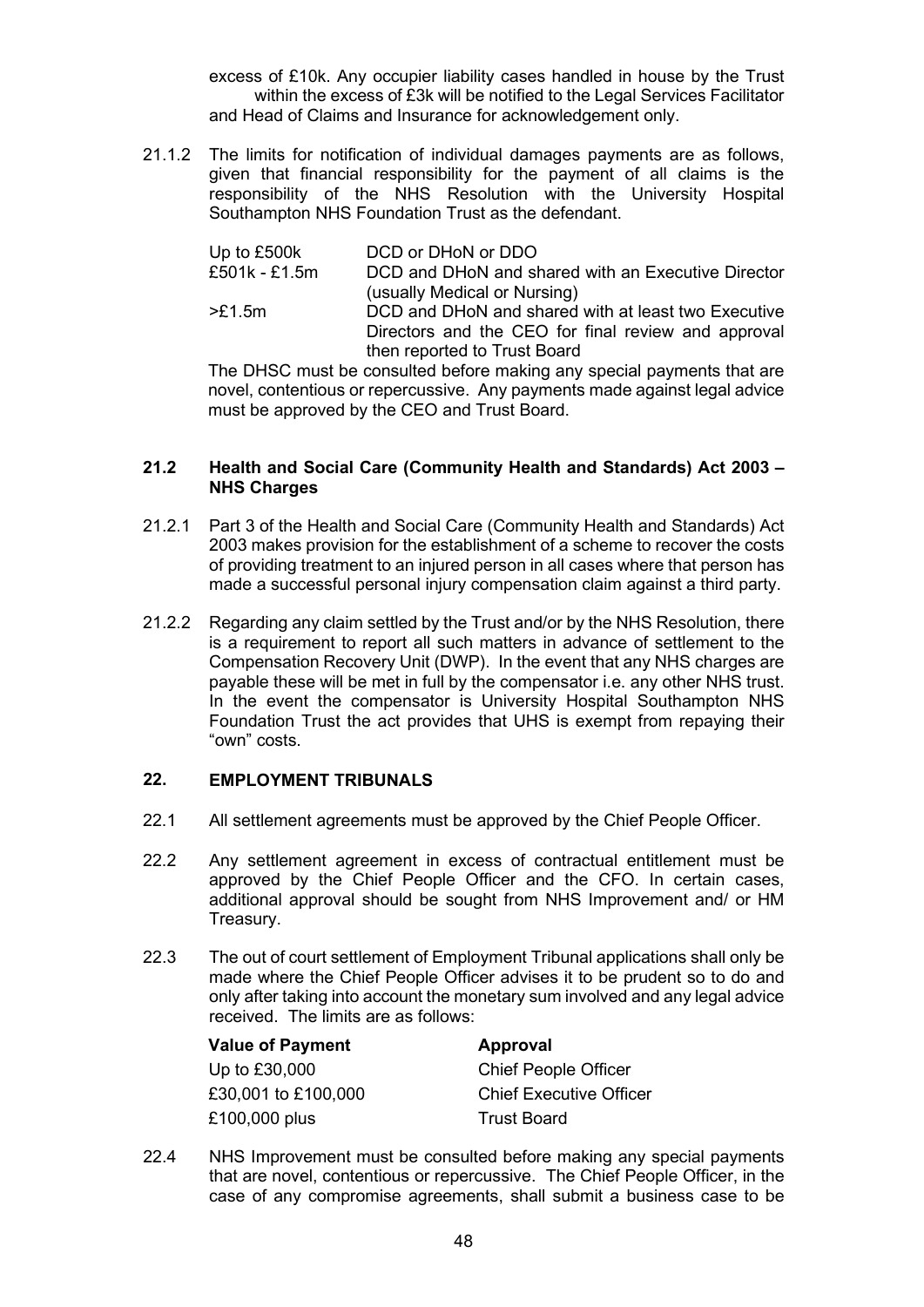approved by HM Treasury. Any payments made against legal advice must be approved by the Trust Board.

#### **23. SUBSIDIARIES, SHAREHOLDINGS, HOSTED BODIES, PARTNERSHIPS AND COLLABORATIONS**

#### **23.1 Subsidiaries and Shareholdings**

- 23.1.1 Subsidiary companies and companies where UHS are joint-shareholder (e.g. WPL) are separate, distinct legal entities for commercial purposes and have distinct taxation, regulatory and liability obligations. As a separate, independent company, subsidiaries and shareholdings are subject to their own governance arrangements, which are the responsibility of the subsidiary's board of directors, and therefore these Standing Financial Instructions are not applicable, with the exception of where the group position is directly impacted (e.g. Group CDEL limit for capital). Reference to the subsidiary's documentation will need to be made.
- 23.1.2 Whilst subsidiaries operate independently, their SFIs include a schedule of changes where prior written approval of the Shareholder is required. This includes alteration of any constitutional documents of the company. Any changes to the schedule of prior Shareholder approval will require approval of Trust Board, following review and recommendation by the Audit and Risk Committee.

#### **23.2 Hosted Bodies, Partnerships and Collaborations**

- 23.2.1 Hosted bodies are organisations for which UHS provide services under a service level agreement (SLA). The arrangements for administration of hosted bodies are managed by the Commercial Development Team. UHS also works in partnership and collaboration with other organisations under service level agreements, memoranda of understanding or similar documents.
- 23.2.2 Dependent on the terms of the SLA, memorandum of understanding or equivalent, these standing financial instructions may or may not be applicable. Individual SLAs, memorandum of understanding or equivalent should be referred to on a case by case basis.

#### **24. Force Majeure**

- 24.1 In the event of a force majeure, such as a Pandemic, the existing Standing Financial Instructions and Scheme of Delegation should be followed as normal where possible.
- 24.2 If compliance with Standing Financial Instructions (SFIs) and Schemes of Delegation (SODs) is expected to generate delays to the procurement of goods (either revenue or capital expenditure) and such delay causes unacceptable detriment to patients and / or staff, the SFIs and SODs may be waived on the written authority of either the CFO or Director of Operational Finance. In the event that neither the CFO nor Director of Operational Finance is available, the CFO may delegate the authority to waive SFIs / SoD to another Executive Director.
- 24.3 If the value of the transaction exceeds £2.5m, the written authority of the Chair, or another Non-Executive Director nominated by the Chair, will also be required.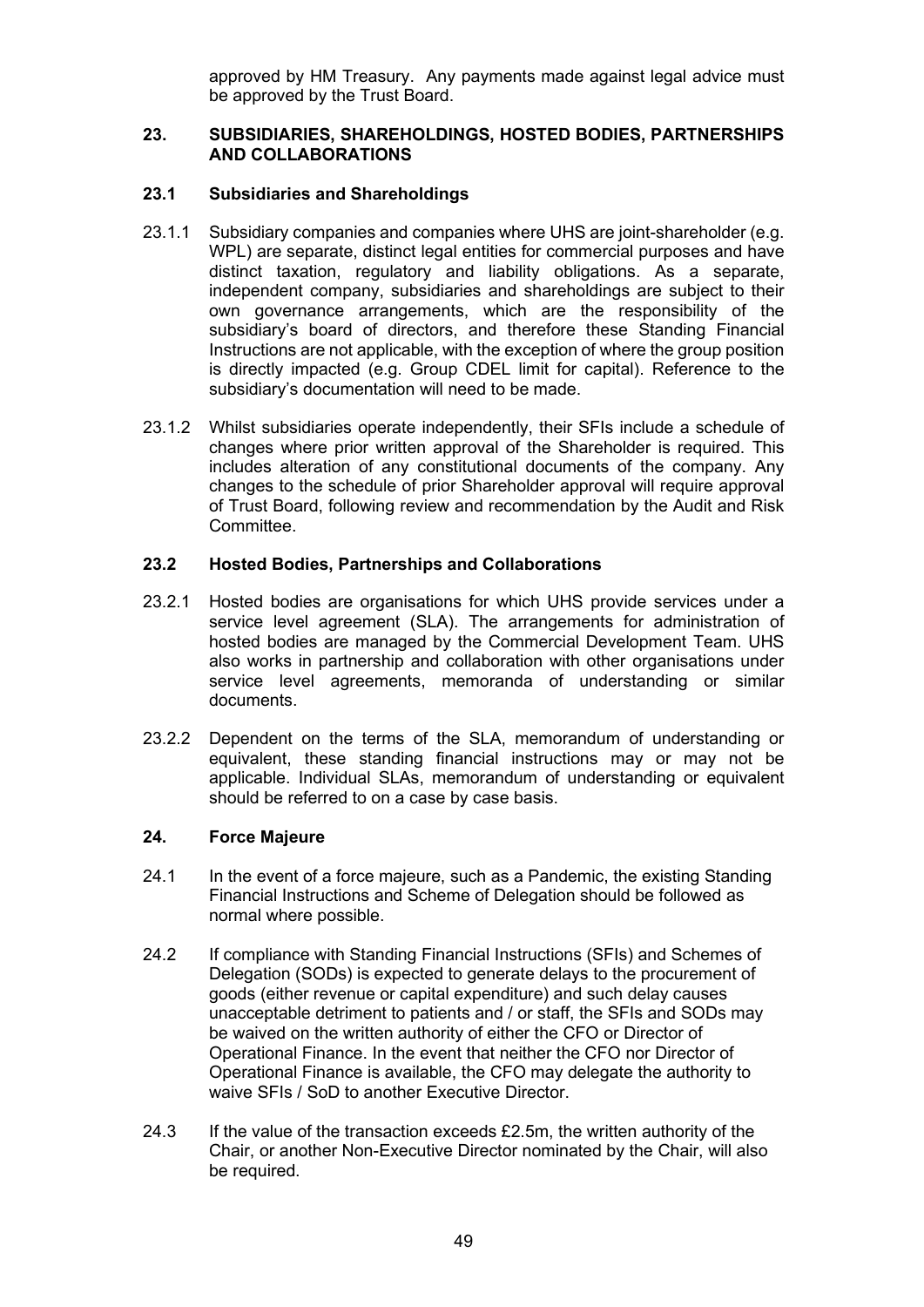- 24.4 A schedule of transactions showing transactions where SFIs / SoD have been waived shall be maintained to include the date of waiver, name of supplier, description of goods ordered, name of approving officer and why the waiver was approved. This schedule shall be reported regularly to Trust Board and to each Audit and Risk Committee.
- 24.5 The Audit and Risk Committee are responsible for ratifying decisions made under force majeure.
- 24.6 The Trust Board and / or Audit and Risk Committee need to confirm when Force Majeure arrangements can come into force and when they are terminated.
- 24.7 The CFO or Director of Operational Finance can also waive section 10.3.3 of Trust SFIs relating to prepayments, where this is in line with HM Treasury policy regarding payments to Suppliers during a force majeure (for example "Procurement Policy Note 02: Supplier relief due to coronavirus").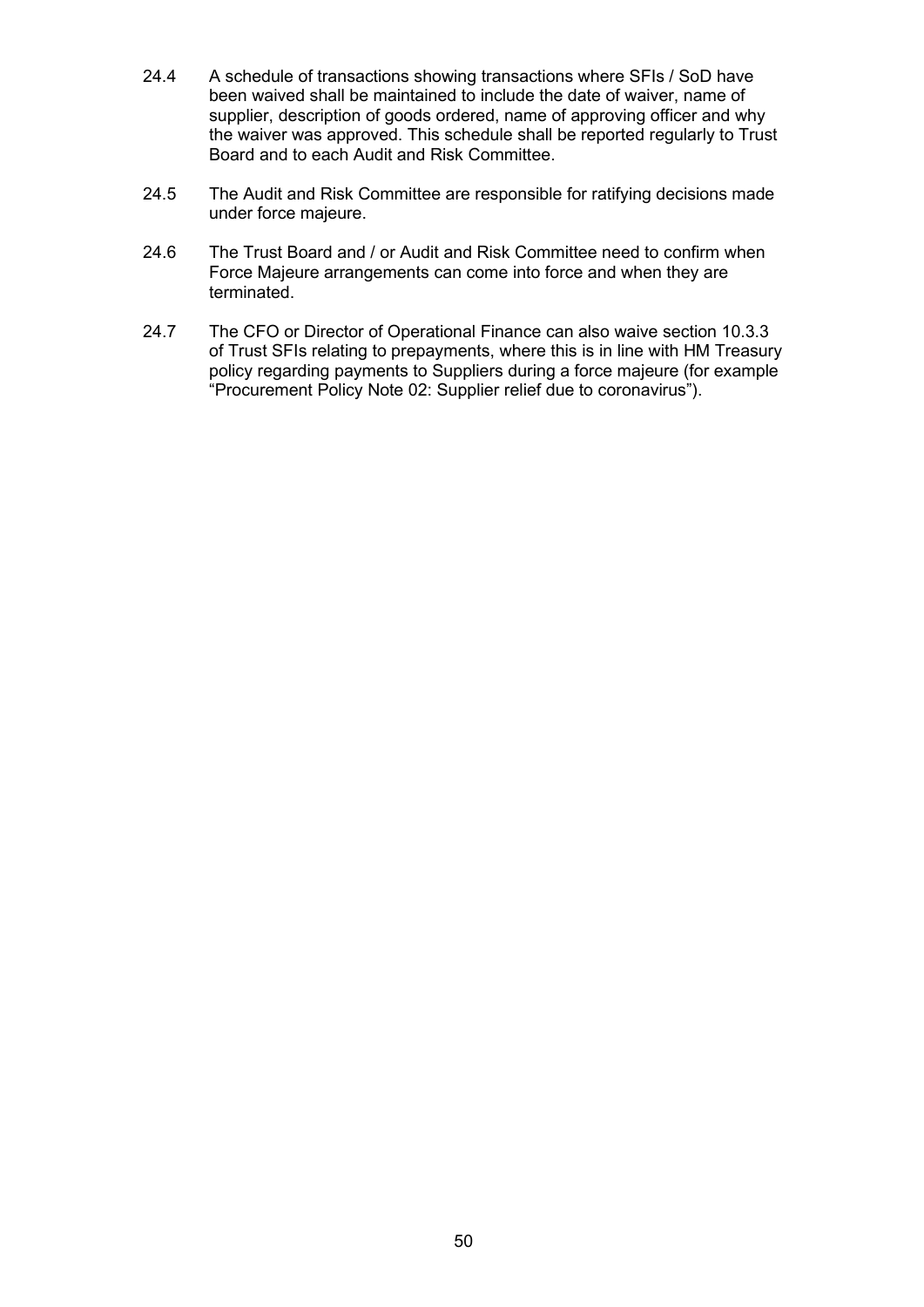## **Annex 1**

## **Writing-Off of Losses and Special Payments**

#### **LOSSES:**

- 1. Losses of cash due to:
	- a. theft, fraud etc.
	- b. overpayment of salaries etc.
	- c. other causes
- 2. Fruitless payments
- 3. Bad debts and claims abandoned in relation to:
	- a. private patients
	- b. overseas visitors
	- c. other
- 4. Damage to buildings, property etc. due to:
	- a. theft, fraud etc.
	- b. other

## **SPECIAL PAYMENTS:**

- 5. Compensation under legal obligation
- 6. Extra contractual to contractors
- 7. Ex gratia payments in respect of:
	- a. loss of personal effects
	- b. clinical negligence with advice
	- c. personal injury with advice
	- d. other negligence and injury
	- e. severance payments on termination of employment
	- f. other employment payments
	- g. patient referrals outside the UK and EEA **Guidelines**
	- h. other
	- i. maladministration, no financial loss
- 8. Extra statutory and regulatory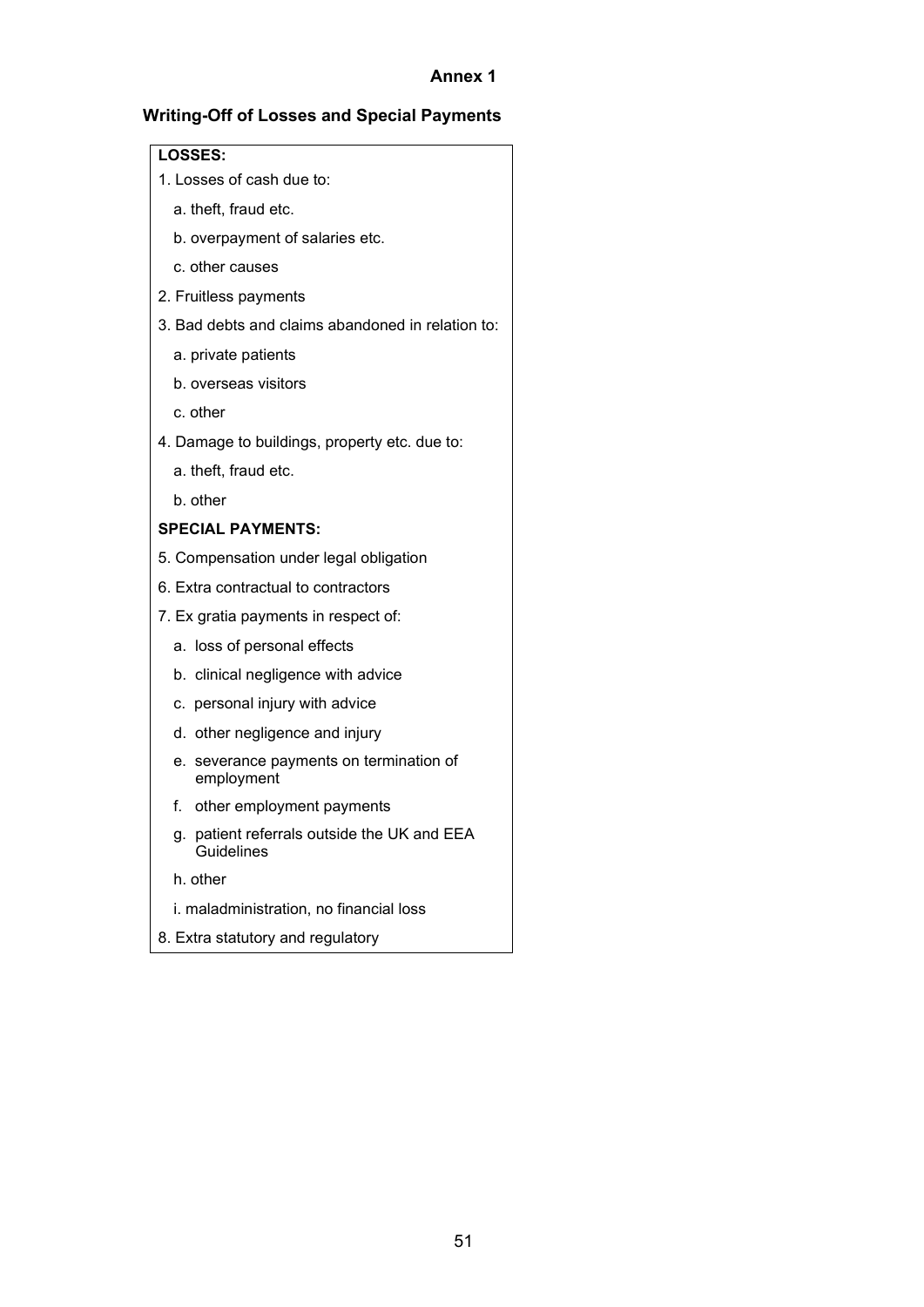#### **Annex 2**

#### **Significant Transactions**

The Trust is obliged to report significant transactions to NHS Improvement (the independent regulator of NHS Foundation Trusts) prior to entering the transaction. Such transactions may take the form of major investments such as PFI's, incorporation of Subsidiaries, long-term contracts for the provision of services or acquisitions or mergers with other NHS organisations or private sector companies.

The Trust would require both Trust Board and the Council of Governors to approve all significant transactions prior to submission to NHS Improvement.

Significant transactions are defined by NHS Improvement as being equivalent to a 10% change in any one of the following three financial criteria:

- 1. Gross Assets
- 2. Attributable Income
- 3. Capital

The full details of the NHS Improvement guidance on significant transactions can be found in Annex 13 of the Capital regime, investment and property business case approval guidance for NHS Trusts and Foundation Trusts (published November 2016).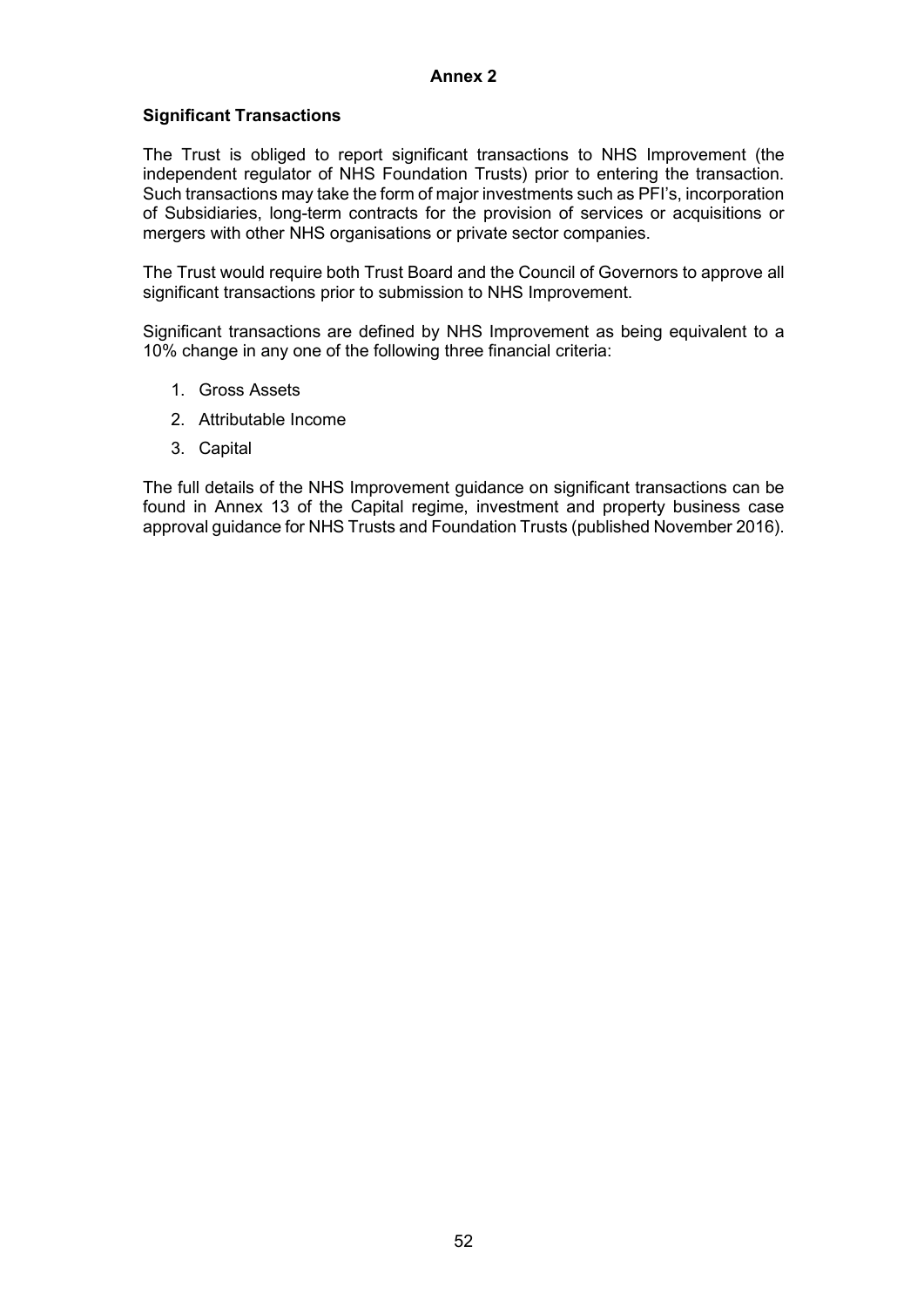# **Section 1 – Authorisation Bodies and Limits**

| <b>Trust Authorisation Framework</b>                                                                                                                                              |                                                                                                                                                                                                                                                                                     |                                                                                                                                                                                                                                                                |  |  |  |
|-----------------------------------------------------------------------------------------------------------------------------------------------------------------------------------|-------------------------------------------------------------------------------------------------------------------------------------------------------------------------------------------------------------------------------------------------------------------------------------|----------------------------------------------------------------------------------------------------------------------------------------------------------------------------------------------------------------------------------------------------------------|--|--|--|
|                                                                                                                                                                                   |                                                                                                                                                                                                                                                                                     |                                                                                                                                                                                                                                                                |  |  |  |
| Group<br><b>Divisional Management</b><br><b>Boards</b>                                                                                                                            | Revenue (Including revenue implications of capital)<br>Utilisation of existing expenditure budget only.                                                                                                                                                                             | Capital (gross value)<br>Up to £150k, where this is within annual Capital allocation<br>for Division. All capital expenditure to be reported to TIG                                                                                                            |  |  |  |
| Defined groups as outlined<br>in Capital section of SFIs                                                                                                                          | N/A                                                                                                                                                                                                                                                                                 | Up to £150k, where this is within annual Capital allocation.<br>All capital expenditure to be reported to TIG                                                                                                                                                  |  |  |  |
| <b>Recruitment Control Panel</b>                                                                                                                                                  | Recruitment of new posts and some replacements - as per<br>Terms of Reference.                                                                                                                                                                                                      | N/A                                                                                                                                                                                                                                                            |  |  |  |
| DoOF or COO                                                                                                                                                                       | Up to £50k additional expenditure budget.                                                                                                                                                                                                                                           | Up to £50k. All capital expenditure to be reported to TIG.                                                                                                                                                                                                     |  |  |  |
| <b>CEO or CFO</b>                                                                                                                                                                 | Up to £150k additional expenditure budget.                                                                                                                                                                                                                                          | Up to £150k. All capital expenditure to be reported to TIG.                                                                                                                                                                                                    |  |  |  |
| <b>Trust Investment Group</b>                                                                                                                                                     | Up to £1,000k additional expenditure budget.<br>Schemes requiring significant clinical or stragetic input<br>regardless of value - recommendation to Trust Executive<br>Committee.                                                                                                  | £0k to £2,500k. Unless approved by group above.<br>All schemes over £2,500k should include a<br>recommendation from TIG.<br>Schemes requiring significant clinical or stragetic input<br>regardless of value - recommendation to Trust Executive<br>Committee. |  |  |  |
| <b>Trust Executive Committee</b>                                                                                                                                                  | £1,000k to £2,500k; and<br>Schemes requiring significant clinical or stragetic input<br>regardless of value<br>All schemes above £2,500k should go to Trust Executive<br>Committee for noting.<br>New consultant business cases<br>Replacement clinical consultant cases for noting | £2,501k - £5,000k; and<br>Schemes requiring significant clinical or stragetic input<br>regardless of value<br>All schemes above £5,000k should go to Trust Executive<br>Committee for recommendation to Trust Board.                                           |  |  |  |
| All schemes above £2,500k; and<br>Schemes judged by Trust Executive Committee as of<br><b>Finance &amp; Investment</b><br>significant strategic importance<br>Committee<br>Board. |                                                                                                                                                                                                                                                                                     | All schemes above £5,000k; and<br>Schemes judged by Trust Executive Committee as of<br>significant strategic importance<br>should go to F&IC for review and recommendation to Trust   should go to F&IC for review and recommendation to Trust<br>Board.       |  |  |  |
| <b>Trust Board</b>                                                                                                                                                                | All schemes above £2,500k; and<br>Schemes judged by Trust Executive Committee as of<br>significant strategic importance<br>Any proposed major scheme with FT compliance<br>arrangement                                                                                              | All schemes above £5,000k; and<br>Schemes judged by Trust Executive Committee as of<br>significant strategic importance<br>Any proposed major scheme with FT compliance<br>arrangement                                                                         |  |  |  |
| <b>NHS Improvement</b>                                                                                                                                                            | N/A                                                                                                                                                                                                                                                                                 | Any proposed major scheme within FT compliance<br>arrangements                                                                                                                                                                                                 |  |  |  |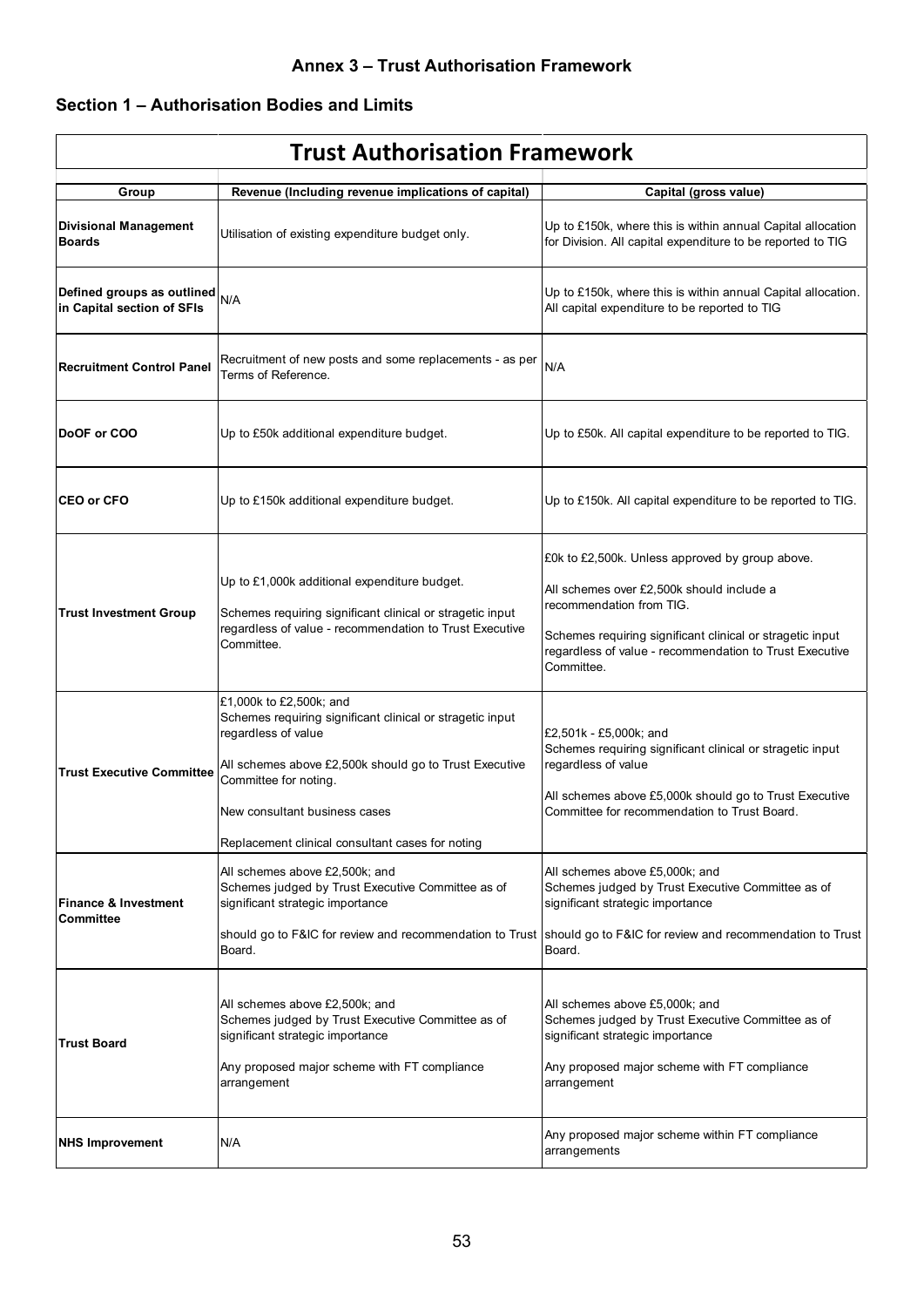# **Annex 3 – Trust Authorisation Framework**

# **Section 2 – Non-Pay Authorisation Framework**

|        | <b>Finance and Procurement System - Rulesets</b> | <b>First Approver</b> | <b>Second Approver</b> | <b>Third Approver</b>   | <b>Fourth Approver</b>    | <b>Fifth Approver</b>   | <b>Sixth Approver</b> |
|--------|--------------------------------------------------|-----------------------|------------------------|-------------------------|---------------------------|-------------------------|-----------------------|
| Rule 1 | Divisional Hierarchy                             | 5k approver           | 25k approver           | 75k approver            | 250k approver             | 1 <sub>m</sub> approver | Unlimited approver    |
| Rule 2 | <b>R&amp;D Hierarchy</b>                         | 5k approver           | 25k approver           | 75k approver            | 250k approver             | 1 <sub>m</sub> approver | Unlimited approver    |
| Rule 3 | ITHQ Hierarchv                                   | 5k approver           | 75k approver           | 250k approver           | 1 <sub>1</sub> m approver | Unlimited approver      |                       |
| Rule 4 | Other Hierarchy - including capital, estates     | 75k approver          | 250k approver          | 1 <sub>m</sub> approver | Unlimited approver        |                         |                       |

| <b>Authorised Non-Pay Expenditure Limits</b>                                                      |                |  |
|---------------------------------------------------------------------------------------------------|----------------|--|
| <b>Band</b>                                                                                       | <b>LIMIT £</b> |  |
| <b>All Staff</b>                                                                                  |                |  |
| Bands $1 - 4$                                                                                     | £0             |  |
| Band 5                                                                                            | £5k            |  |
| Band 6                                                                                            | £5k            |  |
| Band 7                                                                                            | £5k            |  |
| Band 8a                                                                                           | £25k           |  |
| Band 8b                                                                                           | £25k           |  |
| Band 8c                                                                                           | £75k           |  |
| Band 8d                                                                                           | £75k           |  |
| Band 9                                                                                            | £250k          |  |
| <b>Trust Board / Directors</b>                                                                    |                |  |
| <b>Chief Executive Officer</b>                                                                    | Unlimited      |  |
|                                                                                                   | Unlimited      |  |
| <b>Chief Financial Officer</b>                                                                    | £1m            |  |
| <b>Chief Operating Officer</b><br><b>Other Executive Director</b>                                 |                |  |
|                                                                                                   | £1m<br>£1m     |  |
| <b>Director of Operational Finance</b>                                                            |                |  |
| <b>Finance</b>                                                                                    |                |  |
| <b>Assistant Director of Finance</b>                                                              | £250k          |  |
| <b>Financial Controller</b>                                                                       | £250k          |  |
| <b>Head of Financial Accounting</b>                                                               | £75k           |  |
| <b>Treasury Manager</b>                                                                           | £5k            |  |
| Head Cashier +                                                                                    | £5k            |  |
| <b>Materials Manager</b>                                                                          | £5k            |  |
| <b>Pharmacy</b>                                                                                   |                |  |
| <b>Chief Pharmacist</b>                                                                           | £250k          |  |
|                                                                                                   |                |  |
| <b>Estates &amp; Capital Development</b><br>Director of Estates, Facilities & Capital Development | £250k          |  |
|                                                                                                   |                |  |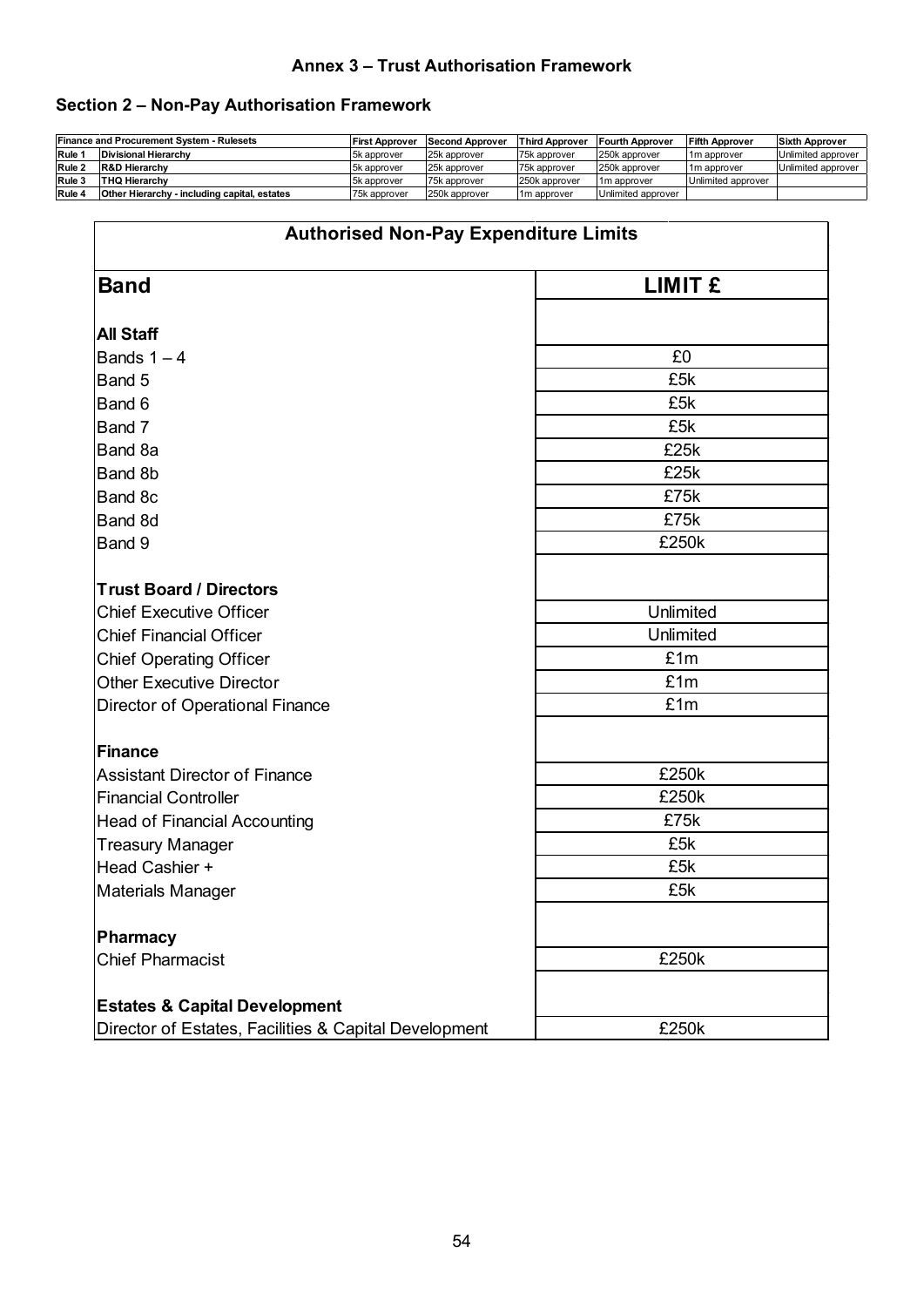# **Section 3 – Contracting – Financial Limits**

| <b>Contract Value (Excl</b><br>VAT) | <b>Type of Contract</b>   | <b>Authorisation To Place or sign Contract</b>                                                                               |
|-------------------------------------|---------------------------|------------------------------------------------------------------------------------------------------------------------------|
| Nil                                 | Non-Disclosure Agreements | Any Executive Director, the Director of<br>Informatics, the Director of Procurement and<br>Supply or the Commercial Director |
| Up to £0.5m                         | Goods & Services          | Director of Estates, Facilities & Capital<br>Development, Director of Informatics, Chief<br>Pharmacist, DoOF, DDO            |
| £0.5m - £1.0m                       | Goods & Services          | CFO, Managing Director of Wessex NHS<br><b>Procurement Ltd</b>                                                               |
| $£1m - £2.5m$                       | Goods & Services          | <b>Chief Executive Officer</b>                                                                                               |
| Over £2.5m                          | Goods & Services          | <b>Trust Board/Chair</b>                                                                                                     |

Ensuring Procurement & Tender limits also complied with

| Up to £0.5m     | Building & Engineering | Associate Director of Estates, Deputy<br>Director of Estates. DoOF |
|-----------------|------------------------|--------------------------------------------------------------------|
| $E0.5m - E2.5m$ | Building & Engineering | Director of Estates, Facilities & Capital<br>Development, CFO      |
| $E2.5m - E5m$   | Building & Engineering | Chief Executive Officer                                            |
| Over £5m        | Building & Engineering | Trust Board / Chair                                                |

Ensuring Procurement & Tender limits also complied with

| Up to £0.5m     | Non-NHS Income | IDDO / Commercial Director / DoOF |
|-----------------|----------------|-----------------------------------|
| $E0.5m - E1.0m$ | Non-NHS Income | <b>CFO</b>                        |
| $E1m - E2.5m$   | Non-NHS Income | <b>Chief Executive Officer</b>    |
| Over £2.5m      | Non-NHS Income | Trust Board / Chair               |

| Up to $£10m$ | <b>NHS</b> Income | Director of Contracting         |
|--------------|-------------------|---------------------------------|
| E10m - £200m | <b>NHS</b> Income | <b>ICFO</b>                     |
| Over £200m   | <b>NHS</b> Income | <b>IChief Executive Officer</b> |

| Up to £50k       | <b>Bidding for Tenders</b> | <b>DDO</b>                      |
|------------------|----------------------------|---------------------------------|
| E50k to £12.5m   | <b>Bidding for Tenders</b> | Tender Steering Group / CFO     |
| $E12.5m$ to £25m | <b>Bidding for Tenders</b> | <b>IChief Executive Officer</b> |
| Over £25m        | <b>Bidding for Tenders</b> | <b>Trust Board</b>              |
|                  |                            |                                 |

Based on gross expenditure, not off-set with income.